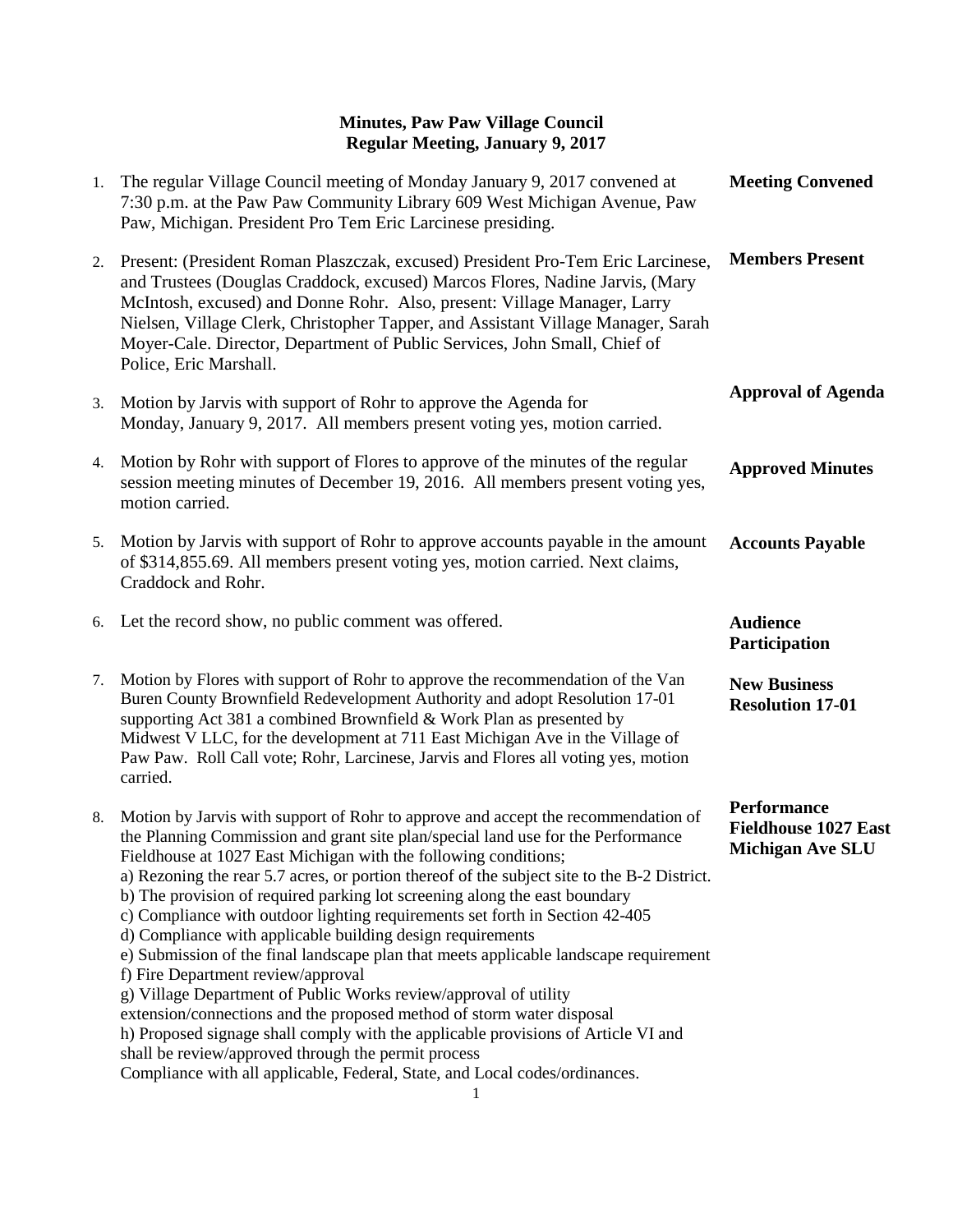All members present voting yes, motion carried.

| 9. | Motion by Flores with support of Rohr to approve the agreement with the Paw Paw<br>Quick Response Team dated January 3, 2017 and authorize the contribution of<br>\$6000.00 and authorize the Village Manager to execute the agreement on behalf of<br>the Village Council. All members present voting yes, motion carried.                                                                                      | <b>Ongoing Business</b><br><b>PPQRS 2017</b>                            |
|----|------------------------------------------------------------------------------------------------------------------------------------------------------------------------------------------------------------------------------------------------------------------------------------------------------------------------------------------------------------------------------------------------------------------|-------------------------------------------------------------------------|
|    | 10. Motion by Rohr with support of Jarvis to grant and authorize the<br>McKinley-Wilson VFW Post 2532 the use of Village Streets/Sidewalks for the annual<br>Poppy Sales May 11, 2017 through May 14, 2017. All members present voting yes,<br>motion carried.                                                                                                                                                   | <b>McKinley-Wilson</b><br><b>VFW Post 2532</b><br>sidewalk/streets 2017 |
|    | 11. Moyer-Cale reported to the Council after much due diligent working with the United<br>States Department of Housing and Urban Development, United States Congressmen,<br>Fred Upton and the Michigan Economic Development Corporation, the Village of<br>Paw Paw was now designated as a Low-Mod community. The designation will now<br>make the Village eligible for greater variety of grant opportunities. | <b>CDBG Low Mod</b><br><b>Designation</b>                               |
|    | 12. Flores noted the topic would be ready for next meeting.                                                                                                                                                                                                                                                                                                                                                      | <b>DPS-Easement</b>                                                     |
|    | 13. Larcinese noted the topic would put on a future agenda when more Trustees<br>would be available.                                                                                                                                                                                                                                                                                                             | <b>Paw Paw Plating</b><br><b>Property</b>                               |
|    | 14. Gerald Dundun and Freeman Kirby from 1022 East Michigan were present to ask<br>the Council why their Special Land Use application was not on the agenda for this<br>evening. Larcinese thanked both for attending and asked the applicants to follow<br>up with staff to schedule the agenda item.                                                                                                           | 1022 East Michigan<br>Ave                                               |
|    | 15. No report.                                                                                                                                                                                                                                                                                                                                                                                                   | <b>Committee Reports</b><br><b>Finance &amp; Admin</b>                  |
|    | 16. Flores reported the Department of Public Service Committee met. Items<br>discussed included; Storm Easement, SRF Project update, Solid Waste Ordinance<br>and Downtown Dumpsters.                                                                                                                                                                                                                            | <b>DPS</b>                                                              |
|    | 17. No report                                                                                                                                                                                                                                                                                                                                                                                                    | <b>Master Plan Steering</b>                                             |
|    | 18. No report                                                                                                                                                                                                                                                                                                                                                                                                    | <b>Parks &amp; Recreation</b>                                           |
|    | 19. No report                                                                                                                                                                                                                                                                                                                                                                                                    | <b>Downtown Develop</b>                                                 |
|    | 20. No report                                                                                                                                                                                                                                                                                                                                                                                                    | <b>Fire Board</b>                                                       |
|    | 21. No report                                                                                                                                                                                                                                                                                                                                                                                                    | <b>Historical Board</b>                                                 |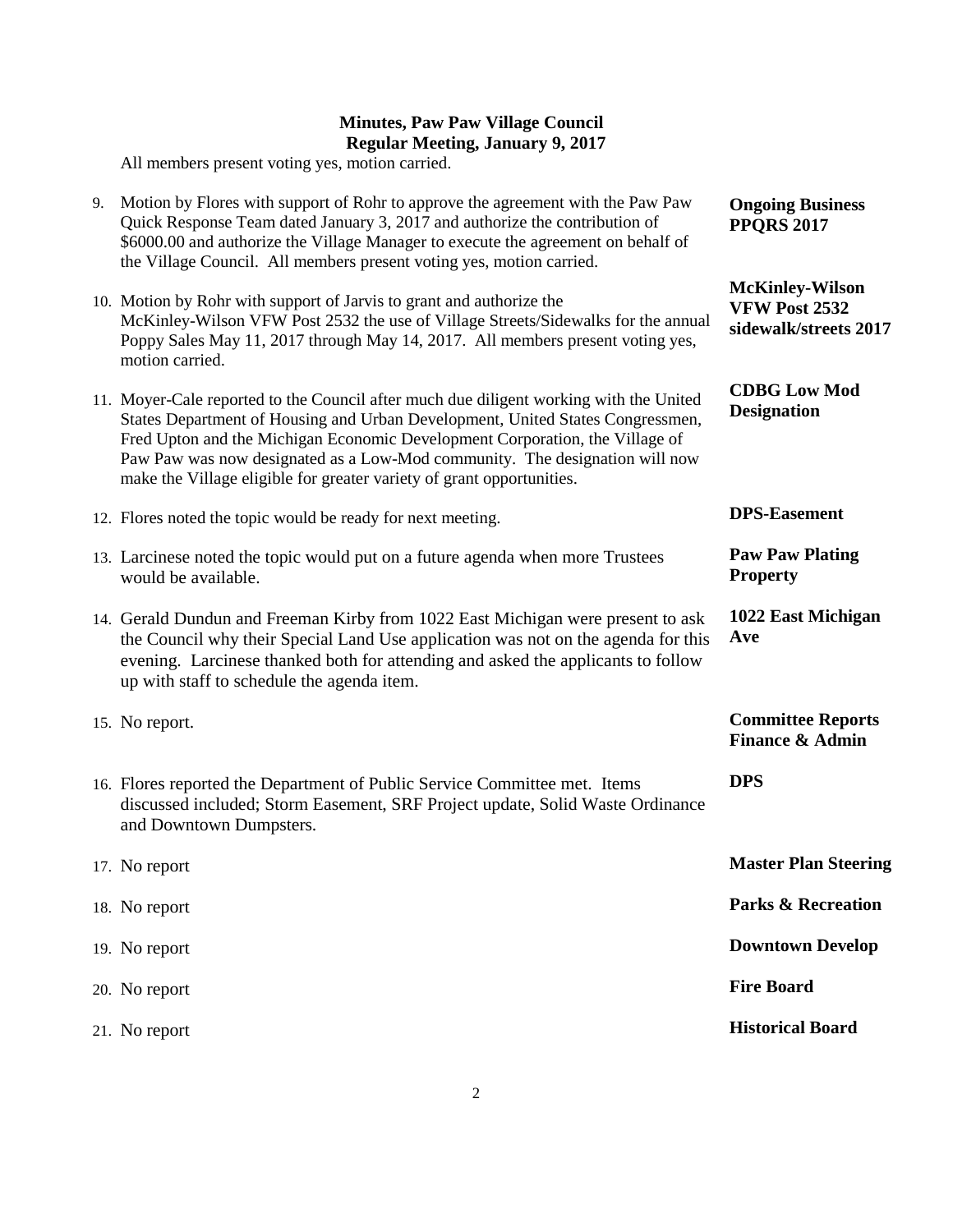| <b>Minutes, Paw Paw Village Council</b><br><b>Regular Meeting, January 9, 2017</b>                                                                                                                   |                                          |  |
|------------------------------------------------------------------------------------------------------------------------------------------------------------------------------------------------------|------------------------------------------|--|
| 22. No report                                                                                                                                                                                        | <b>Housing Board</b>                     |  |
| 23. No report                                                                                                                                                                                        | <b>Economic Develop</b>                  |  |
| 24. No report                                                                                                                                                                                        | <b>Planning Commission</b>               |  |
| 25. No report                                                                                                                                                                                        | <b>Wellhead Protection</b>               |  |
| 26. No report                                                                                                                                                                                        | <b>Wine &amp; Harvest</b>                |  |
| 27. Flores commented regarding the fund raiser information for Eleanor's Panty.                                                                                                                      | <b>Council Comments</b><br><b>Flores</b> |  |
| 28. Larcinese noted January 9, 2017 was National Law Enforcement Appreciation<br>Day. Larcinese wanted to thank all those Law Enforcement agencies for their<br>services.                            | Larcinese                                |  |
| 29. Jarvis voices several positive comments about the Paw Paw Quick Response<br>Team and the services they provide.                                                                                  | <b>Jarvis</b>                            |  |
| 30. Nielsen asked the Council to please review draft number one of the 2017-2018<br>budget along with 2016-2017 budget amendment. Nielsen noted of timeline for<br>budget adoption in February 2017. | <b>Nielsen</b>                           |  |
| 31. Moyer-Cale noted of the Rising Tide focus group meeting schedule for January<br>18, 2017 at 6:00 pm at the DDA office.                                                                           | <b>Moyer-Cale</b>                        |  |
| 32. Motion by Flores with support by Rohr to adjourn the meeting. All members<br>present voting yes, motion carried. Meeting adjourned at 8:33 p.m.                                                  | <b>Adjournment</b>                       |  |
| Respectfully submitted:                                                                                                                                                                              |                                          |  |

\_\_\_\_\_\_\_\_\_\_\_\_\_\_\_\_\_\_\_\_\_\_ \_\_\_\_\_\_\_\_\_\_\_\_\_\_\_\_\_\_\_\_\_\_\_ Village President Pro Tem, Village Clerk,

Eric Larcinese Christopher Tapper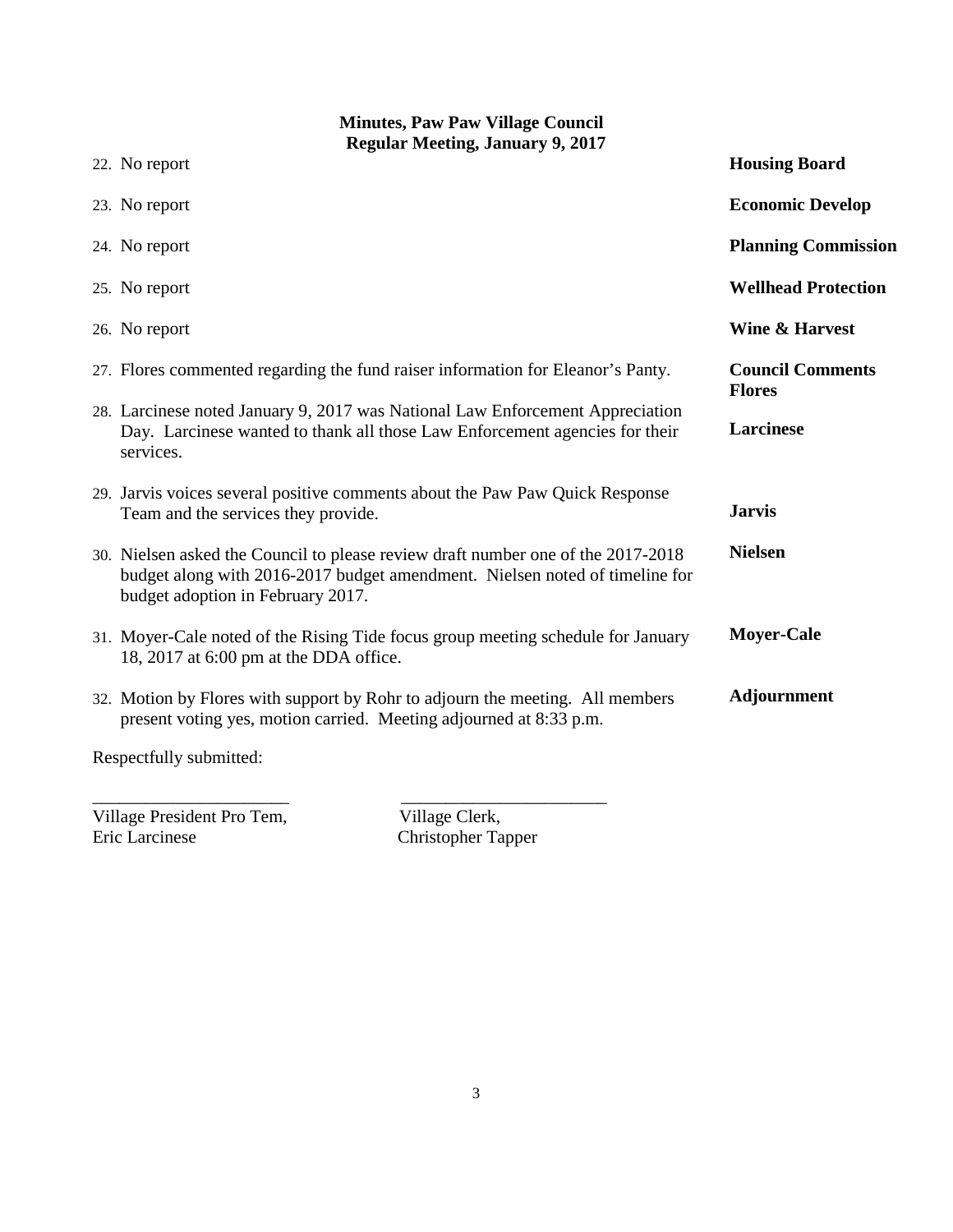| 1. | The regular Village Council meeting of Monday January 23, 2017 convened at<br>7:30 p.m. at the Paw Paw Community Library 609 West Michigan Avenue, Paw<br>Paw, Michigan. President Pro Tem Eric Larcinese presiding.                                                                                                                                                                                                                                                  | <b>Meeting Convened</b>                                                            |
|----|-----------------------------------------------------------------------------------------------------------------------------------------------------------------------------------------------------------------------------------------------------------------------------------------------------------------------------------------------------------------------------------------------------------------------------------------------------------------------|------------------------------------------------------------------------------------|
| 2. | Present: (President Roman Plaszczak, excused) President Pro-Tem Eric Larcinese,<br>and Trustees Douglas Craddock, Marcos Flores, Nadine Jarvis, (Mary McIntosh,<br>excused) and Donne Rohr. Also, present: Village Manager, Larry Nielsen,<br>Village Clerk, Christopher Tapper, and Assistant Village Manager, Sarah Moyer-<br>Cale. Director, Department of Public Services, John Small, Chief of Police, Eric<br>Marshall.                                         | <b>Members Present</b>                                                             |
| 3. | Motion by Jarvis with support of Rohr to approve the Agenda for<br>Monday, January 9, 2017. All members present voting yes, motion carried.                                                                                                                                                                                                                                                                                                                           | <b>Approval of Agenda</b>                                                          |
| 4. | Motion by Rohr with support of Jarvis to approve of the minutes of the regular<br>session meeting minutes of January 9, 2016. All members present voting yes,<br>motion carried.                                                                                                                                                                                                                                                                                      | <b>Approved Minutes</b>                                                            |
| 5. | Motion by Craddock with support of Rohr to approve accounts payable in the<br>amount of \$538,365.58. All members present voting yes, motion carried. Next<br>claims, McIntosh and Jarvis.                                                                                                                                                                                                                                                                            | <b>Accounts Payable</b>                                                            |
| 6. | Let the record show, no public comment was offered.                                                                                                                                                                                                                                                                                                                                                                                                                   | <b>Audience</b><br>Participation                                                   |
| 7. | Motion by Flores with support from Jarvis to adopt Resolution 17-02 and approve the<br>request from St Julian Winery Company Inc and recommend approval to the<br>Michigan Liquor Control Commission, granting of a license to allow microbrewer<br>permits 1 & 2 at 716 South Kalamazoo Street and 119 Commercial Ave Paw Paw, MI<br>49079. All members present voting yes, motion carried.                                                                          | <b>New Business</b><br>Res 17-02 St Julian<br><b>Winery MLCC</b><br><b>License</b> |
| 8. |                                                                                                                                                                                                                                                                                                                                                                                                                                                                       |                                                                                    |
|    | Motion by Rohr with support from Craddock to establish a public hearing to consider<br>comments and questions related to the proposed recreation and parks plan for the<br>Village of Paw Paw on February 13, 2017 at the Paw Paw District Library at 609<br>West Michigan Avenue in the Village with the hearing to begin shortly after the start<br>of the regular meeting that evening which begins at 7:30 pm. All members present<br>voting yes, motion carried. | <b>5 Year Recreation</b><br><b>Parks Plan</b>                                      |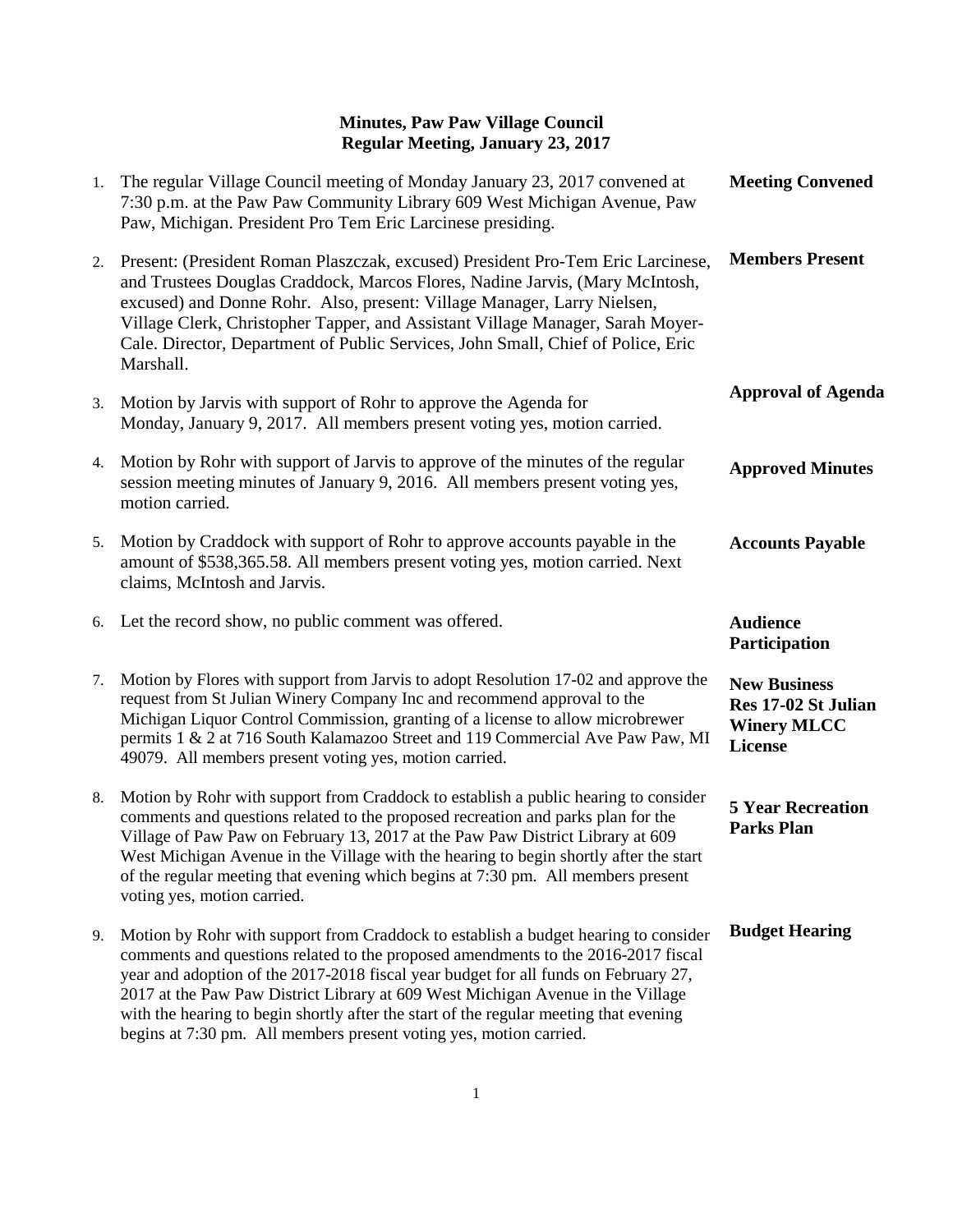| 10. Motion by Craddock with support from Rohr to grant the request from the Paw Paw<br>Wine and Harvest Festival Director dated December 14, 2016 the use of various<br>Village Streets, sidewalks, parking lots, and parks for the 2017 festival dates, Friday,<br>September 8 through Sunday September 10, 2017. All members present voting yes,<br>motion carried.                                                                                                                                                                                                      | <b>Ongoing Business</b><br><b>Wine and Harvest</b><br><b>Festival Request 2017</b> |
|----------------------------------------------------------------------------------------------------------------------------------------------------------------------------------------------------------------------------------------------------------------------------------------------------------------------------------------------------------------------------------------------------------------------------------------------------------------------------------------------------------------------------------------------------------------------------|------------------------------------------------------------------------------------|
| 11. Larcinese thanked Nielsen for updated the Council regarding the drafted<br>2016-2017 amended budget along with the drafted 2017-2018 budget. A general<br>discussion ensued regarding the two drafts. Items discussed included; General<br>Fund Revenues, Real/Personal Tax Collection declines, State Shared Revenue<br>declines. Other comments included; projects & activities list is very helpful.<br>Nielsen noted the draft was subject to change and would keep the Council update<br>regarding changes before the budget hearing set for the end of February. | <b>Budget Discussion</b>                                                           |
| 12. Rohr report the Finance & Administration Committee met. Items discussed<br>included budget discussion.                                                                                                                                                                                                                                                                                                                                                                                                                                                                 | <b>Committee Reports</b><br><b>Finance &amp; Admin</b>                             |
| 13. No report                                                                                                                                                                                                                                                                                                                                                                                                                                                                                                                                                              | <b>DPS</b>                                                                         |
| 14. No report                                                                                                                                                                                                                                                                                                                                                                                                                                                                                                                                                              | <b>Master Plan Steering</b>                                                        |
| 15. No report                                                                                                                                                                                                                                                                                                                                                                                                                                                                                                                                                              | <b>Parks &amp; Recreation</b>                                                      |
| 16. No report                                                                                                                                                                                                                                                                                                                                                                                                                                                                                                                                                              | <b>Downtown Develop</b>                                                            |
| 17. No report                                                                                                                                                                                                                                                                                                                                                                                                                                                                                                                                                              | <b>Fire Board</b>                                                                  |
| 18. No report                                                                                                                                                                                                                                                                                                                                                                                                                                                                                                                                                              | <b>Historical Board</b>                                                            |
| 19. No report                                                                                                                                                                                                                                                                                                                                                                                                                                                                                                                                                              |                                                                                    |
| 20. No report                                                                                                                                                                                                                                                                                                                                                                                                                                                                                                                                                              | <b>Housing Board</b>                                                               |
| 21. No report                                                                                                                                                                                                                                                                                                                                                                                                                                                                                                                                                              | <b>Economic Develop</b>                                                            |
| 22. No report                                                                                                                                                                                                                                                                                                                                                                                                                                                                                                                                                              | <b>Planning Commission</b>                                                         |
| 23. No report                                                                                                                                                                                                                                                                                                                                                                                                                                                                                                                                                              | <b>Wellhead Protection</b>                                                         |
|                                                                                                                                                                                                                                                                                                                                                                                                                                                                                                                                                                            | <b>Wine &amp; Harvest</b>                                                          |
|                                                                                                                                                                                                                                                                                                                                                                                                                                                                                                                                                                            |                                                                                    |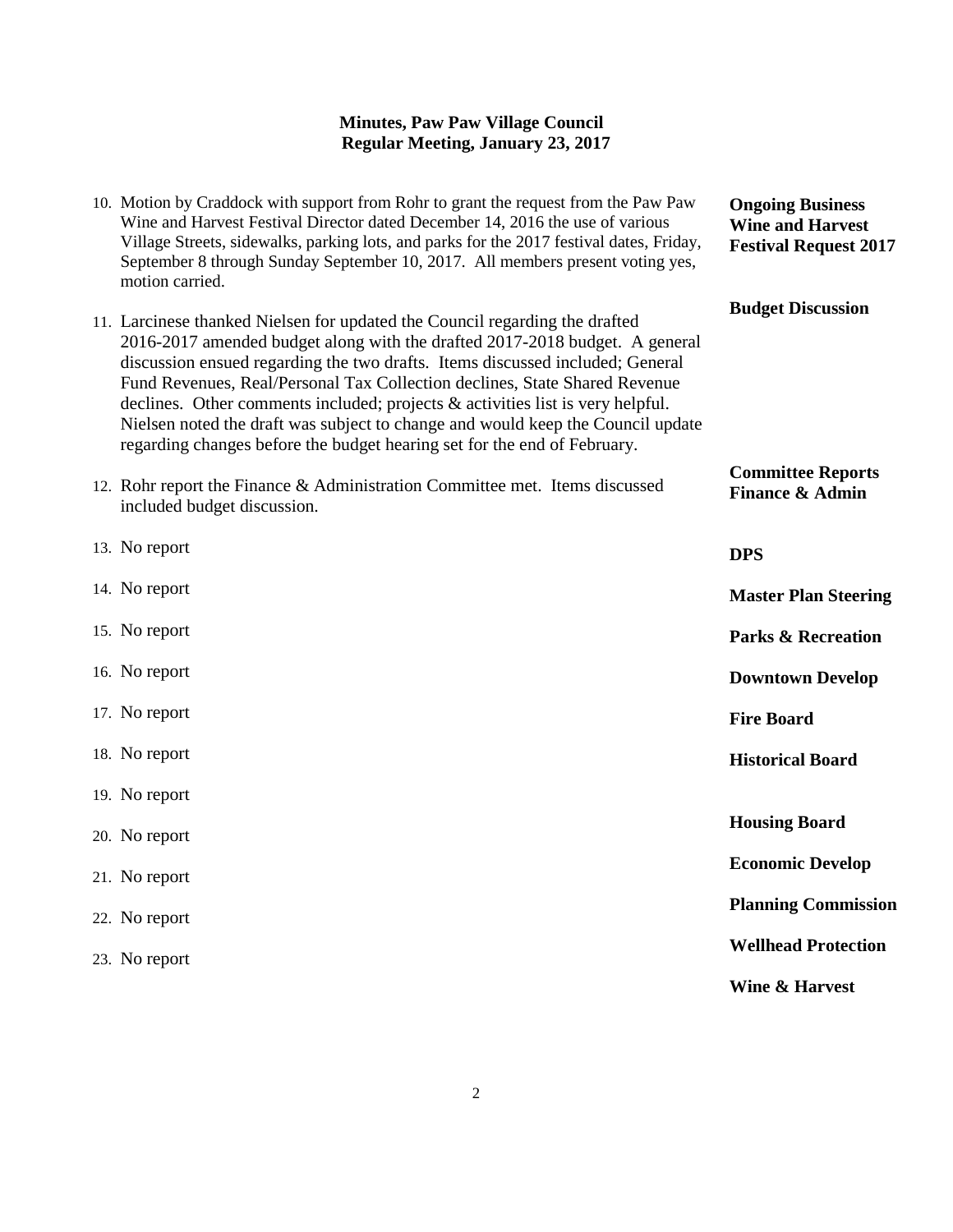| 24. Flores commented he would like to see the Rising Tide Project included on the<br>Village website.                                                   | <b>Council Comments</b><br><b>Flores</b> |
|---------------------------------------------------------------------------------------------------------------------------------------------------------|------------------------------------------|
| 25. Jarvis voices several positive comments about Nielsen and Moyer-Cale.                                                                               | <b>Jarvis</b>                            |
| 26. Motion by Craddock with support by Flores to adjourn the meeting. All members<br>present voting yes, motion carried. Meeting adjourned at 8:22 p.m. | Adjournment                              |

Respectfully submitted:

\_\_\_\_\_\_\_\_\_\_\_\_\_\_\_\_\_\_\_\_\_\_ \_\_\_\_\_\_\_\_\_\_\_\_\_\_\_\_\_\_\_\_\_\_\_ Village President Pro Tem, Village Clerk, Eric Larcinese Christopher Tapper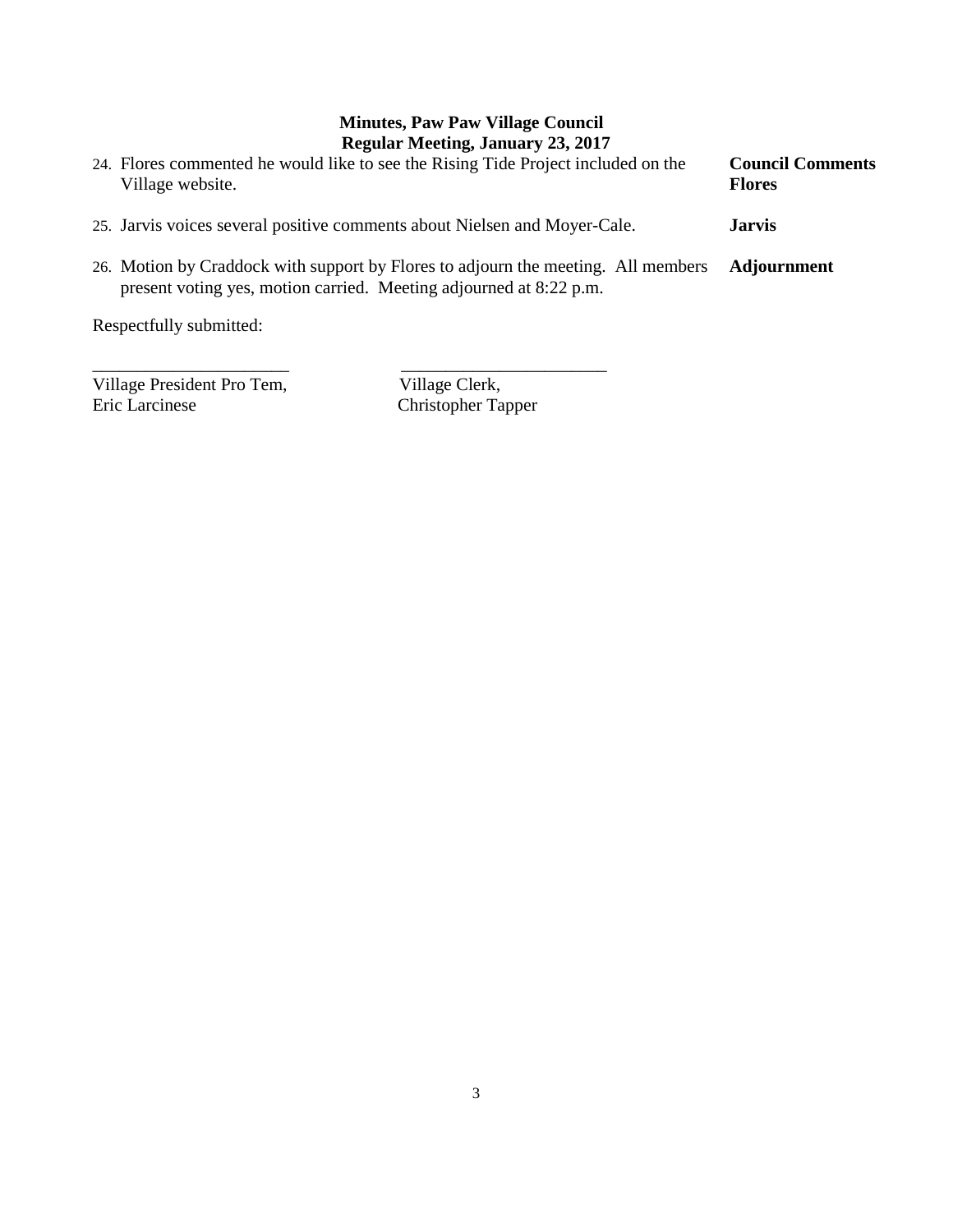| 1. | The regular Village Council meeting of Monday February 13, 2017 convened at<br>7:30 p.m. at the Paw Paw Community Library 609 West Michigan Avenue, Paw<br>Paw, Michigan. President Roman Plaszczak presiding.                                                                                                                                                                                                                      | <b>Meeting Convened</b>                      |
|----|-------------------------------------------------------------------------------------------------------------------------------------------------------------------------------------------------------------------------------------------------------------------------------------------------------------------------------------------------------------------------------------------------------------------------------------|----------------------------------------------|
| 2. | Present: President Roman Plaszczak, (President Pro-Tem Eric Larcinese, excused)<br>and Trustees Douglas Craddock, Marcos Flores, (Nadine Jarvis 7:58), (Mary<br>McIntosh, excused) and Donne Rohr. Also, present: Village Manager, Larry<br>Nielsen, Village Clerk, Christopher Tapper, and Assistant Village Manager, Sarah<br>Moyer-Cale. Director, Department of Public Services, John Small, Chief of<br>Police, Eric Marshall. | <b>Members Present</b>                       |
| 3. | Motion by Flores with support of Rohr to approve the amended Agenda for<br>Monday, February 13, 2017. All members present voting yes, motion carried.                                                                                                                                                                                                                                                                               | <b>Approval of Agenda</b>                    |
| 4. | Motion by Rohr with support of Craddock to approve of the corrected minutes of<br>the regular session meeting minutes of January 23, 2016. All members present<br>voting yes, motion carried.                                                                                                                                                                                                                                       | <b>Approved Minutes</b>                      |
|    | 5. Motion by Flores with support of Rohr to approve accounts payable in the amount<br>of \$550,229.62. All members present voting yes, motion carried. Next claims,<br>Larcinese and Craddock.                                                                                                                                                                                                                                      | <b>Accounts Payable</b>                      |
|    | 6. Let the record show, no public comment was offered.                                                                                                                                                                                                                                                                                                                                                                              | <b>Audience</b><br>Participation             |
| 7. | Motion by Flores with support from Rohr to closed the regular session at 7:36 and<br>open a public hearing to take comments regarding the proposed 5 Year Parks and<br>Recreation Plan. All members present voting yes, motion carried.                                                                                                                                                                                             | <b>Public Hearing</b><br>5 - Year Parks Plan |
| 8. |                                                                                                                                                                                                                                                                                                                                                                                                                                     |                                              |
|    | Nielsen noted the draft has been noticed and open for public comment for the required<br>30-day period. The draft has received few public comments during this period.<br>Those comments have been provided in the agenda memo dated February 13, 2017.                                                                                                                                                                             |                                              |
|    | 9. Kenneth Nesbitt, commented he had met with Moyer-Cale regarding the draft and<br>was thankful for the added suggestions to the proposed plan.                                                                                                                                                                                                                                                                                    |                                              |
|    | 10. Motion by Flores with support from Craddock to close the public hearing at 7:44 and<br>at-re-open the regular session. All members present voting yes, motion carried                                                                                                                                                                                                                                                           |                                              |

possible closure could impact pedestrian walkability.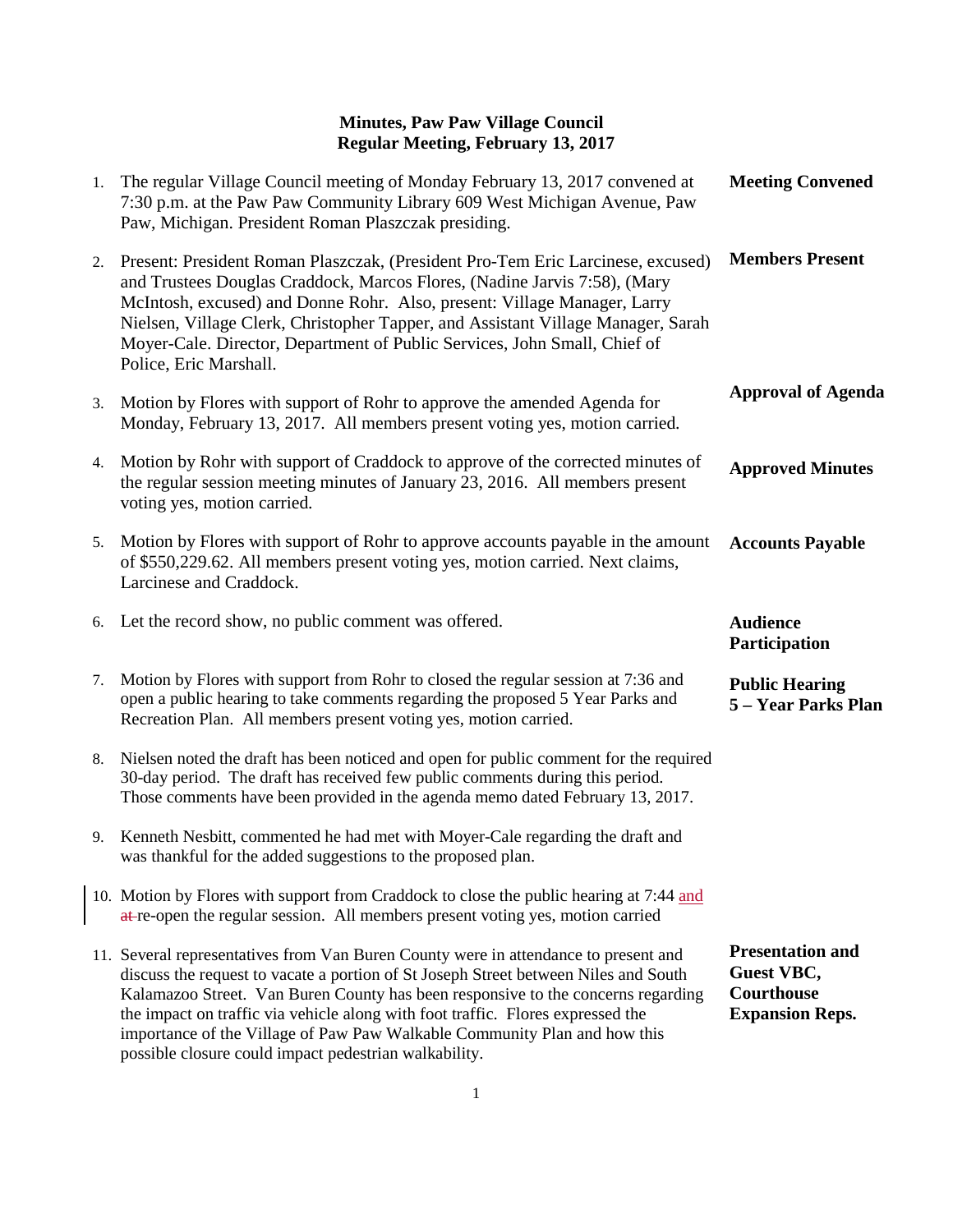- 12. Nielsen noted the County has been very positive to the suggestions from the Planning Commission along with Village Planner and staff. A general discussion ensued regarding the Courthouse expansion along with the possibility of vacating a portion of St Joseph Street. The Council thanked the representatives from DLZ and Van Buren County for the detail plan. Nielsen noted the Council would have an action item on the agenda for February 27, 2017 for final discussion of vacating the portion of St Joseph Street the County needed to continue moving forward with possible expansion.
- 13. Motion by Flores with support from Rohr to approve and adopt the amended Resolution 17-03 Parks and Recreation 5-year plan for 2017 through 2021. Roll call vote; Craddock, Rohr, Plaszczak, Jarvis and Flores all voting yes, motion carried.
- 14. Motion by Rohr with support from Craddock to approve and accept the request from Red Arrow Ministries and grant the use of Tyler Field's Kids Paradise area, along with bathrooms on Saturday, April 15, 2017 between 9:30am and 12:00 noon for the 9<sup>th</sup> annual Paw Paw Community Easter Egg Hunt. All members present voting yes, motion carried.
- 15. Motion by Flores with support from Jarvis to approve and accept the recommendation of the Planning Commission and release the draft amendments to the Village of Paw Paw Master Plan for public comment. All members voting yes, motion carried.
- 16. Motion by Jarvis with support from Craddock to approve and accept the recommendation of the Planning Commission and rezone the following parcels to B-2 General Business; Formerly 80-02-007-060-00 Currently 80-41-700-017-00 (Lipson parcel) and Formerly 80-02-007-061-00, Formerly 80-02-007-055-00 Currently 80-41-700-16-00 (MDOT parcels). Roll call vote; Craddock, Rohr, Plaszczak, Jarvis and Flores all voting yes, motion carried.
- 17. Motion by Flores with support by Jarvis to approve and accept the recommendation of the Planning Commission and grant approval of the site plan for the Dollar General development at 711 East Michigan Ave with the following conditions; A) Submission of building elevations that demonstrate compliance with the

applicable building design requirements set forth in section 42-245. B) Village Fire Department review/approval C) Village Department of Public Services review/approval of utility

extensions/connections and the proposed method of storm water disposal D) Proposed signage shall comply with the applicable provisions of Article VI and shall be reviewed/approved through the permit process

**New Business Res 17-03 Parks & Rec 5-year plan**

**Red Arrow Ministries, Easter Egg hunt request 2017**

**Recommendations from Planning Commission - MP**

**Rezoning request to B-2 General Business**

**Dollar General 711 East Michigan Ave**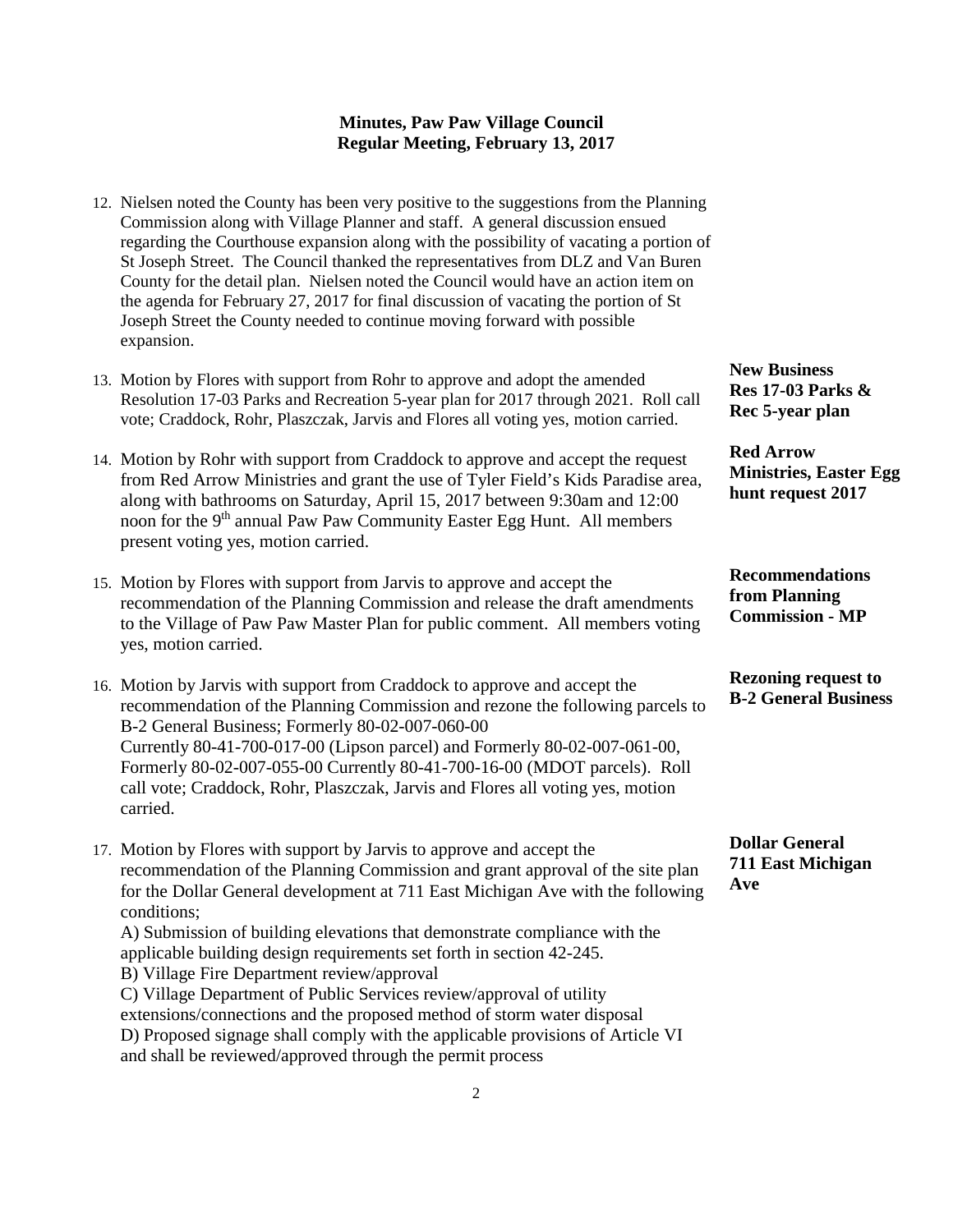**Ongoing Business Budget Discussion**

**Utility easement 414 611 Lakeview** 

**SLU 301 West Michigan Ave**

**Committee Reports Finance & Admin**

**Road**

E) Compliance with all applicable Federal, State and Local codes/ordinances. All members present voting yes, motion carried.

- 18. Nielsen provided an updated draft budget for fiscal year 2017-2018. A general discussion ensued regarding projects listed in the budget. Nielsen noted he would like to get Council comments regarding the Trail Head Park project. Some of the project expenses are included in the budget for 2017-2018, but not all of the different avenues of construction were included. Nielsen reminded the Council the budget hearing was scheduled for Monday, February 27, 2017.
- 19. Motion by Flores with support from Jarvis to approval approve and authorize the utility easement between the Village of Paw Paw and Mr. and Mrs. Whipple on Lakeview Road and approve payment of \$8,200.00 for the easement. All members present voting yes, motion carried.
- 20. A general discussion ensued regarding the Special Land Use approved application regarding 301 West Michigan Ave, U-Haul trailer site. Plaszczak noted he would be removed from the discussion as he has a conflict of interest at the property. Flores expressed continued concerns regarding the site being in violation of the approved application. Flores noted the application was approved for no more than 4 U-Haul trailers on site in a 24-hour period. Staff thanked the Council for all the comments and would take administrative action regarding the site. Staff noted if the violations continued, staff would bring back to the Council an action item to revoke the approved SLU at the location.
- 21. Rohr reported the Finance & Administration Committee, with Flores from the Department of Public Service Committee. Items discussed included budget discussion, downtown dumpster update, weed boat equipment update and the continued improvements being done with water and sewer.
- 22. No report 23. No report 24. Jarvis reported the Parks and Recreation met. Items discussed included; weed boat, Trail Head Project and budget. 25. No report 26. Rohr reported the Fire Board met. Items discussed included; budget approval, and discussion regarding new rescue truck for 2018. **DPS Master Plan Steering Parks & Recreation Downtown Develop Fire Board**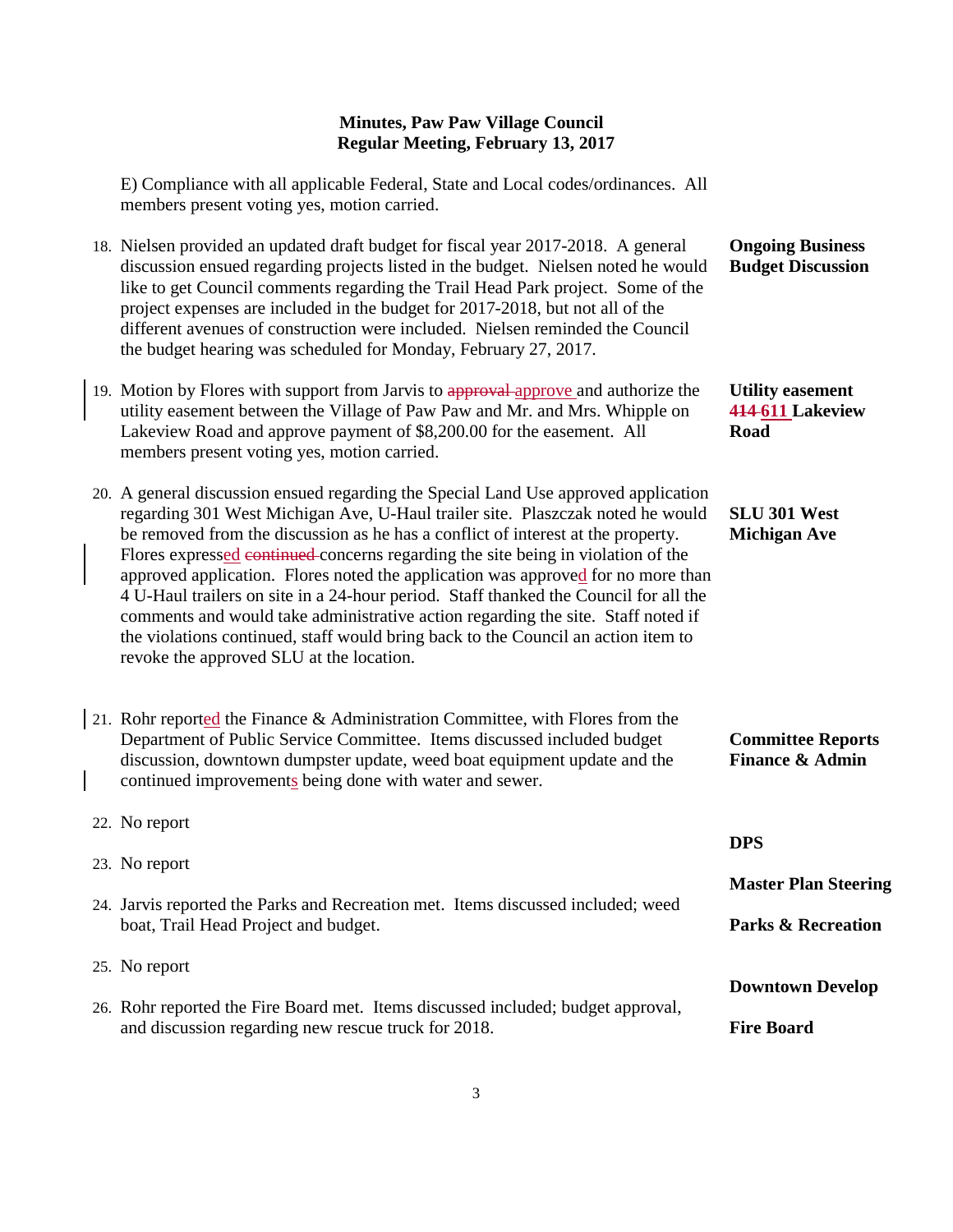# **Minutes, Paw Paw Village Council Regular Meeting, February 13, 2017** 27. No report 28. No report 29. No report 30. No report 31. No report 32. No report 33. Jarvis commented on her request for approval from the Village Council to hold the Paw Paw Farmers Market for a second year. Jarvis presented her letter to the Council and asked for comments and suggestions regarding her need for staff assistances to secure the dates, times, location and staff resources. 34. A general discussion ensued regarding Jarvis request and proposals. Several comments included; help setting up a Mission Statement, help setting up a Board of Directors, concerns of cost of vendor fees and expenses for the market place. 35. Jarvis noted she was open to any and all suggestions to improve the site and Market Place, but would like additional help from those parties interested. The consensus of the Council was not to act on the request until further information and clarification of the direction of the Farmers Market Place was reviewed. 36. Motion by Rohr with support from Craddock to close the regular session at 9:45 and enter into executive session to discuss negotiations with the POAM. Roll call vote; Plaszczak, Jarvis, Flores and Craddock all voting yes, motion carried. 37. Motion by Flores with support from Jarvis to close the executive session at 10:05 and re-enter into regular session. Roll call vote; Plaszczak, Jarvis, Flores and Craddock all voting yes, motion carried. 38. Motion by Jarvis with support by Craddock to adjourn the meeting. All members present voting yes, motion carried. Meeting adjourned at 10:07 p.m. Respectfully submitted: \_\_\_\_\_\_\_\_\_\_\_\_\_\_\_\_\_\_\_\_\_\_ \_\_\_\_\_\_\_\_\_\_\_\_\_\_\_\_\_\_\_\_\_\_\_ **Historical Board Housing Board Economic Develop Planning Commission Wellhead Protection Wine & Harvest Council Comments Jarvis Executive Session Adjournment**

Village President Village Clerk,<br>
Roman Plaszczak (Christopher Ta

Christopher Tapper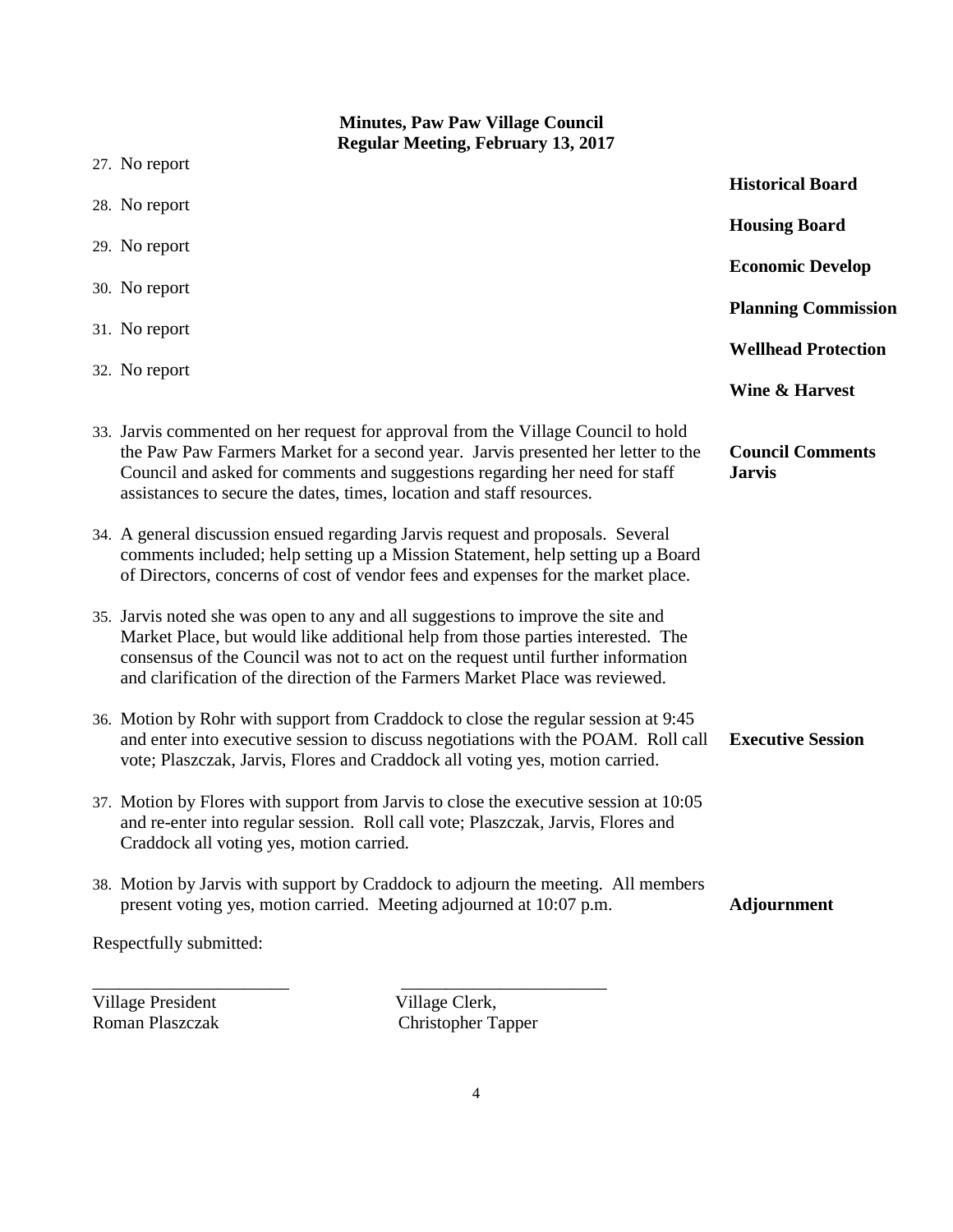| 1. | The regular Village Council meeting of Monday February 27, 2017 convened at<br>7:30 p.m. at the Paw Paw Community Library 609 West Michigan Avenue, Paw<br>Paw, Michigan. President Roman Plaszczak presiding.                                                                                                                                                                                                                   | <b>Meeting Convened</b>                                  |
|----|----------------------------------------------------------------------------------------------------------------------------------------------------------------------------------------------------------------------------------------------------------------------------------------------------------------------------------------------------------------------------------------------------------------------------------|----------------------------------------------------------|
| 2. | Present: President Roman Plaszczak, President Pro-Tem Eric Larcinese, and<br>Trustees (Douglas Craddock 7:41), Marcos Flores, (Nadine Jarvis 8:02), (Mary<br>McIntosh, excused) and Donne Rohr. Also, present: Village Manager, Larry<br>Nielsen, Village Clerk, Christopher Tapper, and Assistant Village Manager, Sarah<br>Moyer-Cale. Director, Department of Public Services, John Small, Chief of<br>Police, Eric Marshall. | <b>Members Present</b>                                   |
| 3. | Motion by Larcinese with support of Flores to approve the Agenda for<br>Monday, February 27, 2017. All members present voting yes, motion carried.                                                                                                                                                                                                                                                                               | <b>Approval of Agenda</b>                                |
| 4. | Motion by Rohr with support of Larcinese to approve the minutes of the regular<br>session meeting minutes of February 13, 2016. All members present voting yes,<br>motion carried.                                                                                                                                                                                                                                               | <b>Approved Minutes</b>                                  |
| 5. | Motion by Rohr with support of Larcinese to approve the minutes of the executive<br>session of February 27, 2017. All members present voting yes, motion carried.                                                                                                                                                                                                                                                                |                                                          |
| 6. | Motion by Larcinese with support of Rohr to approve accounts payable in the<br>amount of \$235,653.26. All members present voting yes, motion carried. Next<br>claims, Flores and Jarvis.                                                                                                                                                                                                                                        | <b>Accounts Payable</b>                                  |
|    | 7. Let the record show, no public comment was offered.                                                                                                                                                                                                                                                                                                                                                                           | <b>Audience</b><br>Participation                         |
| 8. | Motion by Flores with support of Larcinese to approve and accept Resolution 17-05;<br>Conditional Intent to Vacate a Portion of St. Joseph Street between Niles Street and<br>Kalamazoo Street. Roll Call vote; Craddock, Rohr, Larcinese, Plaszczak, Flores and<br>Jarvis all voting yes, motion carried.                                                                                                                       | <b>New Business</b><br><b>Res 17-05</b>                  |
|    | 9. Motion by Rohr with support of Craddock to approve the Michigan Liquor Control<br>Commission resolution for 120 Taphouse & Bistro located at 120 East Michigan Ave.<br>All members present voting yes, motion carried.                                                                                                                                                                                                        | 120 Taphouse &<br><b>Bistro MLCC License</b>             |
|    | 10. Motion by Larcinese with support of Rohr to approve the Michigan Liquor Control<br>Commission resolution for Paw Paw Brewing Company located 780 South Gremps<br>Street. All members present voting yes, motion carried.                                                                                                                                                                                                     | <b>Paw Paw Brewing</b><br><b>Company MLCC</b><br>License |
|    | 11. Motion by Larcinese with support of Craddock to approve the request from the<br>Eastern Van Buren County Crop Walk and allow the use of Village Streets and<br>Sidewalks of their annual Crop Walk on April 30, 2017. All members present voting                                                                                                                                                                             | Crop Walk 2017                                           |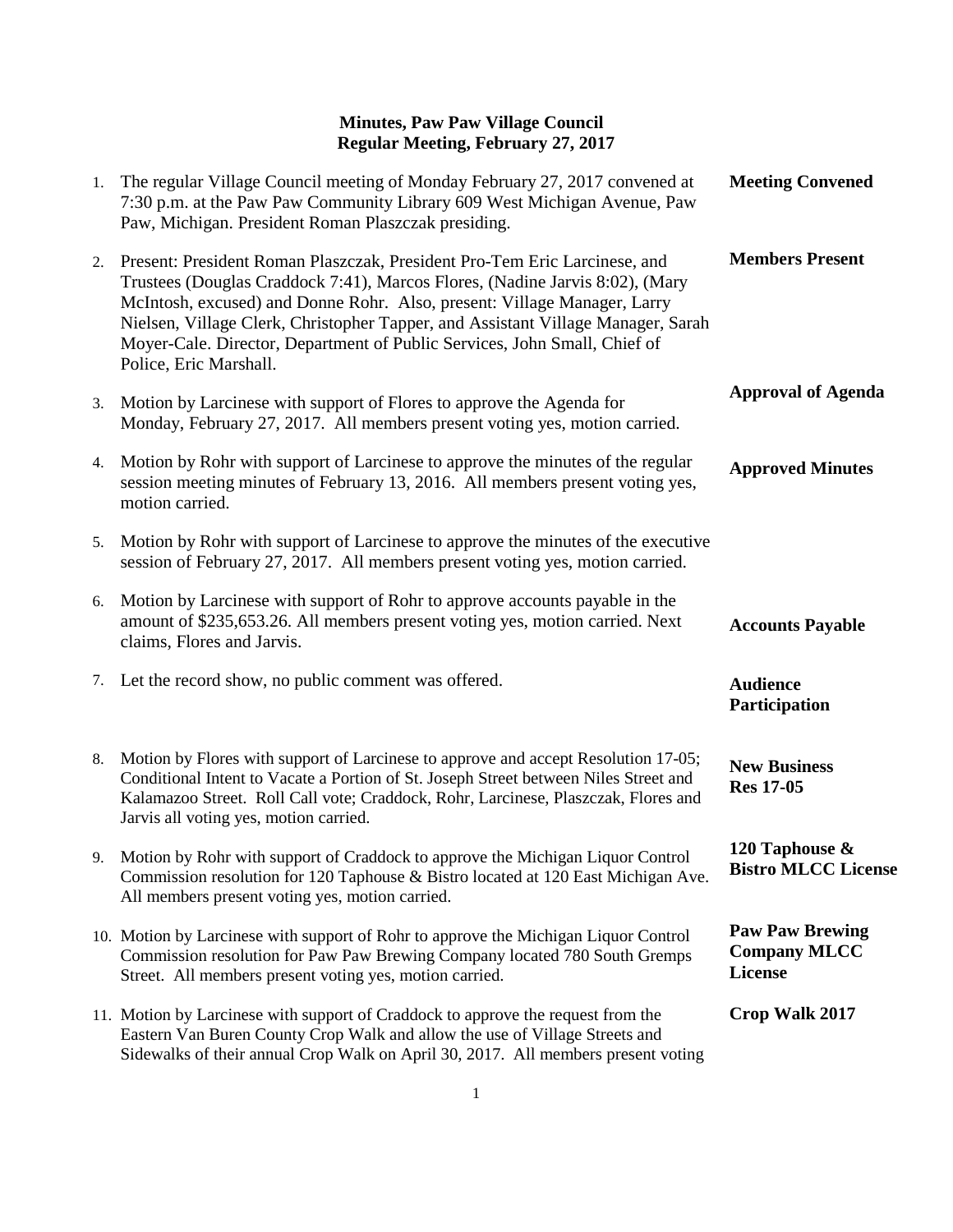|              | yes, motion carried.                                                                                                                                                                                                                                                                                                                                                                                                                                                                                                                                                                                                                      |                                                                         |
|--------------|-------------------------------------------------------------------------------------------------------------------------------------------------------------------------------------------------------------------------------------------------------------------------------------------------------------------------------------------------------------------------------------------------------------------------------------------------------------------------------------------------------------------------------------------------------------------------------------------------------------------------------------------|-------------------------------------------------------------------------|
|              | 12. Motion by Flores with support of Rohr to ratify the Collective Bargaining Agreement<br>with members of the Police Officers Association of Michigan Paw Paw unit and<br>authorize the Village Manager to execute the agreement on behalf of the Village of<br>Paw Paw. All members present voting yes, motion carried.                                                                                                                                                                                                                                                                                                                 | <b>Ratify Collective</b><br><b>Agreement POAM</b>                       |
|              | 13. Motion by Rohr with support of Larcinese to establish a public hearing for the Village<br>of Paw Paw Capital Improvement Plan to be held, Monday, March 13, 2017. All<br>members present voting yes, motion carried.                                                                                                                                                                                                                                                                                                                                                                                                                  | <b>CIP Plan public</b><br>hearing notice                                |
|              | 14. Motion by Rohr with support of Larcinese to approve and adopt Resolution 17-04<br>Redevelopment Ready Community as a part of the 10 Project Rising Tide<br>communities. All members present voting yes, motion carried.                                                                                                                                                                                                                                                                                                                                                                                                               | <b>Res 17-04</b><br><b>Redy Ready</b><br><b>Community</b>               |
|              | 15. Motion by Flores with support of Jarvis to approve and adopt Resolution 17-06<br>and authorize the purchase of the two parcels formerly known as the Paw Paw<br>Plating property for an amount not to exceed \$30,000 and to authorize the Village<br>Manager to execute the purchase agreement on behalf of the Village of Paw Paw.<br>Roll Call vote; Craddock, Rohr, Larcinese, Plaszczak, Flores and Jarvis all voting<br>yes, motion carried.                                                                                                                                                                                    | <b>Res 17-06</b><br><b>Paw Paw Plating</b>                              |
|              | 16. Motion by Rohr with support of Craddock to authorize Village staff to execute the<br>agreement and make permitting arrangements for Night Magic for \$7,000 for the<br>2017 fireworks display at the Wine and Harvest Festival. All members present<br>voting yes, motion carried.                                                                                                                                                                                                                                                                                                                                                    | <b>WHF Fireworks 2017</b><br>agreement                                  |
| $\mathbf{I}$ | 17. Moyer-Cale took questions from the Council regarding proposed public hearing<br>regarding Downtown Dumpster. The Department of Public Services Committee<br>along with Moyer-Cale, and Small have been working on the proposed Ordinance.<br>A general discussed discussion ensued regarding the proposed Ordinance.<br>Comments centered around the history of the Village Parking Lots, the current<br>locations of the dumpsters and costs for residents and business to participate in the<br>program. Moyer-Cale indicated the business in the district have been wonderful<br>to work with and have provided positive feedback. | <b>Downtown Dumpster</b><br><b>Ordinance public</b><br>hearing schedule |
|              | 18. Motion by Larcinese with support of Craddock to close the regular session at 8:31<br>and enter into a Budget Hearing to take comments regarding proposed amendment<br>to fiscal year 2016-2017 and proposed budget adoption for fiscal year 2017-2018.<br>All members present voting yes, motion carried.                                                                                                                                                                                                                                                                                                                             | <b>Budget Hearing</b>                                                   |
|              | 10 Nielsen provided to the Council Resolution 17.07 Budget amendments to fiscal                                                                                                                                                                                                                                                                                                                                                                                                                                                                                                                                                           |                                                                         |

19. Nielsen provided to the Council Resolution 17-07, Budget amendments to fiscal year 2016-2017 and budget adoption for fiscal year 2017-2018. Nielsen noted he received several comments from Council members regarding the project list. A general discussion ensued regarding Resolution 17-07. Comments included;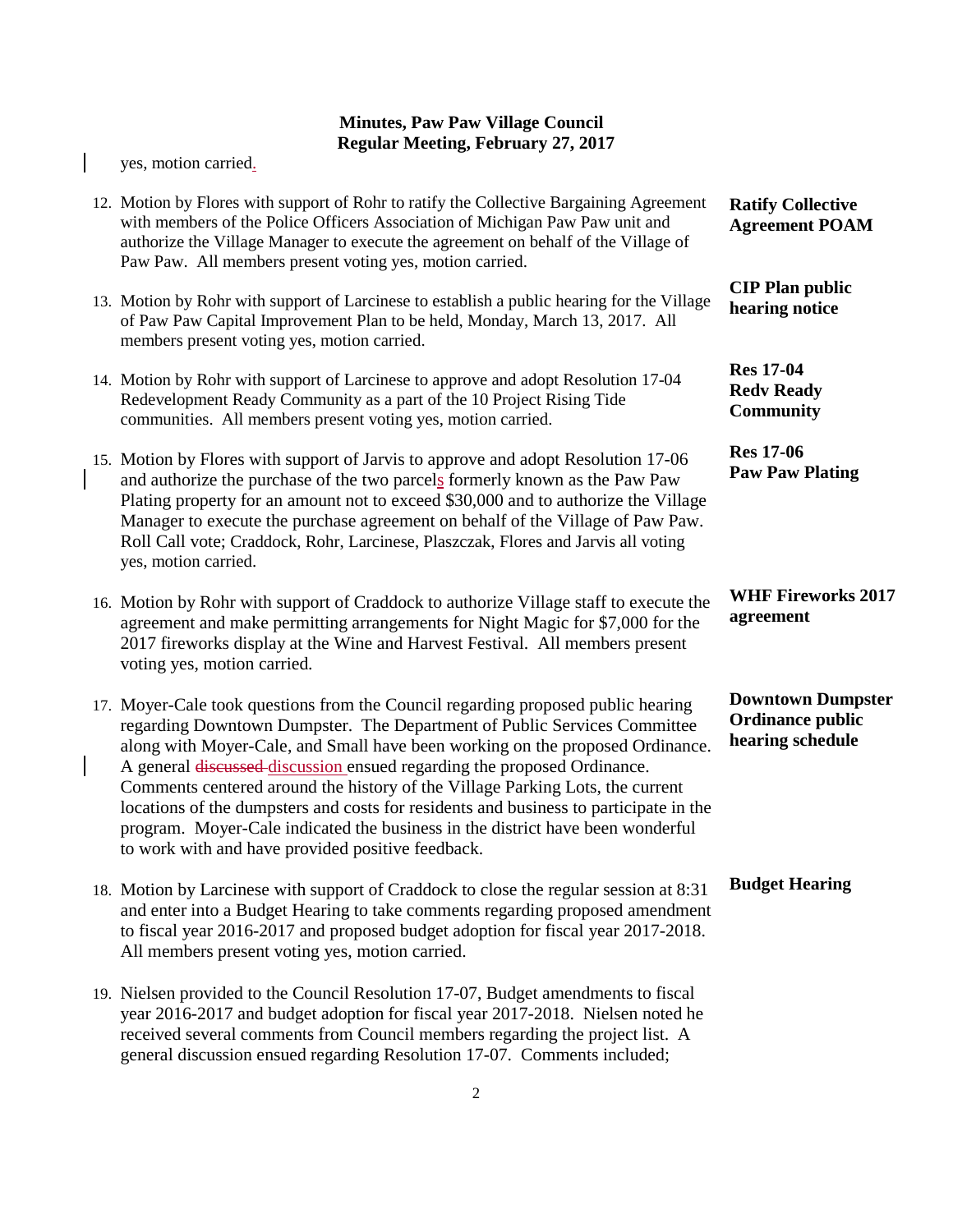concerns with losses in State Share Revenue, property tax collection, Major, Local and Municipal Street continue to be very healthy fund balances, several inter fund transfers to the Motor Pool fund to purchase new equipment, continuation of Maple Lake Restoration along with continuation of the improvements to Village, Electric, Water and Sewer systems. Several comments ensued regarding the direction/future of the Maple Lake & Natural Resources & Environment Fund.

20. Let the record show no public comment was received.

| 21. Motion by Flores with support of Rohr to closed the Budget Hearing at 9:07 and<br>re-enter regular session. All members present voting yes, motion carried.                                                                                                                    | <b>Close budget hearing</b>                                  |
|------------------------------------------------------------------------------------------------------------------------------------------------------------------------------------------------------------------------------------------------------------------------------------|--------------------------------------------------------------|
| 22. Motion by Jarvis with support of Rohr to approve and adopt Resolution<br>17-07; amending fiscal year budget 2016-2017 and adopting fiscal year budget<br>2017-2018, Roll call vote; Craddock, Rohr, Larcinese, Plaszczak, Flores and Jarvis<br>all voting yes, motion carried. | <b>Resolution 17-07</b><br>16-17 amendment<br>17-18 adoption |
| 23. Rohr reported the Finance & Administration Committee, Items discussed included<br>budget discussion.                                                                                                                                                                           | <b>Committee Reports</b><br><b>Finance &amp; Admin</b>       |
| 24. No report                                                                                                                                                                                                                                                                      | <b>DPS</b>                                                   |
| 25. No report                                                                                                                                                                                                                                                                      | <b>Master Plan Steering</b>                                  |
| 26. No report                                                                                                                                                                                                                                                                      | <b>Parks &amp; Recreation</b>                                |
| 27. Plaszczak reported the Downtown Development Authority met. Items discussed<br>included; updated regarding projects for new budget year 2017-2018                                                                                                                               | <b>Downtown Develop</b>                                      |
| 28. No report                                                                                                                                                                                                                                                                      | <b>Fire Board</b>                                            |
| 29. No report                                                                                                                                                                                                                                                                      | <b>Historical Board</b>                                      |
| 30. Rohr reported the Housing Commission met. Items discussed included; upgrades<br>to buildings, bids were sent out and were waiting to see cost projections.                                                                                                                     | <b>Housing Board</b>                                         |
| 31. No report                                                                                                                                                                                                                                                                      | <b>Economic Develop</b>                                      |
| 32. No report                                                                                                                                                                                                                                                                      | <b>Planning Commission</b>                                   |
| 33. No report                                                                                                                                                                                                                                                                      | <b>Wellhead Protection</b>                                   |
|                                                                                                                                                                                                                                                                                    |                                                              |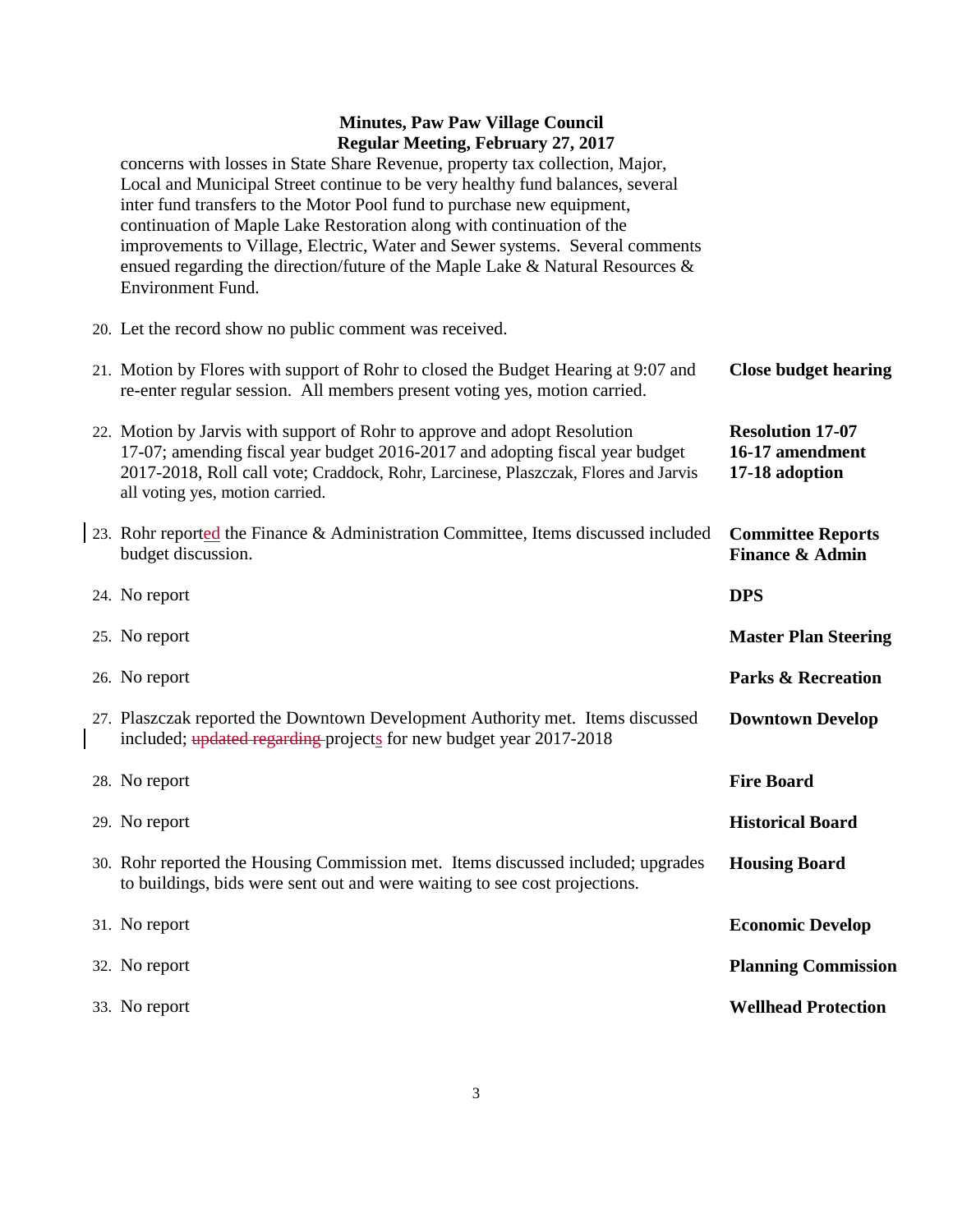| Regular Meeting, February 27, 2017<br>34. No report                                                                                                                                                                                                                                                                              | Wine & Harvest                                   |
|----------------------------------------------------------------------------------------------------------------------------------------------------------------------------------------------------------------------------------------------------------------------------------------------------------------------------------|--------------------------------------------------|
| 35. Chief Marshall commented, Sgt. Kirk Goodrich announced his retirement date of<br>July 31, 2017. Marshall indicated his department would be starting the process of<br>replacement of the Sgt along with Shared Services Officer Andrew Galer as he<br>took a full-time position at the Van Buren County Sheriffs Department. | <b>Council Comments</b><br><b>Chief Marshall</b> |
| 36. Nielsen noted he and Moyer-Cale met with Jarvis regarding the future of the<br>Farmers Market. Nielsen noted the topic would be coming back to Council for<br>future discussion.                                                                                                                                             | <b>Nielsen</b>                                   |
| 37. Motion by Flores with support by Larcinese to adjourn the meeting. All members<br>present voting yes, motion carried. Meeting adjourned at 9:16 p.m.                                                                                                                                                                         | <b>Adjournment</b>                               |
| Respectfully submitted:                                                                                                                                                                                                                                                                                                          |                                                  |

Village President<br>Roman Plaszczak

Roman Plaszczak Christopher Tapper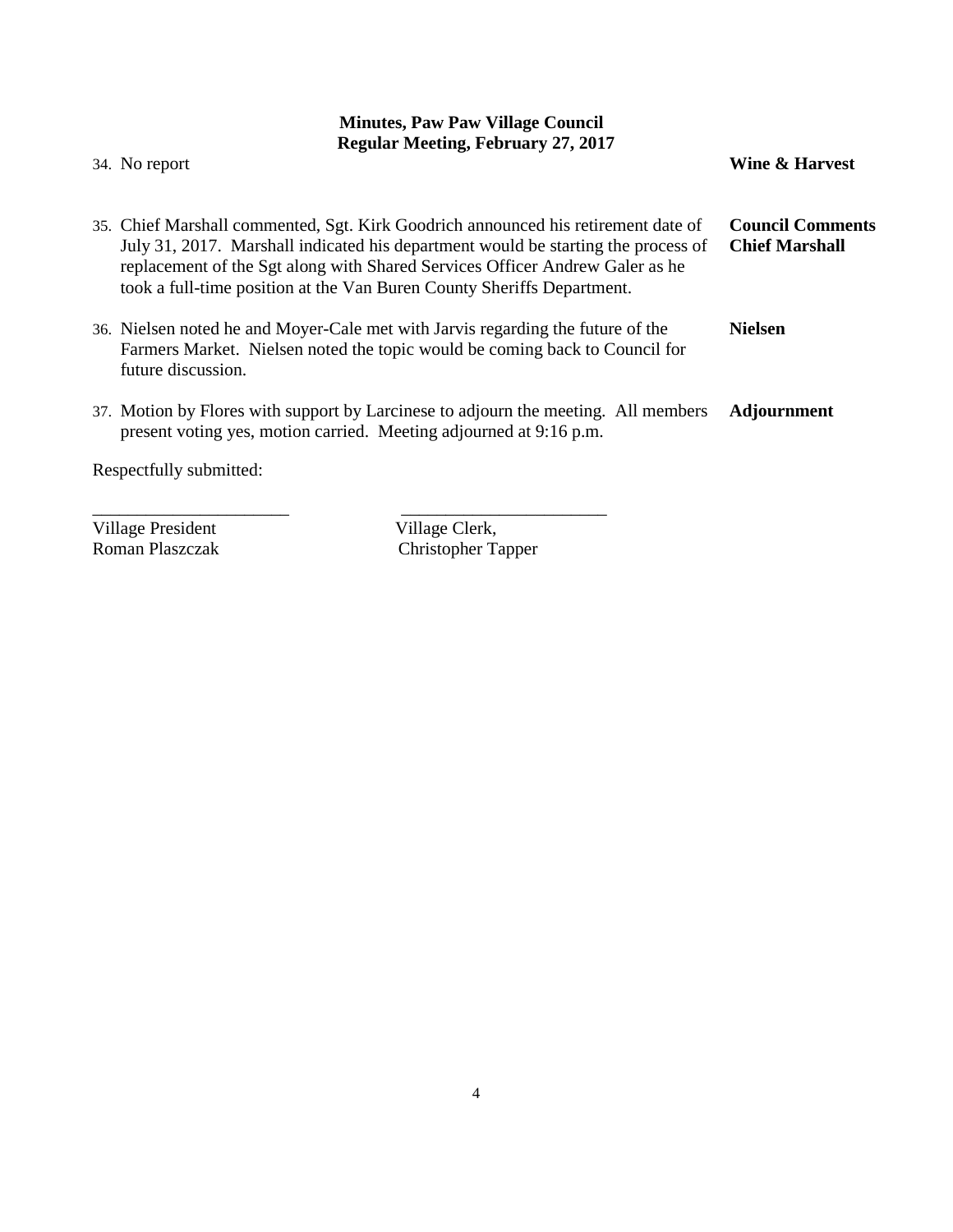| 1. | The regular Village Council meeting of Monday March 13, 2017 convened at<br>7:32 p.m. at the Paw Paw Community Library 609 West Michigan Avenue, Paw<br>Paw, Michigan. President Roman Plaszczak presiding.                                                                                                                                                                                                                                                                                                                                                                                                                                                                                                                                          | <b>Meeting Convened</b>                                                    |
|----|------------------------------------------------------------------------------------------------------------------------------------------------------------------------------------------------------------------------------------------------------------------------------------------------------------------------------------------------------------------------------------------------------------------------------------------------------------------------------------------------------------------------------------------------------------------------------------------------------------------------------------------------------------------------------------------------------------------------------------------------------|----------------------------------------------------------------------------|
| 2. | Present: President Roman Plaszczak, (President Pro-Tem Eric Larcinese 7:37),<br>and Trustees (Douglas Craddock 8:17), Marcos Flores, Nadine Jarvis, (Mary<br>McIntosh, excused) and Donne Rohr. Also, present: Village Manager, Larry<br>Nielsen, Village Clerk, Christopher Tapper, and Assistant Village Manager, Sarah<br>Moyer-Cale. Director, Department of Public Services, John Small, Chief of<br>Police, Eric Marshall.                                                                                                                                                                                                                                                                                                                     | <b>Members Present</b>                                                     |
| 3. | Motion by Jarvis with support of Flores to approve the amended Agenda for<br>Monday, March 13, 2017. All members present voting yes, motion carried.                                                                                                                                                                                                                                                                                                                                                                                                                                                                                                                                                                                                 | <b>Approval of Agenda</b>                                                  |
| 4. | Motion by Rohr with support of Flores to approve the minutes of the regular<br>session meeting minutes of February 27, 2016. All members present voting yes,<br>motion carried.                                                                                                                                                                                                                                                                                                                                                                                                                                                                                                                                                                      | <b>Approved Minutes</b>                                                    |
| 5. | Motion by Flores with support of Jarvis to approve accounts payable in the<br>amount of \$972,942.57. All members present voting yes, motion carried. Next<br>claims, Larcinese and Rohr.                                                                                                                                                                                                                                                                                                                                                                                                                                                                                                                                                            | <b>Accounts Payable</b>                                                    |
| 6. | William Buhl was in attendance to present the Village Council the sixth annual<br>report from the Wings of God Transition Home Inc. Buhl provided a list of board<br>of directors, executive directors report for 2016, financial report. Buhl thanked<br>the Council for their continued support of the transition home and looked forward<br>to continue growth with the program.                                                                                                                                                                                                                                                                                                                                                                  | <b>Audience</b><br>Participation<br><b>William Buhl</b>                    |
| 7. | Pam Eldred from 313 Cedar Street was in attendance to discuss school buses traveling<br>down Cedar Street at high rates of speed during peak travel times. Eldred noted she<br>has spoken to Chief Marshall and Paw Paw Public School Bus Garage regarding her<br>concerns. Eldred noted she has not seen any improvement regarding the speeding<br>school buses. Chief Marshall noted he has spoken to Eldred and the Bus Garage<br>regarding the concerns as well. A general discussion ensued regarding Eldred's<br>concerns. It was noted Eldred to should follow up with Paw Paw Public School<br>Superintendent, Sonia Lark regarding Eldred's concerns. Chief Marshall noted the<br>Police Department will also continue to monitor the area. | <b>Pam Eldred</b>                                                          |
| 8. | Motion by Flores with support of Jarvis to close the regular session and open a public<br>hearing session at 7:59 to take comments on the Village of Paw Paw proposed Capital<br>Improvement Program i.e. Resolution 17-09. All members present voting yes, motion<br>carried.                                                                                                                                                                                                                                                                                                                                                                                                                                                                       | <b>Public Hearing</b><br><b>Village's Capital</b><br><b>Improv Program</b> |
| 9. | Moyer-Cale presented to the Council a final draft of Resolution 17-09 i.e. Village of<br>Paw Paw Capital Improvement Program 2017-2022. The comprehensive plan meets                                                                                                                                                                                                                                                                                                                                                                                                                                                                                                                                                                                 |                                                                            |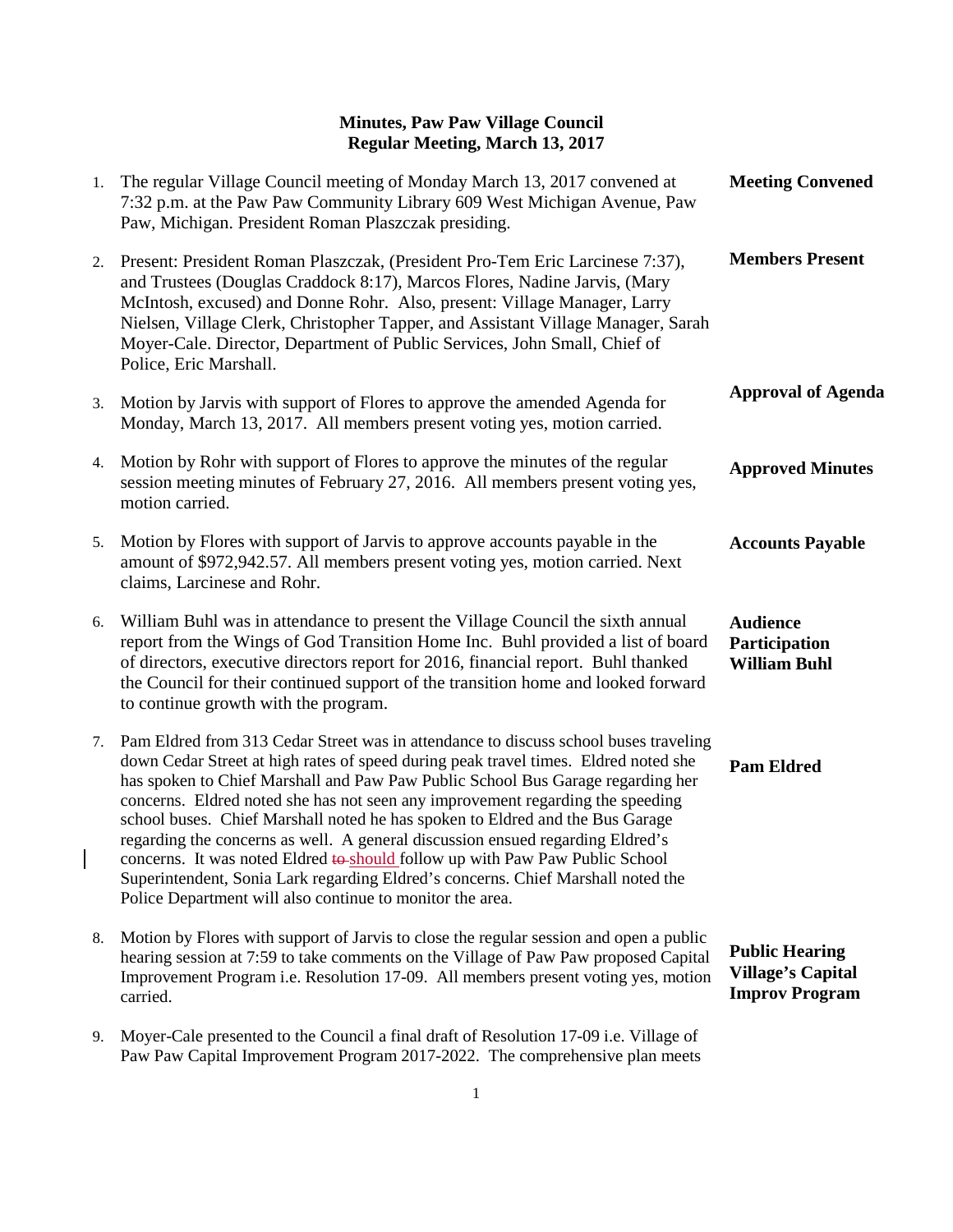| the criterion of the Redevelopment Ready Community program, along with the<br>Infrastructure Capital Capacity Enhancement grant program. Moyer-Cale indicated<br>the program was reviewed by staff and the Planning Commission. The program<br>identifies a prioritized list a said "wish list" of Capital Improvements needed to be<br>addressed between 2017-2022—Adoption of the program does not hold the Council to<br>the future expenses, but provides a plan to forecast and prioritize capital<br>improvement. | <b>Moyer-Cale</b>                                  |
|-------------------------------------------------------------------------------------------------------------------------------------------------------------------------------------------------------------------------------------------------------------------------------------------------------------------------------------------------------------------------------------------------------------------------------------------------------------------------------------------------------------------------|----------------------------------------------------|
| 10. Let the record show no public comment was received.                                                                                                                                                                                                                                                                                                                                                                                                                                                                 |                                                    |
| 11. Motion by Larcinese with support of Jarvis to recess the public hearing and re-enter<br>regular session at 8:14. All members present voting yes, motion carried.                                                                                                                                                                                                                                                                                                                                                    | <b>Recess Public Hearing</b><br><b>Res 17-09</b>   |
| 12. Motion by Flores with support of Rohr to approve and adopt Resolution 17-08 and<br>authorize staff to submit the Recreation Passport Grant Application and committing<br>the matching funds for said grant application. Roll call vote; Craddock, Rohr,<br>Larcinese, Plaszczak, Flores and Jarvis, all voting yes, motion carried.                                                                                                                                                                                 | <b>New Business</b><br><b>Res 17-08</b>            |
| 13. Motion by Rohr with support of Craddock to approve the request of staff and<br>establish a public hearing to take place Monday, March 27, 2017 to hearing public<br>comment regarding the proposed ICE/CDBD grant. All members present voting yes,<br>motion carried.                                                                                                                                                                                                                                               | <b>Est Public Hearing</b><br><b>ICE/CDBG Grant</b> |
| 14. A general discussion ensued regarding the possibility of Mayor Exchange. The City<br>of Frankenmuth has inquired if the Village Council may be interested in a date.<br>These exchanges usually take place in the month of May. The consensus of the<br>Council was to review comments from staff and see possible dates.                                                                                                                                                                                           | <b>Mayor Exchange</b>                              |
| 15. Motion by Jarvis with support of Rohr to approve and adopt Resolution 17-10 and<br>authorize staff to submit the Michigan Department of Transportation Economic<br>Development Fund, Category A Funding application. Roll call vote; Craddock, Rohr,<br>Larcinese, Plaszczak, Flores and Jarvis, all voting yes, motion carried.                                                                                                                                                                                    | <b>Resolution 17-10</b><br><b>MDOT A Grant</b>     |
| 16. No report                                                                                                                                                                                                                                                                                                                                                                                                                                                                                                           | <b>Committee Reports</b>                           |
| 17. Flores reported the Department of Public Services committee met. Items                                                                                                                                                                                                                                                                                                                                                                                                                                              | <b>Finance &amp; Admin</b>                         |
| discussed included; SRLF project update, Trailhead Park update and other<br>departmental projects.                                                                                                                                                                                                                                                                                                                                                                                                                      | <b>DPS</b>                                         |
| 18. No report                                                                                                                                                                                                                                                                                                                                                                                                                                                                                                           | <b>Master Plan Steering</b>                        |
| 19. Plaszczak reported the Area Parks and Recreation Board met. Items discussed<br>included; Maple Lake, new weed cutting boat and Natural Shoreline education<br>opportunity coming in June.                                                                                                                                                                                                                                                                                                                           | <b>Parks &amp; Recreation</b>                      |

 $\begin{array}{c} \rule{0pt}{2ex} \rule{0pt}{2ex} \rule{0pt}{2ex} \rule{0pt}{2ex} \rule{0pt}{2ex} \rule{0pt}{2ex} \rule{0pt}{2ex} \rule{0pt}{2ex} \rule{0pt}{2ex} \rule{0pt}{2ex} \rule{0pt}{2ex} \rule{0pt}{2ex} \rule{0pt}{2ex} \rule{0pt}{2ex} \rule{0pt}{2ex} \rule{0pt}{2ex} \rule{0pt}{2ex} \rule{0pt}{2ex} \rule{0pt}{2ex} \rule{0pt}{2ex} \rule{0pt}{2ex} \rule{0pt}{2ex} \rule{0pt}{2ex} \rule{0pt}{$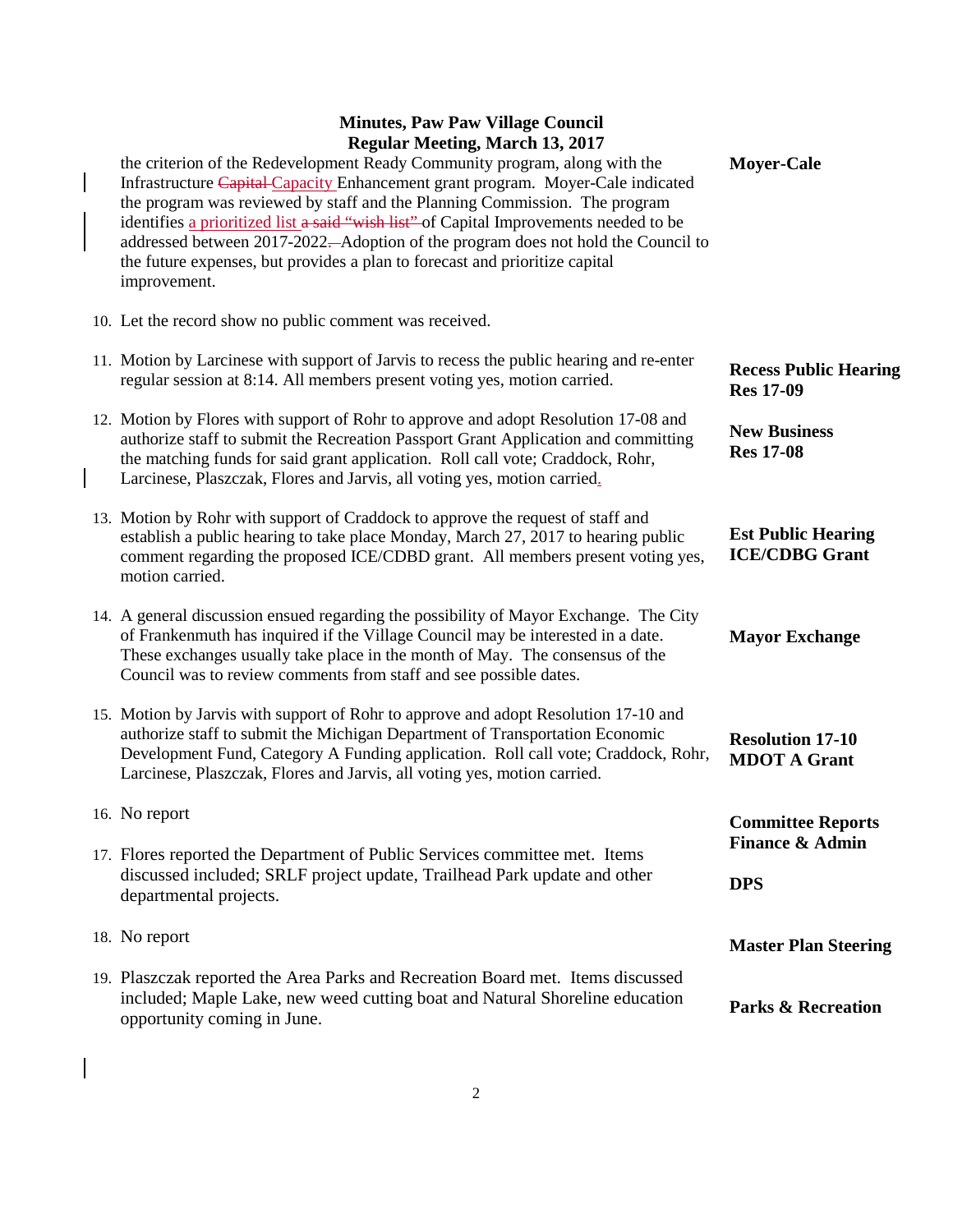| 21. Larcinese report the Fire Board met. Items discussed included; replacement of<br>truck 12-06 was completed and the new truck would be arriving soon, continued<br>discussion of the future direction of the Fire Board. Looking into differences<br>between Fire Authority versus Fire Board.                                                                                                                                                      | <b>Downtown Develop</b><br><b>Fire Board</b><br><b>Historical Board</b> |
|--------------------------------------------------------------------------------------------------------------------------------------------------------------------------------------------------------------------------------------------------------------------------------------------------------------------------------------------------------------------------------------------------------------------------------------------------------|-------------------------------------------------------------------------|
| 22. No report                                                                                                                                                                                                                                                                                                                                                                                                                                          |                                                                         |
| 23. No report.                                                                                                                                                                                                                                                                                                                                                                                                                                         | <b>Housing Board</b>                                                    |
| 24. Jarvis reported the Planning Commission met. Items discussed; Sign regulations                                                                                                                                                                                                                                                                                                                                                                     | <b>Economic Develop</b>                                                 |
| 25. Nielsen reported the Well Head Protection Committee met. Items discussed; tee<br>shirt contest winners.                                                                                                                                                                                                                                                                                                                                            | <b>Planning Commission</b>                                              |
| 26. Craddock reported the Wine and Harvest Festival Committee met. Items<br>discussed; appointment of new Board members. Nielsen asked if the Committee<br>would be so kind and forward the names, to be included in the Village Council<br>annual appointment list.                                                                                                                                                                                   | <b>Wellhead Protection</b><br><b>Wine &amp; Harvest</b>                 |
| 27. Plaszczak reported of a meeting he and staff had with Paw Paw Township<br>Supervisor, Donald Stull. Plaszczak and Nielsen both were very excited about the<br>opportunity to meet with the new Supervisor and noted the meeting was very<br>successful. Plaszczak noted it was agreed that both parties would continue trying<br>to meet every other month.                                                                                        | <b>Council Comments</b><br><b>Plaszczak</b>                             |
| 28. Larcinese wanted to note his disappointment to hear MDOT would not be added<br>adding the South Kalamazoo/ I-94 bridge in Paw Paw to their construction list<br>until after 2020. Larcinese also noted of his displeasure with the failing road<br>condition of South Kalamazoo/M40. Larcinese encouraged Council members and<br>public to contact their State Senator and State Representatives regarding the<br>condition of South Kalamazoo/M40 | Larcinese                                                               |
| 29. Motion by Flores with support by Craddock to adjourn the meeting. All members<br>present voting yes, motion carried. Meeting adjourned at 9:14 p.m.<br>Respectfully submitted:                                                                                                                                                                                                                                                                     | Adjournment                                                             |

Village President Village Clerk,<br>
Roman Plaszczak Christopher Ta

 $\overline{\phantom{a}}$ 

20. No report

Christopher Tapper

\_\_\_\_\_\_\_\_\_\_\_\_\_\_\_\_\_\_\_\_\_\_ \_\_\_\_\_\_\_\_\_\_\_\_\_\_\_\_\_\_\_\_\_\_\_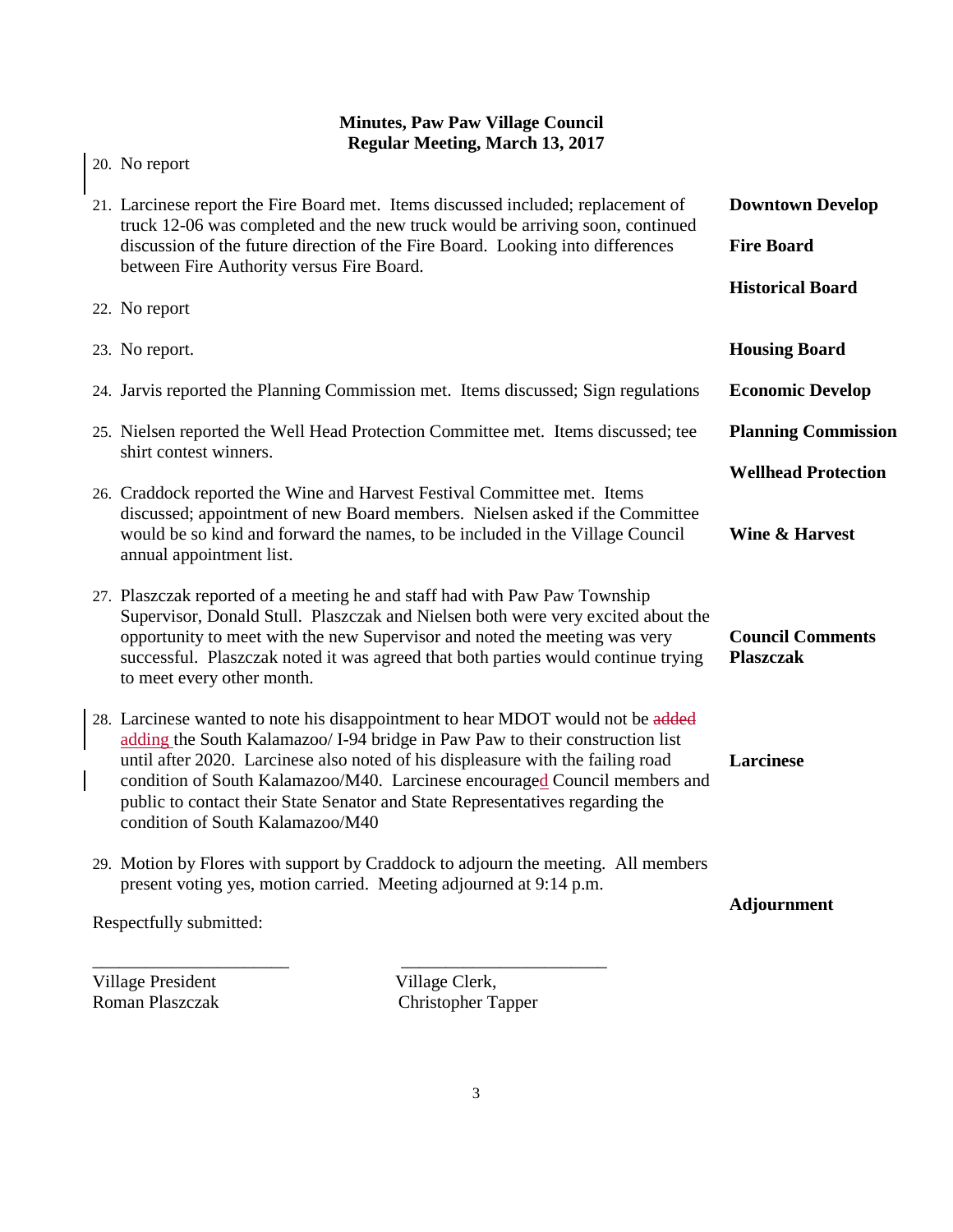| 1. | The regular Village Council meeting of Monday March 27, 2017 convened at<br>7:32 p.m. at the Paw Paw Community Library 609 West Michigan Avenue, Paw<br>Paw, Michigan. President Roman Plaszczak presiding.                                                                                                                                                                                                                                                                                                                                       | <b>Meeting Convened</b>                                                                   |
|----|---------------------------------------------------------------------------------------------------------------------------------------------------------------------------------------------------------------------------------------------------------------------------------------------------------------------------------------------------------------------------------------------------------------------------------------------------------------------------------------------------------------------------------------------------|-------------------------------------------------------------------------------------------|
| 2. | Present: President Roman Plaszczak, President Pro-Tem Eric Larcinese, and<br>Trustees Douglas Craddock, (Marcos Flores, excused) Nadine Jarvis, Mary<br>McIntosh, and Donne Rohr. Also, present: Village Manager, Larry Nielsen,<br>Village Clerk, Christopher Tapper, and Assistant Village Manager, Sarah Moyer-<br>Cale. Director, Department of Public Services, John Small, Chief of Police, Eric<br>Marshall.                                                                                                                               | <b>Members Present</b>                                                                    |
| 3. | Motion by Jarvis with support of Rohr to approve the Agenda for<br>Monday, March 27, 2017. All members present voting yes, motion carried.                                                                                                                                                                                                                                                                                                                                                                                                        | <b>Approval of Agenda</b>                                                                 |
| 4. | Motion by Rohr with support of Craddock to approve the minutes of the regular<br>session meeting minutes of March 13, 2017. All members present voting yes,<br>motion carried.                                                                                                                                                                                                                                                                                                                                                                    | <b>Approved Minutes</b>                                                                   |
| 5. | Motion by Craddock with support of Rohr to approve accounts payable in the<br>amount of \$536,498.41. All members present voting yes, motion carried. Next<br>claims, McIntosh and Jarvis.                                                                                                                                                                                                                                                                                                                                                        | <b>Accounts Payable</b>                                                                   |
| 6. | Douglas Turnbull was in attendance to express his support of the Paw Paw<br>Farmers Market. Turnbull thanked Jarvis for all her hard work putting together<br>the Market last year and looked forward to the continued future of the Farmers<br>Market.                                                                                                                                                                                                                                                                                           | <b>Audience</b><br>Participation<br><b>Douglas Turnbull</b>                               |
| 7. | Motion by Rohr with support from Craddock to close the regular session at 7:36 and<br>enter into a public hearing to take comments regarding the Village of Paw Paw<br>CDBG Infrastructure Capacity Enhancement Grant Application and Community<br>Development Plan, Resolution 17-12. All members present voting yes, motion<br>carried.                                                                                                                                                                                                         | <b>Public Hearing</b><br><b>CDBG</b> Infrastructure<br>Capacity<br><b>Enhancement App</b> |
| 8. | Moyer-Cale provided an overview of the application along with Resolution 17-12.<br>Moyer-Cale and Small have been working on the grant together. The improvement<br>project which will include replacement of various control valves, replacement of air<br>header, air laterals, cyclone towers and blowers at the Village of Paw Paw<br>Wastewater Treatment Plant. Small indicated the improvements would be helpful to<br>the residents/customers of the system along with reduction in operating and<br>maintenance expensive to the system. | <b>Moyer-Cale</b>                                                                         |

9. Douglas Turnbull commented and asked for a copy of the resolution and thanked the Council for the opportunity to speak.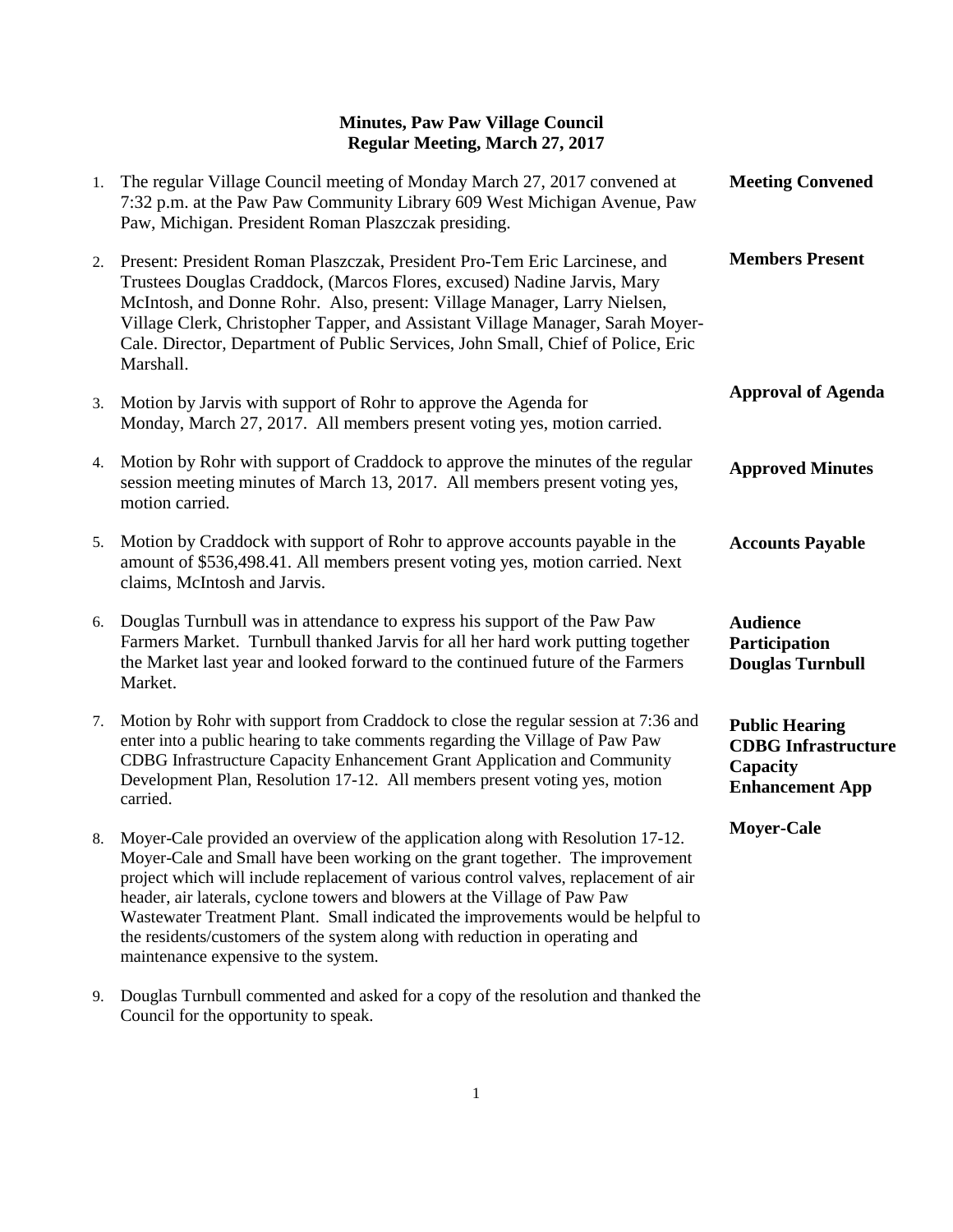| 10. Motion by Larcinese with support of Rohr to close the public hearing at 7:53 and<br>reconvene regular session. All members present voting yes, motion carried.                                                                                                                                                                                                                                                                                                                                                                                                            |                                                                        |
|-------------------------------------------------------------------------------------------------------------------------------------------------------------------------------------------------------------------------------------------------------------------------------------------------------------------------------------------------------------------------------------------------------------------------------------------------------------------------------------------------------------------------------------------------------------------------------|------------------------------------------------------------------------|
| 11. Motion by Rohr with support of Larcinese to close the regular session at 7:54 and<br>reconvene the public hearing to take comments regarding Village of Paw Paw Capital<br>Improvement Plan Resolution 17-09. All members present voting yes, motion<br>carried.                                                                                                                                                                                                                                                                                                          | <b>Reconvene Public</b><br><b>Hearing Res 17-09</b>                    |
| 12. Moyer-Cale provided an overview of the comments received from the last meeting.<br>Moyer-Cale again expressed the amounts included in the Capital Improvement Plan<br>are not adopted amounts, but more of a look into what expenses are and subject to<br>change. Council would not be adopting the approval of the projects in the plan, but<br>would be considering the adoption of the overall plan for calendar years 2017-2022.<br>Nielsen noted the Resolution was amended to include the Council concerns of<br>financial limitations with the State of Michigan. | <b>Moyer-Cale</b>                                                      |
| 13. Douglas Turnbull commented and asked for a copy of the resolution and thanked the<br>Council for the opportunity to speak.                                                                                                                                                                                                                                                                                                                                                                                                                                                |                                                                        |
| 14. Motion by Larcinese with support of Craddock to close the public hearing 7:58 and<br>reconvene regular session. All members present voting yes, motion carried.                                                                                                                                                                                                                                                                                                                                                                                                           |                                                                        |
| 15. Motion by Larcinese with support of Rohr to approve the Uniform Video Service<br>Local Franchise Agreement with Comcast, with fees set at 5% and for a period of ten<br>years, and to authorize the appropriate Village officials to execute the agreement on<br>behalf of the Village of Paw Paw. All members present voting yes, motion carried.                                                                                                                                                                                                                        | <b>New Business</b><br><b>Comcast Fran</b><br><b>Agreement Renewal</b> |
| 16. It was the Consensus of the Council to hold the action item until further review of the<br>prior Water Reliability Plan to see if the new Asset Management Plan is needed.                                                                                                                                                                                                                                                                                                                                                                                                | <b>Asset Management</b><br>Plan, Water system                          |
| 17. Motion by Larcinese with support of Craddock to approve and accept Resolution<br>17-09 Community Development Plan. All members present voting yes, motion<br>carried.                                                                                                                                                                                                                                                                                                                                                                                                     | <b>Ongoing Business</b><br><b>Res 17-09</b>                            |
| 18. Motion by Rohr with support of Larcinese to approve and accept Resolution<br>17-11 Capital Improvement Plan. All members present voting yes, motion carried.                                                                                                                                                                                                                                                                                                                                                                                                              | <b>Res 17-11</b>                                                       |
| 19. Motion by Larcinese with support of McIntosh to approve and accept Resolution<br>17-12 CDBG ICE Grant application and allow staff to submit the application on<br>behalf of the Village of Paw Paw. Roll call vote; Craddock, Rohr, Larcinese,<br>Plaszczak, McIntosh and Jarvis, all voting yes, motion carried.                                                                                                                                                                                                                                                         | <b>Res 17-12</b>                                                       |
| 20. Motion by Rohr with support of Craddock to approve and accept the Village<br>Presidents recommendation of the 2017-2018 annual appointment list attached in the                                                                                                                                                                                                                                                                                                                                                                                                           | 2017-2018<br><b>Appointment list</b>                                   |

Village Council agenda dated Monday, March 27, 2017. All members present voting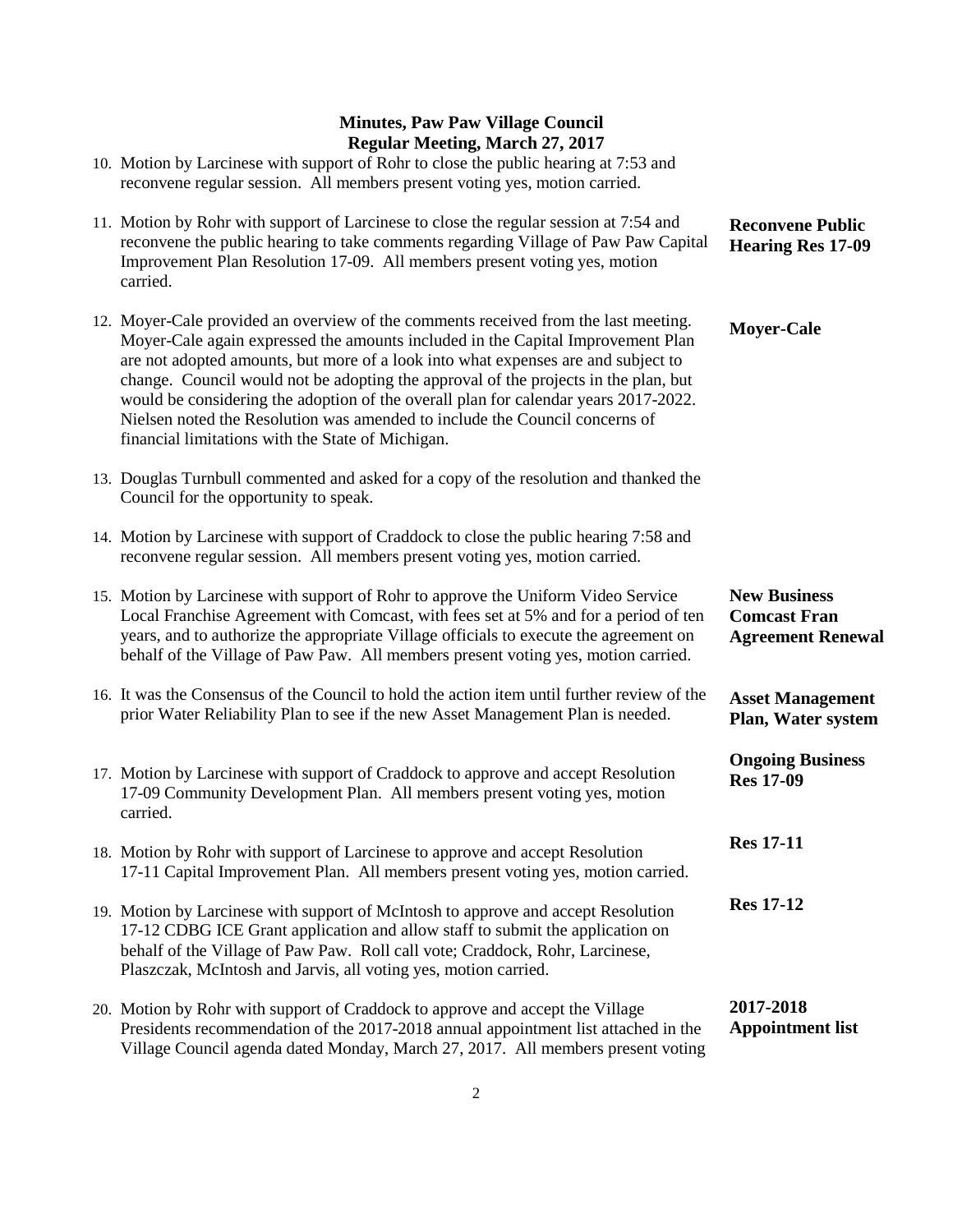yes, motion carried.

| 21. It was the consensus of the Council to approve the recommendation from staff and<br>proceed with the scheduling of Mayor's Exchange with the City of Frankenmuth for<br>some time in the month of July. Nielsen noting more information to follow with                                                                                                                                                                                            | <b>Mayor Exchange</b>                                  |
|-------------------------------------------------------------------------------------------------------------------------------------------------------------------------------------------------------------------------------------------------------------------------------------------------------------------------------------------------------------------------------------------------------------------------------------------------------|--------------------------------------------------------|
| dates and times.                                                                                                                                                                                                                                                                                                                                                                                                                                      |                                                        |
| 22. Motion by McIntosh with support of Jarvis to establish a public hearing on<br>April 10, 2017 to take comments on a proposed amendment to the Village of Paw<br>Paw Code of Ordinance creating a Farmers Market Board. All members present<br>voting yes, motion carried.                                                                                                                                                                          | <b>Farmers Market</b><br><b>Discussion</b>             |
| 23. Motion by McIntosh with support of Jarvis to approve and accept the<br>recommendation of the Department of Public Service Committee to begin<br>development of infrastructure identified in the recommendation for the<br>Revitalization PUD District and authorize staff to begin implementing the<br>infrastructure improvements. Roll call vote; Craddock, Rohr, Larcinese, Plaszczak,<br>McIntosh and Jarvis, all voting yes, motion carried. | <b>PUD Infrastructure</b><br><b>Development</b>        |
| 24. Rohr reported the Finance and Administration Committee met. Items discussed<br>include; CIP plan, Department updates and Budget topics.                                                                                                                                                                                                                                                                                                           | <b>Committee Reports</b><br><b>Finance &amp; Admin</b> |
| 25. No report                                                                                                                                                                                                                                                                                                                                                                                                                                         | <b>DPS</b>                                             |
| 26. No report                                                                                                                                                                                                                                                                                                                                                                                                                                         | <b>Master Plan Steering</b>                            |
| 27. No report.                                                                                                                                                                                                                                                                                                                                                                                                                                        | <b>Parks &amp; Recreation</b>                          |
| 28. Plaszczak reported the Downtown Development Authority met. Items discussed<br>included; grant approved for Tap House 120, appointments list and updates on<br>projects                                                                                                                                                                                                                                                                            | <b>Downtown Develop</b>                                |
| 29. No report                                                                                                                                                                                                                                                                                                                                                                                                                                         | <b>Fire Board</b>                                      |
| 30. No report                                                                                                                                                                                                                                                                                                                                                                                                                                         | <b>Historical Board</b>                                |
| 31. No report.                                                                                                                                                                                                                                                                                                                                                                                                                                        | <b>Housing Board</b>                                   |
| 32. No report                                                                                                                                                                                                                                                                                                                                                                                                                                         | <b>Economic Develop</b>                                |
| 33. No report.                                                                                                                                                                                                                                                                                                                                                                                                                                        | <b>Planning Commission</b>                             |
| 34. No report.                                                                                                                                                                                                                                                                                                                                                                                                                                        | <b>Wellhead Protection</b>                             |
|                                                                                                                                                                                                                                                                                                                                                                                                                                                       |                                                        |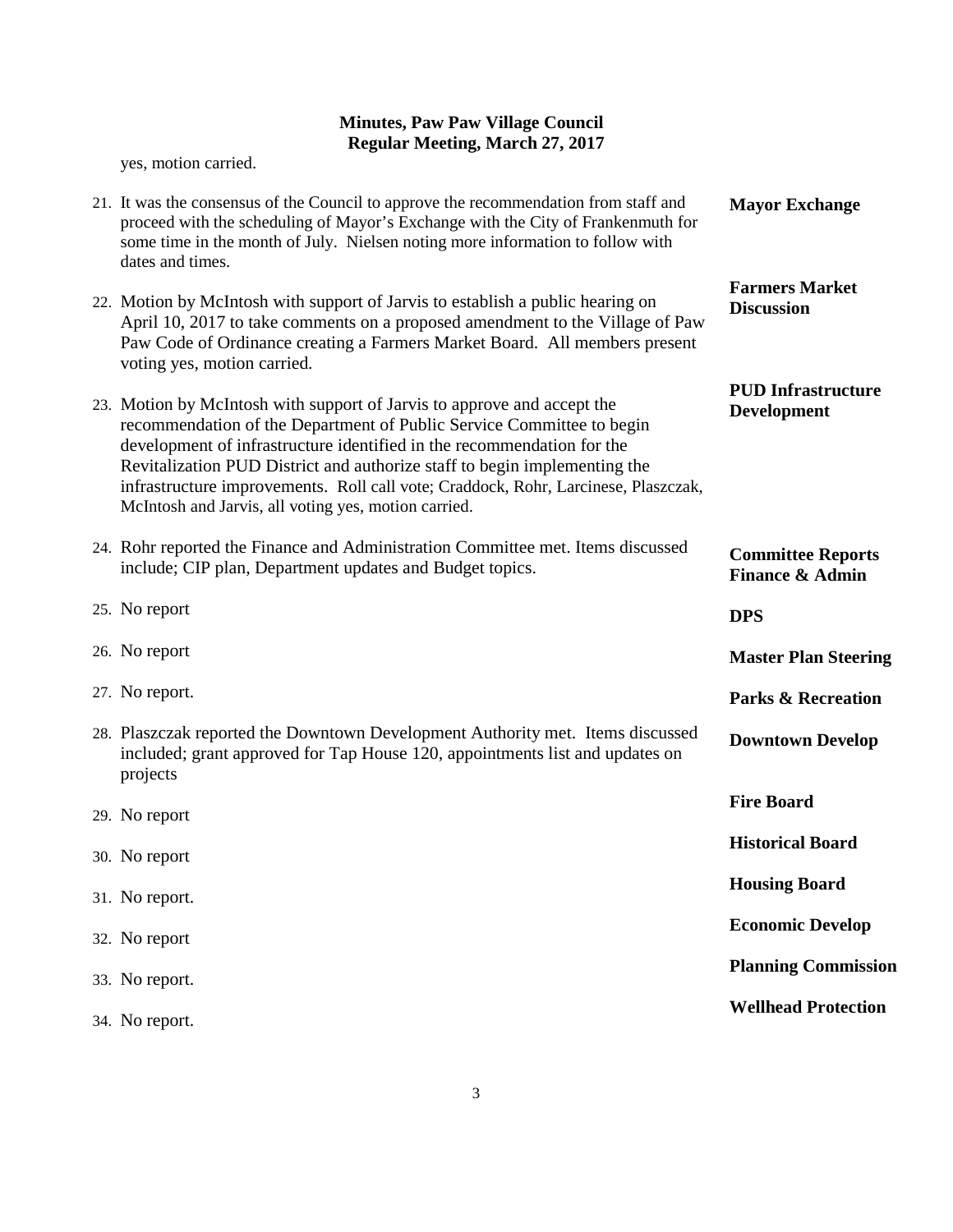35. No report. 36. McIntosh noted she was glad to be back and looked forward to continuing working on the Department of Public Services recommendation on some ordinance amendments. 37. Motion by Flores with support by Craddock to adjourn the meeting. All members present voting yes, motion carried. Meeting adjourned at 9:24 p.m. **Wine & Harvest Council Comments McIntosh Adjournment**

Respectfully submitted:

Village President Village Clerk,<br>
Roman Plaszczak Christopher Ta

\_\_\_\_\_\_\_\_\_\_\_\_\_\_\_\_\_\_\_\_\_\_ \_\_\_\_\_\_\_\_\_\_\_\_\_\_\_\_\_\_\_\_\_\_\_ Christopher Tapper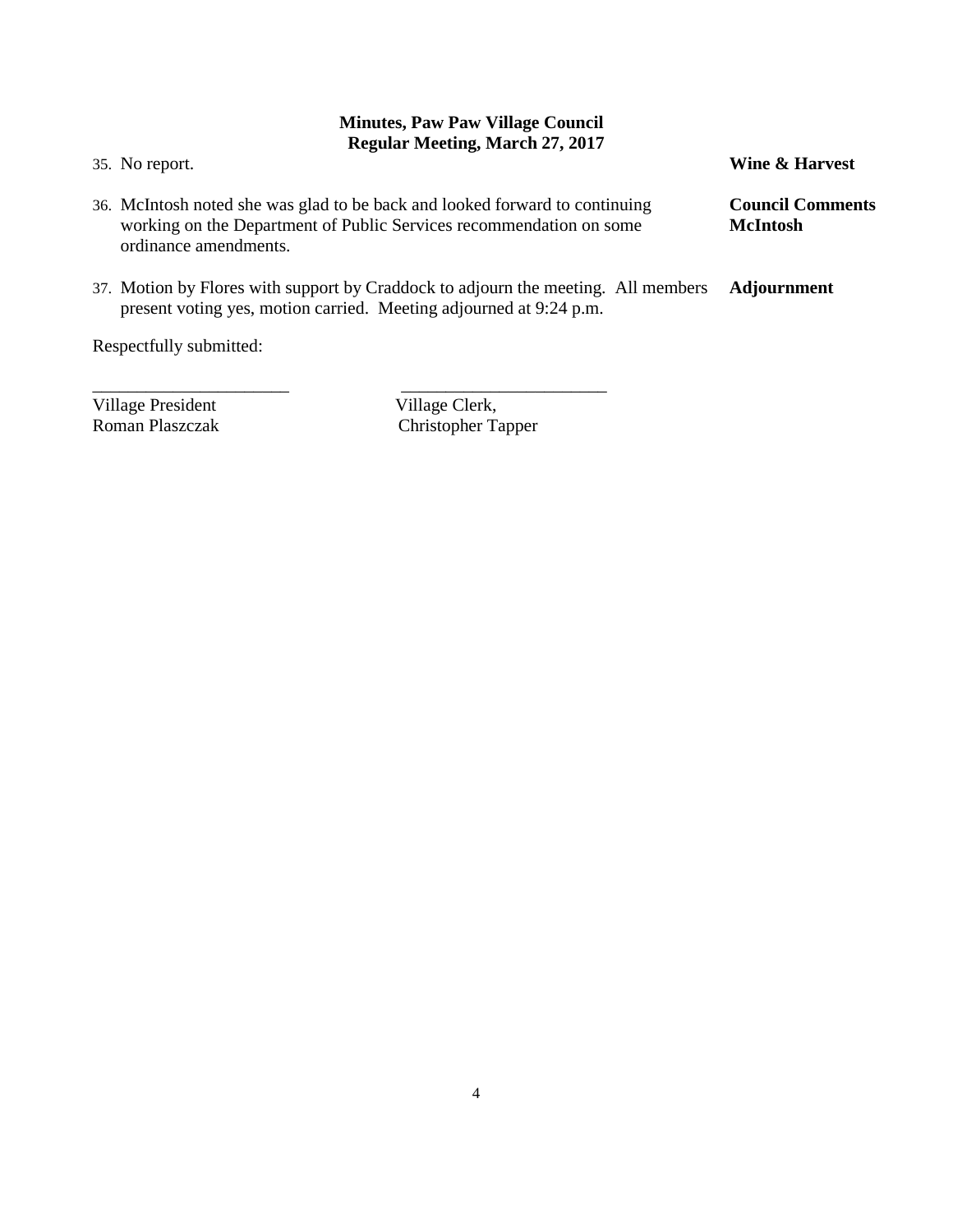| 1. | The regular Village Council meeting of Monday April 10, 2017 convened at 7:31<br>p.m. at the Paw Paw Community Library 609 West Michigan Avenue, Paw Paw,<br>Michigan. President Roman Plaszczak presiding.                                                                                                                                                       | <b>Meeting Convened</b>                                                      |
|----|-------------------------------------------------------------------------------------------------------------------------------------------------------------------------------------------------------------------------------------------------------------------------------------------------------------------------------------------------------------------|------------------------------------------------------------------------------|
| 2. | Present: President Roman Plaszczak, President Pro-Tem Eric Larcinese, and<br>Trustees Douglas Craddock and Mary McIntosh (Marcos Flores, Nadine Jarvis,<br>and Donne Rohr excused). Also, present: Village Manager, Larry Nielsen, and<br>Assistant Village Manager, Sarah Moyer-Cale. Director, Department of Public<br>Services, John Small.                    | <b>Members Present</b>                                                       |
| 3. | Motion by Larcinese with support of Craddock to approve the Agenda for<br>Monday, April 10, 2017. All members present voting yes, motion carried.                                                                                                                                                                                                                 | <b>Approval of Agenda</b>                                                    |
| 4. | Motion by McIntosh with support of Larcinese to approve the regular session<br>meeting minutes of March 27, 2017 with corrections to items number 16 and 37.<br>All members present voting yes, motion carried.                                                                                                                                                   | <b>Approved Minutes</b>                                                      |
| 5. | Motion by Larcinese with support of Plaszczak to approve accounts payable in the<br>amount of \$200,096.68. All members present voting yes, motion carried. Next<br>claims, Jarvis and McIntosh.                                                                                                                                                                  | <b>Accounts Payable</b>                                                      |
| 6. | Douglas Turnbull was in attendance to express that Village ordinances should be<br>more readily accessible and to inquire by what process a citizen can suggest an<br>ordinance amendment, particularly in regard to beekeeping regulations. It was<br>determined that Manager Nielsen would follow up with Mr. Turnbull about his<br>concerns after the meeting. | <b>Audience</b><br>Participation<br><b>Douglas Turnbull</b>                  |
| 7. | Judge Dufon gave an update to council about Van Buren County courts including the<br>cross training of judges, technological improvements, and the public safety millage to<br>fund courthouse expansion. Judge Dufon answered questions from council and<br>received their comments.                                                                             | <b>Presentations &amp;</b><br><b>Guests, Judge Jeffrey</b><br>J. Dufon       |
| 8. | Motion by Larcinese with support from McIntosh to close the regular session at 8:12<br>and enter into a public hearing to take comments regarding Village Ordinance 456<br>establishing a Farmers Market Board. All members present voting yes, motion<br>carried.                                                                                                | <b>Public Hearing</b><br><b>Farmers Market</b><br><b>Board Ordinance 456</b> |
| 9. | Hannah Borton addressed the council about the Farmer Market's preliminary budget<br>and spoke in support of the market. She commented that she believed requiring<br>insurance from vendors would discourage vendor participation.                                                                                                                                | <b>Comment by Hannah</b><br><b>Borton</b>                                    |
|    | 10. Douglas Turnbull spoke in support of the market and mentioned some of the<br>discussions the potential board members had about administering the market<br>including the budget and insurance requirements.                                                                                                                                                   | <b>Comment by Douglas</b><br><b>Turnbull</b>                                 |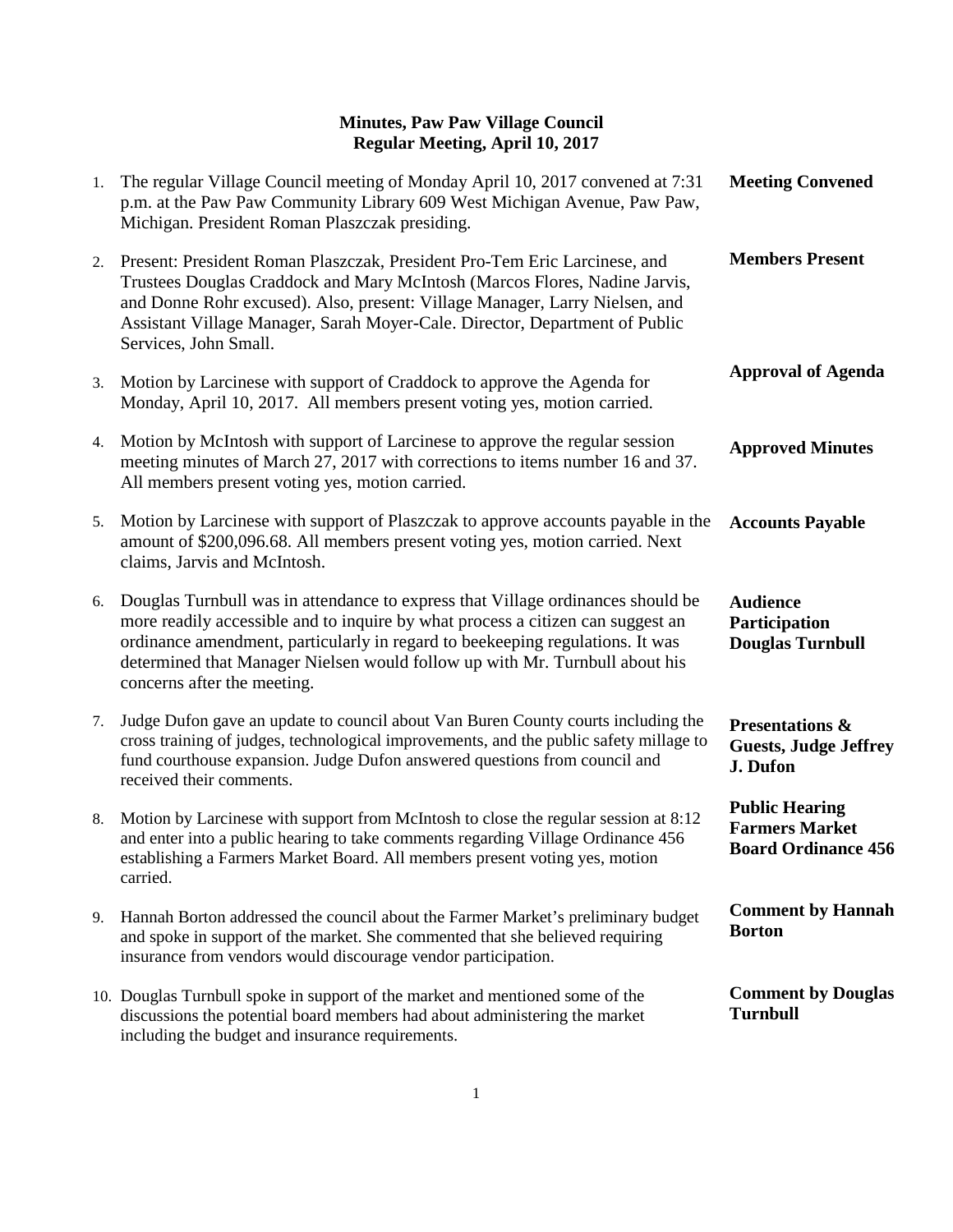| $T_{\rm H}$ and $T_{\rm H}$ and $T_{\rm H}$ and $T_{\rm H}$ and $T_{\rm H}$                                                                                                                                                                                                                                                                                    |                                                        |
|----------------------------------------------------------------------------------------------------------------------------------------------------------------------------------------------------------------------------------------------------------------------------------------------------------------------------------------------------------------|--------------------------------------------------------|
| 11. Motion by Larcinese with support of Craddock to close the public hearing at 8:24 and<br>reconvene regular session. All members present voting yes, motion carried.                                                                                                                                                                                         | <b>Reconvene Regular</b><br><b>Session</b>             |
| 12. Discussion was held regarding the proposed Farmer's Market ordinance. It was the<br>consensus of council to have Manager Nielsen modify the draft ordinance to reflect<br>changes discussed including the means by which the council will approve the board's<br>decisions and the number of board members and revisions to the insurance<br>requirements. | <b>Farmer's Market</b>                                 |
| 13. No report                                                                                                                                                                                                                                                                                                                                                  | <b>Committee Reports</b><br><b>Finance &amp; Admin</b> |
| 14. No report                                                                                                                                                                                                                                                                                                                                                  | <b>DPS</b>                                             |
| 15. No report                                                                                                                                                                                                                                                                                                                                                  | <b>Master Plan Steering</b>                            |
| 16. No report – April meeting was cancelled.                                                                                                                                                                                                                                                                                                                   | <b>Parks &amp; Recreation</b>                          |
| 17. No report                                                                                                                                                                                                                                                                                                                                                  | <b>Downtown Develop</b>                                |
| 18. Larcinese reported that the Fire Board is considering extending the current<br>agreement for one year while more research on fire boards and fire authorities can<br>be done.                                                                                                                                                                              | <b>Fire Board</b>                                      |
| 19. Plaszczak reported that the Corkers have cancelled their season for 2017. The<br>Historical Commission is working on a historic walking tour of Paw Paw.                                                                                                                                                                                                   | <b>Historical Board</b>                                |
| 20. No report                                                                                                                                                                                                                                                                                                                                                  | <b>Housing Board</b>                                   |
| 21. No report                                                                                                                                                                                                                                                                                                                                                  | <b>Economic Develop</b>                                |
| 22. No report                                                                                                                                                                                                                                                                                                                                                  | <b>Planning Commission</b>                             |
| 23. No report                                                                                                                                                                                                                                                                                                                                                  | <b>Wellhead Protection</b>                             |
| 24. No report                                                                                                                                                                                                                                                                                                                                                  | Wine & Harvest                                         |
| 25. McIntosh emphasized the need for more development in Paw Paw, particularly<br>housing development because people are leaving the village due to lack of<br>adequate housing. She encouraged the economic development committee to meet<br>in the near future to discuss housing concerns and plan for future development.                                  | <b>Council Comments</b><br><b>McIntosh</b>             |

26. McIntosh also congratulated Manager Nielsen on his recent award from the Chamber of Commerce.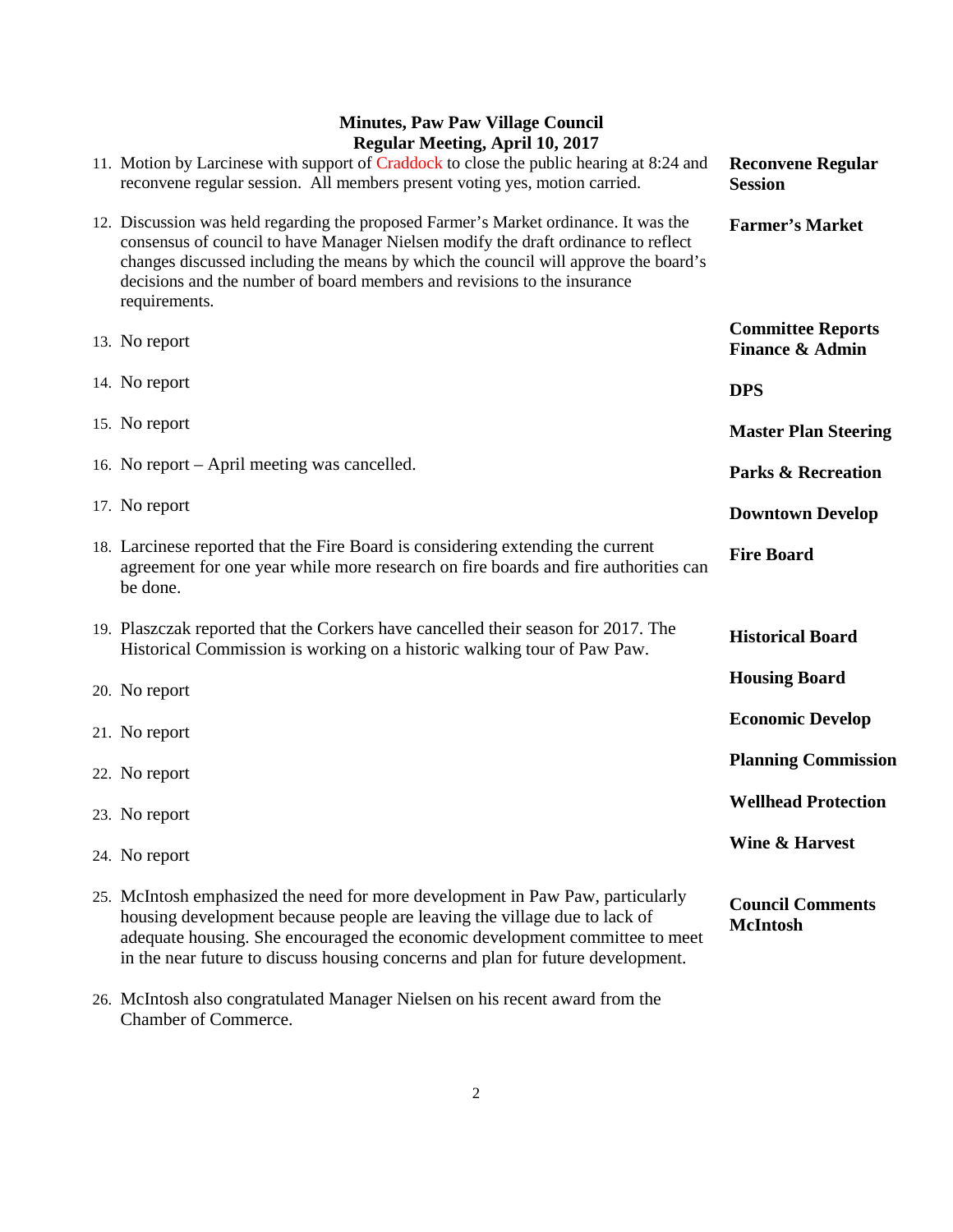- 27. Manager Nielsen noted that both the DPS Committee and Finance & Administration committee will meet prior to the next council meeting.
- 28. Motion by Larcinese with support by Craddock to adjourn the meeting. All members present voting yes, motion carried. Meeting adjourned at 9:08 p.m.

\_\_\_\_\_\_\_\_\_\_\_\_\_\_\_\_\_\_\_\_\_\_ \_\_\_\_\_\_\_\_\_\_\_\_\_\_\_\_\_\_\_\_\_\_\_

Respectfully submitted:

Village President Village Clerk,<br>
Roman Plaszczak **Christopher Tangel** 

Christopher Tapper

**Manager's Comments**

**Adjournment**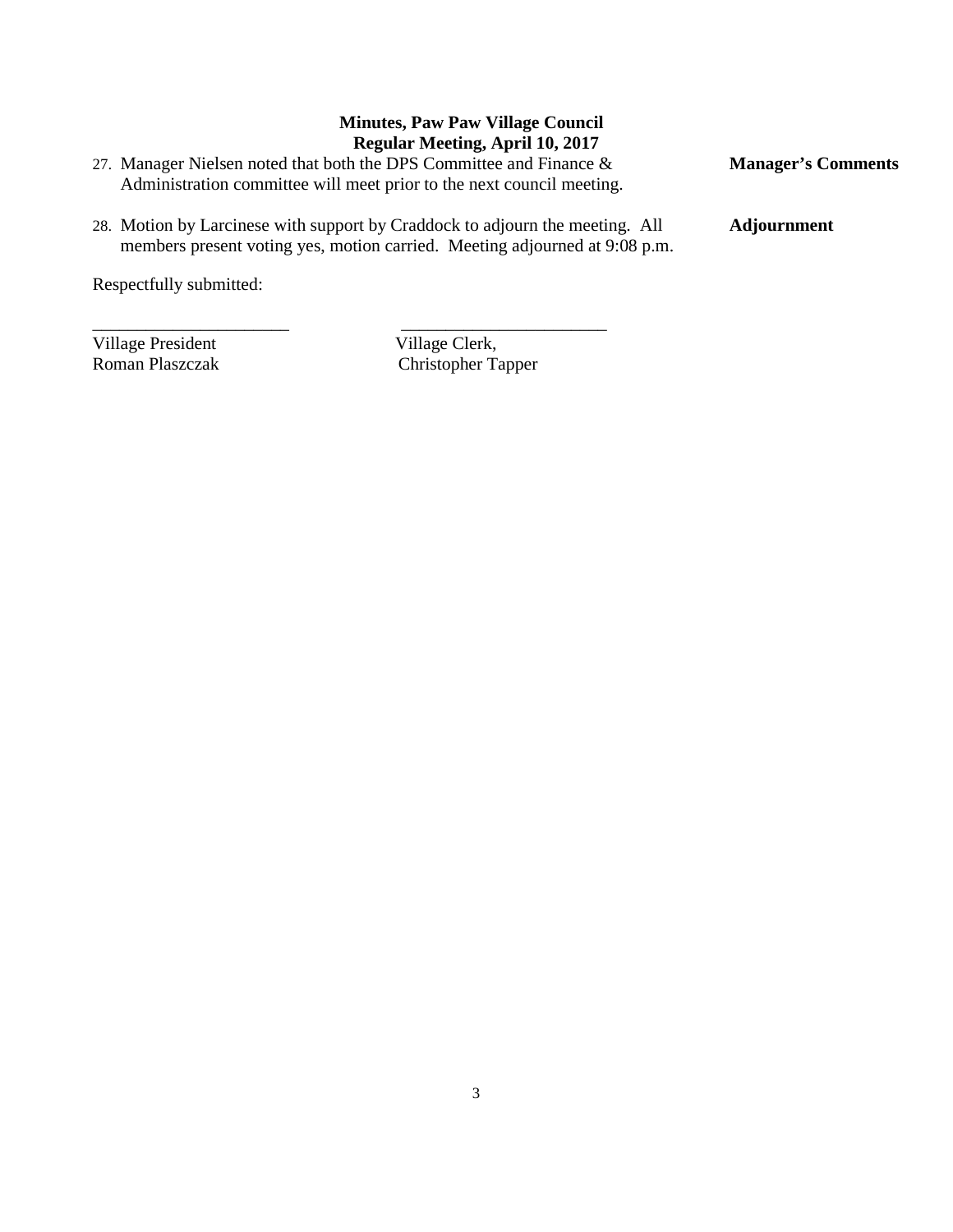| 1. | The regular Village Council meeting of Monday April 24, 2017 convened at 7:31<br>p.m. at the Paw Paw Community Library 609 West Michigan Avenue, Paw Paw,<br>Michigan. President Roman Plaszczak presiding.                                                                                                                                                                                                                                                                                                                                                                                                                                                                                                                                                         | <b>Meeting Convened</b>                                          |
|----|---------------------------------------------------------------------------------------------------------------------------------------------------------------------------------------------------------------------------------------------------------------------------------------------------------------------------------------------------------------------------------------------------------------------------------------------------------------------------------------------------------------------------------------------------------------------------------------------------------------------------------------------------------------------------------------------------------------------------------------------------------------------|------------------------------------------------------------------|
| 2. | Present: President Roman Plaszczak, President Pro-Tem Eric Larcinese, and<br>Trustees Douglas Craddock, Mary McIntosh, Marcos Flores, Nadine Jarvis, and<br>(Donne Rohr excused). Also, present: Village Manager, Larry Nielsen, and<br>Assistant Village Manager, Sarah Moyer-Cale, Village Clerk, Christopher Tapper,<br>Director, Department of Public Services, John Small and Chief of Police, Eric<br>Marshall.                                                                                                                                                                                                                                                                                                                                               | <b>Members Present</b>                                           |
| 3. | Motion by Jarvis with support of Larcinese to approve the Agenda for<br>Monday, April 24, 2017. All members present voting yes, motion carried.                                                                                                                                                                                                                                                                                                                                                                                                                                                                                                                                                                                                                     | <b>Approval of Agenda</b>                                        |
| 4. | Motion by McIntosh with support of Craddock to approve the regular session<br>meeting minutes of April 10, 2017. All members present voting yes, motion<br>carried.                                                                                                                                                                                                                                                                                                                                                                                                                                                                                                                                                                                                 | <b>Approved Minutes</b>                                          |
| 5. | Motion by McIntosh with support of Jarvis to approve accounts payable in the<br>amount of \$694,923.29. All members present voting yes, motion carried. Next<br>claims, Craddock and Rohr.                                                                                                                                                                                                                                                                                                                                                                                                                                                                                                                                                                          | <b>Accounts Payable</b>                                          |
| 6. | Let the record show no public comment was received.                                                                                                                                                                                                                                                                                                                                                                                                                                                                                                                                                                                                                                                                                                                 | <b>Audience</b><br>Participation                                 |
| 7. | Motion by Flores with support from Larcinese to commit \$500.00 to the Van Buren<br>County Conservation District Household Chemical Recycling Program and authorize<br>the appropriate Village Staff to execute the agreement for 2017. All members present<br>voting yes, motion carried.                                                                                                                                                                                                                                                                                                                                                                                                                                                                          | <b>New Business</b><br><b>VBC</b> Household<br><b>Waste 2017</b> |
| 8. | Motion by Flores with support of McIntosh to approve and adopt Ordinance 456<br>establishing a Farmers Market Board. Roll call vote; Craddock, Larcinese, Plaszczak,<br>McIntosh, Flores voting yes, Jarvis abstaining, motion carried.                                                                                                                                                                                                                                                                                                                                                                                                                                                                                                                             | <b>Farmers Market</b><br><b>Ordinance 456</b>                    |
| 9. | Motion by McIntosh with support of Flores to approve and accept with changes from<br>Village Staff to require the following for the Farmers Market Vendors/Applications;<br>all vendors to sign a hold harmless statement and file all other approvals,<br>certifications, forms and licenses as may be required by Village, State, County and<br>federal agencies and departments prior to their admittance as a vendor at the Paw Paw<br>Farmers Market. The Hold Harmless Form, the Vendor Information Packet contains<br>Rules, Regulations and Requirement and the Vendor Application Packet. The appoint<br>of the following persons to the Farmers Market Board;<br>Nadine Jarvis, 149 Mather Court, Paw Paw<br>Douglas Turnbull, 510 Old Lane Road, Paw Paw | <b>Farmers Market</b><br><b>Applications</b>                     |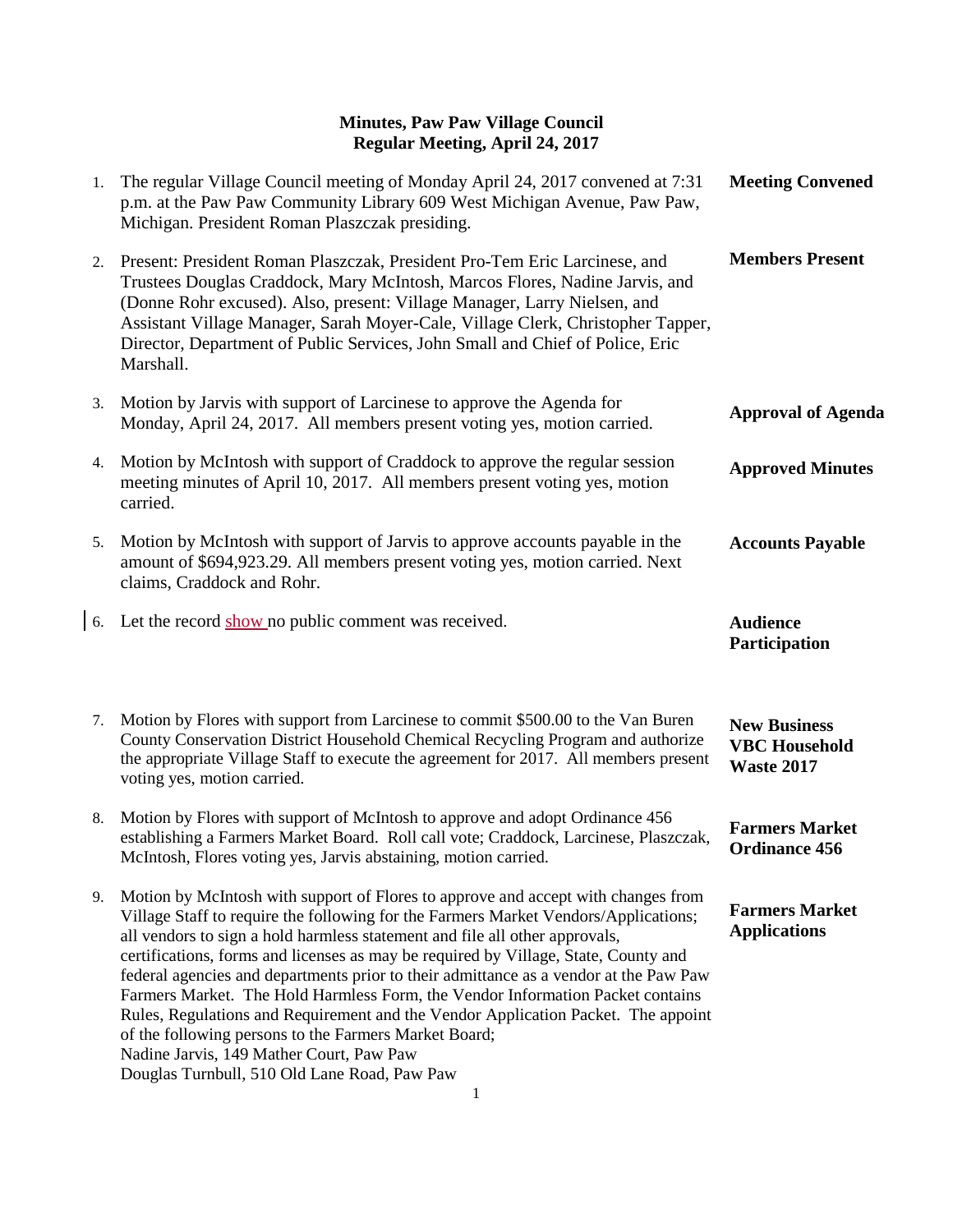Amanda Seals, 214 S Liberty Street, Paw Paw Hannah Borton, 36508 Paw Paw Road, Paw Paw Sandra McNees, 58640 40<sup>th</sup> Street Paw Paw, Ginger Smietana, 4554 50Th Ave, Paw Paw Brenda Tortorelli, 34663 64<sup>th</sup> Street, Paw Paw. All members present voting yes, motion carried.

10. A general discussion ensured regarding the request from Sporty's Pub/Veranda Grille. The request is for the installing installation of the street-side deck and to allow music from the deck or the Veranda. The request dates were provided to Council, along with a copy of last year's agreement. The usual outdoor music (cabaret) requirements are listed in the agenda memo for Council to address.

11. Council comments and questions included; addressing property ownership, does the Village have the correct authority to enforce the limit on decibel levels, does the current cabaret ordinance address the concerns, does the violation schedule need to be amended with a three-step process;  $1<sup>st</sup>$  time warning,  $2<sup>nd</sup>$  time fine,  $3<sup>rd</sup>$  time revoke of approval. It was the consensus of the Council to table the request until staff had more time to review the Council questions and concerns. Item to be reviewed at the next Council meeting

- 12. Motion by Jarvis to accept the Shared Services Agreement between the Village of Paw Paw and the Van Buren County Sherriff's Department and authorize the Village President and Chief of Police to execute the agreement on the Village's behalf. All members present voting yes, motion carried.
- 13. Motion by Flores with support of Jarvis to approve and accept the proposal from Abonmarche to complete the water system Asset Management Plan and accept at a price not to exceed \$12,500.00. All members present voting yes, motion carried.
- 14. Larcinese reported the Finance & Administration Committee met. Items discussed included; presentation from Bloomingdale Communicate Communications regarding Cable Franchise production equipment and future of the local channel.
- 15. Flores reported the Department of Public Service Committee met. Items discussed included; dumpster ordinance update and progress report regarding the SRLF project.
- 16. No report
- 17. No report April meeting was cancelled.
- 18. Plaszczak reported the Downtown Development Authority met. Items discussed included; summer concert schedule and market report from local hotels about

**Ongoing Business Sporty's Pub/Veranda Grille**

**Shared Services Van Buren Sheriff's Department**

**Water System Asset Management Plan**

**Committee Reports Finance & Admin**

**DPS**

**Master Plan Steering**

**Parks & Recreation**

**Downtown Develop**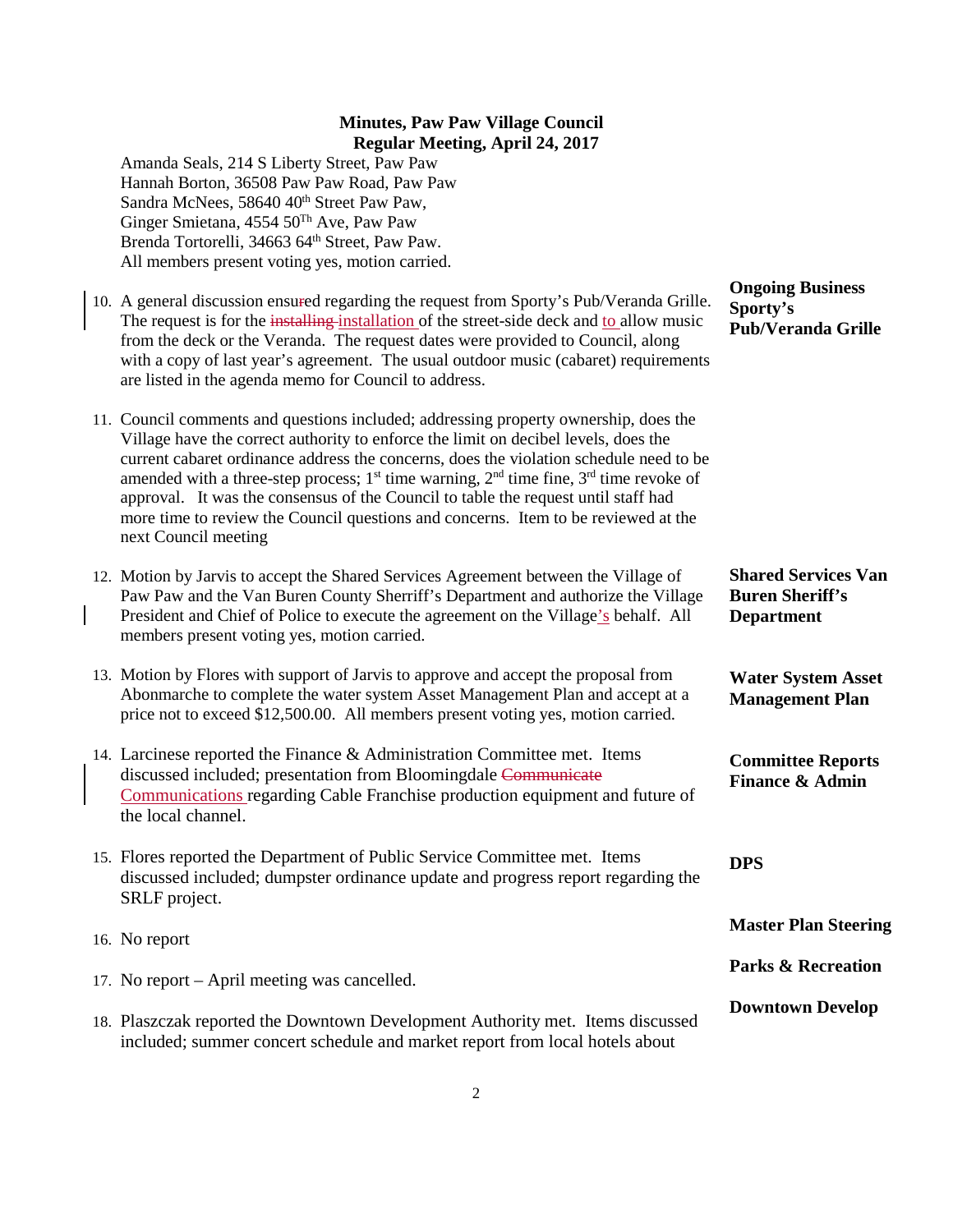| <b>Minutes, Paw Paw Village Council</b><br><b>Regular Meeting, April 24, 2017</b> |                                                                                                                                                                                                                         |                                      |
|-----------------------------------------------------------------------------------|-------------------------------------------------------------------------------------------------------------------------------------------------------------------------------------------------------------------------|--------------------------------------|
|                                                                                   | summer travel plans.                                                                                                                                                                                                    | <b>Fire Board</b>                    |
|                                                                                   | 19. No report                                                                                                                                                                                                           | <b>Historical Board</b>              |
|                                                                                   | 20. No report                                                                                                                                                                                                           | <b>Housing Board</b>                 |
|                                                                                   | 21. No report                                                                                                                                                                                                           | <b>Economic Develop</b>              |
|                                                                                   | 22. No report                                                                                                                                                                                                           | <b>Planning Commission</b>           |
|                                                                                   | 23. No report                                                                                                                                                                                                           | <b>Wellhead Protection</b>           |
|                                                                                   | 24. No report                                                                                                                                                                                                           | <b>Wine &amp; Harvest</b>            |
|                                                                                   | 25. No report                                                                                                                                                                                                           |                                      |
|                                                                                   | 26. Larcinese noted when the discussion regarding Sporty's street-side deck comes<br>back for discussion, remind staff to inform neighboring businesses of the possibility<br>of lost parking places.                   | <b>Council Comments</b><br>Larcinese |
|                                                                                   | 27. McIntosh noted of the list of Ordinances she wishes the Council to review.<br>Council members noted to allow staff to review the list and bring one/two at a<br>time back to Council for discussion.                | <b>McIntosh</b>                      |
|                                                                                   | 28. Jarvis thanked the Council and staff for their continued support with the Farmers<br>Market.                                                                                                                        | <b>Jarvis</b>                        |
|                                                                                   | 29. Nielsen reminded Council of the second-round letters being sent out by the<br>National League of Services regarding the warranty options available for residents<br>for water and sewer connections.                | <b>Nielsen</b>                       |
|                                                                                   | 30. Moyer-Cale updated the Council regarding the grant application for Parks and<br>Recreation canoe launch. Moyer-Cale indicated the grant was approved at the<br>first phase and still have two more phases to clear. | <b>Moyer-Cale</b>                    |
|                                                                                   | 31. Motion by Larcinese with support by Craddock to adjourn the meeting. All<br>members present voting yes, motion carried. Meeting adjourned at 8:40 p.m.                                                              | Adjournment                          |
|                                                                                   | Respectfully submitted:                                                                                                                                                                                                 |                                      |

Village President Village Clerk,<br>
Roman Plaszczak Christopher Ta

Christopher Tapper

\_\_\_\_\_\_\_\_\_\_\_\_\_\_\_\_\_\_\_\_\_\_ \_\_\_\_\_\_\_\_\_\_\_\_\_\_\_\_\_\_\_\_\_\_\_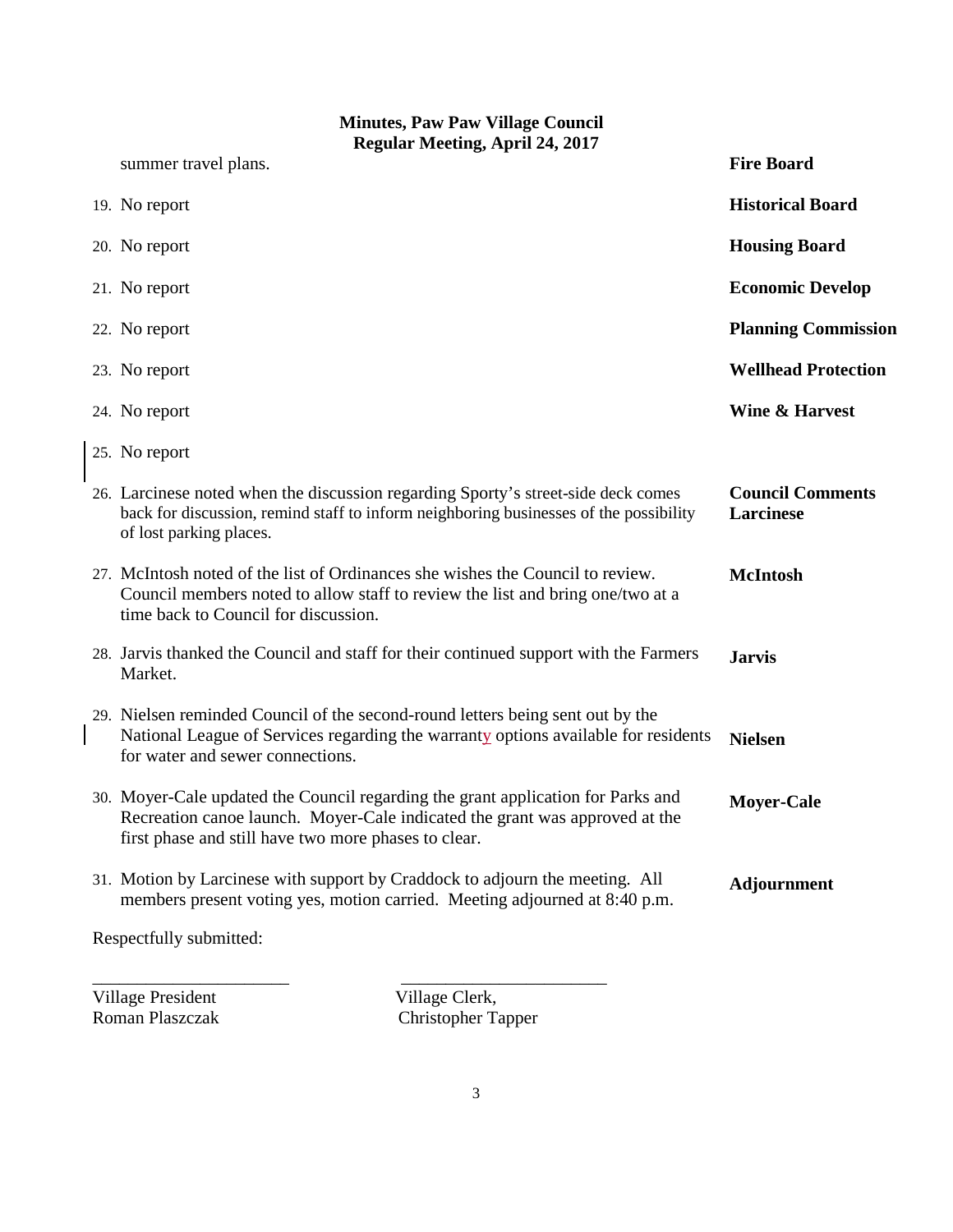|    | 1. The regular Village Council meeting of Monday May 8, 2017 convened at 7:32<br>p.m. at the Paw Paw Community Library 609 West Michigan Avenue, Paw Paw,<br>Michigan. President Roman Plaszczak presiding.                                                                                                                                                                                                                                                                                                                                                                                                                                                                                              | <b>Meeting Convened</b>                                                                                                              |
|----|----------------------------------------------------------------------------------------------------------------------------------------------------------------------------------------------------------------------------------------------------------------------------------------------------------------------------------------------------------------------------------------------------------------------------------------------------------------------------------------------------------------------------------------------------------------------------------------------------------------------------------------------------------------------------------------------------------|--------------------------------------------------------------------------------------------------------------------------------------|
|    | 2. Present: President Roman Plaszczak, President Pro-Tem Eric Larcinese, and<br>Trustees Douglas Craddock, (Mary McIntosh excused), Marcos Flores, Nadine<br>Jarvis, and Donne Rohr excused. Also, present: Village Manager, Larry Nielsen,<br>and Assistant Village Manager, Sarah Moyer-Cale, Village Clerk, Christopher<br>Tapper, Director, Department of Public Services, John Small and Chief of Police,<br>Eric Marshall.                                                                                                                                                                                                                                                                         | <b>Members Present</b>                                                                                                               |
| 3. | Motion by Flores with support of Larcinese to approve the Amended Agenda for<br>Monday, May 8, 2017. All members present voting yes, motion carried.                                                                                                                                                                                                                                                                                                                                                                                                                                                                                                                                                     | <b>Approval of Agenda</b>                                                                                                            |
|    | 4. Motion by Flores with support of Jarvis to approve the regular session meeting<br>minutes of April 24, 2017. All members present voting yes, motion carried.                                                                                                                                                                                                                                                                                                                                                                                                                                                                                                                                          | <b>Approved Minutes</b>                                                                                                              |
| 5. | Motion by Craddock with support of Rohr to approve accounts payable in the<br>amount of \$300,177.94. All members present voting yes, motion carried. Next<br>claims, Flores and Jarvis.                                                                                                                                                                                                                                                                                                                                                                                                                                                                                                                 | <b>Accounts Payable</b>                                                                                                              |
|    | 6. Let the record show no public comment was received.                                                                                                                                                                                                                                                                                                                                                                                                                                                                                                                                                                                                                                                   | <b>Audience</b><br>Participation                                                                                                     |
| 7. | Chief Marshall presented to the Council the annual Paw Paw Police Department 2016<br>report. Highlights included; Mission Statement, Core Values, Vision, Traditional<br>Law Enforcement, Narcotics Enforcement, Crime rates and concerns, Success stories,<br>Community Policing, TEAM program, complaints versus staffing levels,<br>Partnerships, Equipment & Technology, Challenges ahead and summary. Marshall<br>noted of the impact on the Department due to Wal-Mart in the community. Marshall<br>commented, on the good aspects along with the difficulties from a policing effort.<br>Chief Marshall again thanked the Council and residents for their support with the<br>Police Department. | <b>Police Department</b><br><b>Annual Report and</b><br><b>Recognitions 2016</b>                                                     |
| 8. | Chief Marshall presented officers, citizens and staff with appreciation awards.<br>Awards included; lifesaving, community involvement, investigations and<br>administration appreciation. Marshall also recognized Sgt Kirk Goodrich with his<br>years of service along with the announcement of his retirement. Marshall commented<br>Goodrich will be miss and will be difficult to replace.                                                                                                                                                                                                                                                                                                           | <b>Commented [SM1]:</b> There were also some citizen awards<br>you may want to add.                                                  |
| 9. | Small updated the Council and staff regarding last Thursday's power outage. Small<br>noted there were three events that caused the outage. Small noted the weather the day<br>in question had an effect on the loss along with the system trying to correct itself.<br>The first problem started with the loss of a transformer on Niles Street, along with a<br>pole break on West Michigan Ave and then a problem with the Almena sub-station all<br>caused the outage on May 4 <sup>th</sup> , 2017. Small noted the Electric Department did a                                                                                                                                                        | <b>New Business</b><br>May 4 <sup>th</sup> 2017 Power<br>outage update<br><b>Commented [SM2]:</b> Wasn't it west? I'm not 100% sure. |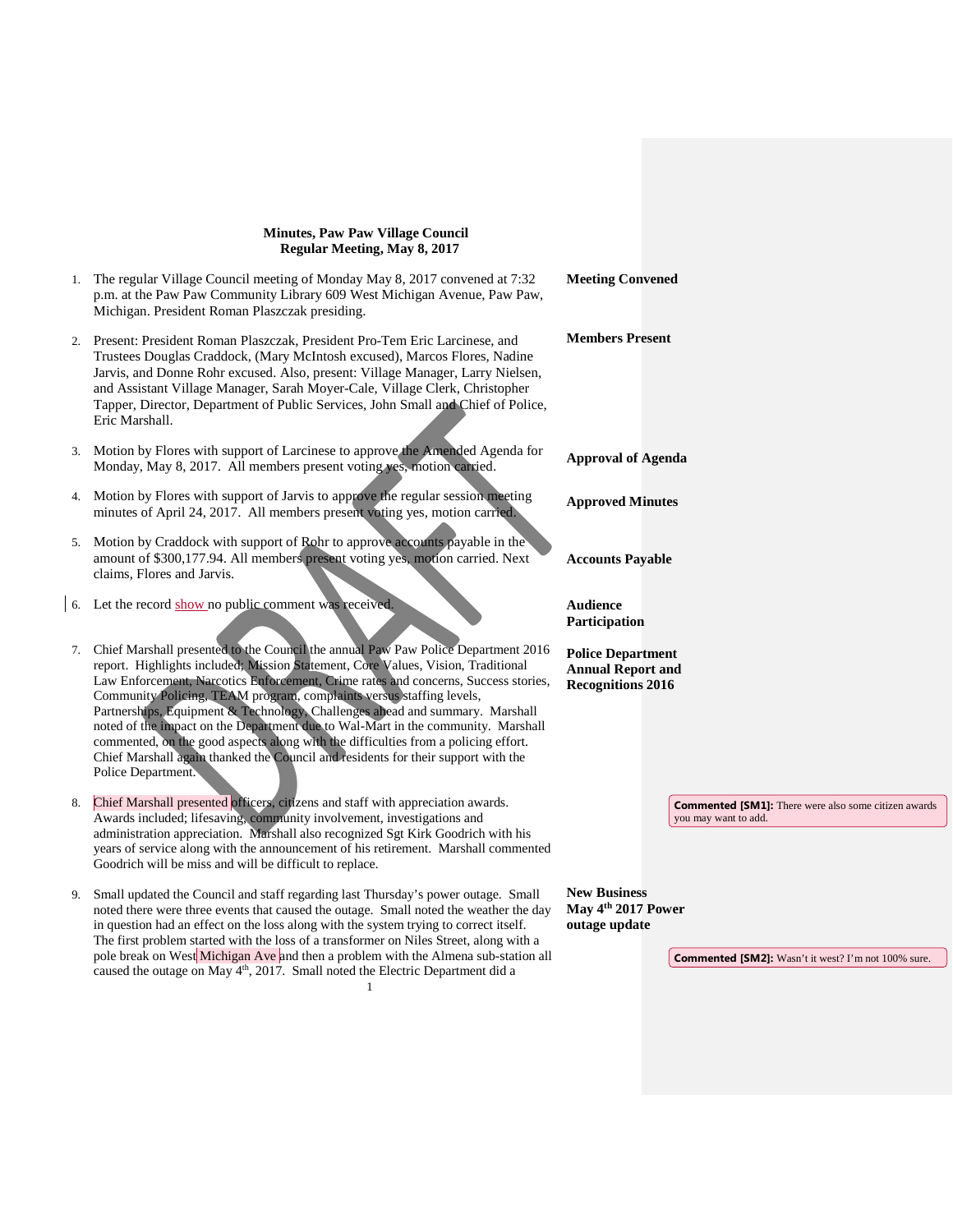- wonderful and timely job restoring power to the areas affected. Nielsen noted of the social media comments regarding the outage were viewed by many. Nielsen also commented the social media comments were positive regarding the timely efforts of the department to restore the outages.
- 10. Motion by Jarvis with support of Craddock to approve and allow the Sporty's Pub and Veranda Grille to place a deck in front of the establishment with the following conditions;

A) Mr. Elsman shall provide the Village with a certificate of insurance indicating the Village is an also insured party for any injuries or damages to persons or properties because of the use of the street and sidewalk as an extension of the business at 126 East Michigan Avenue in the Village of Paw Paw,

B) The said certificate of insurance shall also indicated the Village of Paw Paw as an additional insured party for injuries or damages to persons or properties due to the placement of deck, tables, chairs, umbrellas or other items in the Village right-of-way commonly the sidewalk and parking lane in front of the business at 126 East Michigan Avenue in the Village of Paw Paw

C) For all purpose and intentions the area extending from the building to the outside edge of the placed deck; including the sidewalk, deck and parking lane shall be considered part of the restaurant and bar subject to all local and state ordinances and regulation as is the indoor business known as Sporty's Pub and Veranda Grill. Mr. Elsman agrees the conduct and behavior of customers using the outdoor area is responsibility of the establishment. Accordingly, Mr. Elsman agrees to abide by all requirements and regulation of the Michigan Liquor Control Commission (MLCC) and applicable Village Ordinances. Should any MLCC violations occur during the period between May 18, 2017 and October 31, 2017 on the outdoor deck any further entertainment, services and use of the deck shall cease and the deck shall be removed.

D) The Village retains the right to remove the deck or any portions of the deck at any time to access utilities which are located in the sidewalk and street in front of the establishment. Notice will be attempted. However, the need to access utilities may be an emergency situation requiring immediate action. Such notice in this case may not allow time for the owner to remove the deck or portion of the deck prior to the needed utility work. This approval is granted on 60-day trial basis beginning with the first day of placement of the deck.

E) This approval does not grant use of the lower sidewalk or a portion of the parking area without the placement of a deck. Mr. Elsman agrees not to use the area without a deck. Nor does this agreement allow placement of any deck, seating, cooking apparatus, or other items and material in front of neighboring businesses.

F) This approval is conditioned on the deck being placed so the deck surface is level with the upper sidewalk portion, is secured with side railing as shown in the drawing provided by Mr. Elsman, does not extend further than 40" into the parking area, and

 $\mathfrak{Z}$ 

**Ongoing Business Sporty's Pub & Veranda Grill outdoor seating**

> **Commented [SM3]:** I don't know if this should be deleted or if there was more to this sentence.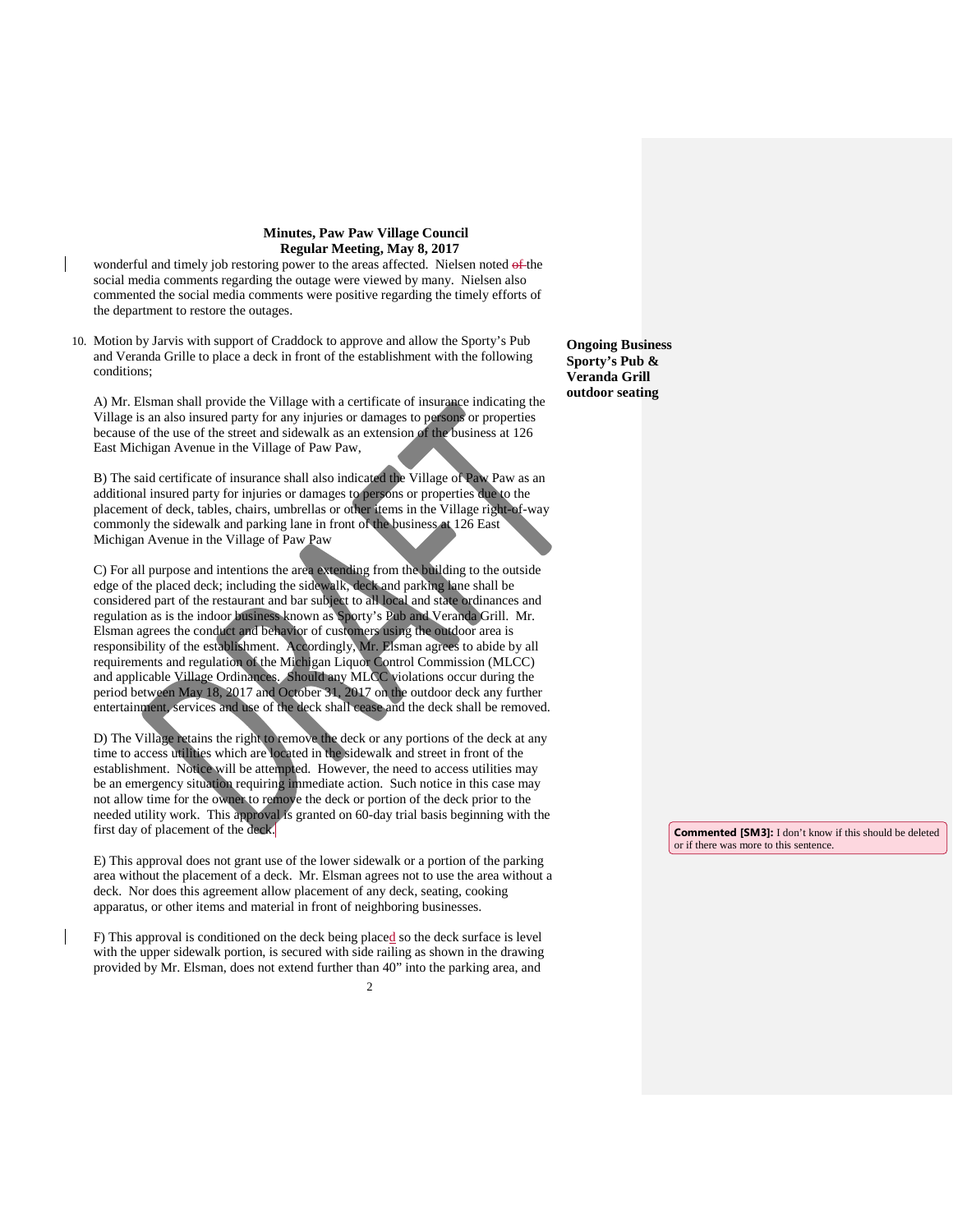does not extend beyond his eat and west property lines.

G) This approval prohibits service to outdoor customers seating or standing in the café seating area Sunday through Thursday after 11:30 PM and Friday and Saturday after 1:30 AM.

H) Mr. Elsman, his agents, assigns and employees shall be responsible for all litter, trash, debris, stains, spills and other blighting factors which results from the use of the café seating. Such responsibility means daily, or multiple times a day, the area may need attention to remove litter, trash, debris, stains, spills or other blighting factors.

I) Approval is also conditioned on the establishment and Mr. Elsman remaining in good standing with the Village of Paw Paw.

J) Mr. Elsman agrees to be responsive to Village concerns that may arise and which may not have been covered in this letter of agreement.

All members present voting yes, motion carried.

11. A general discussion ensued regarding the various ordinances governing music and entertainment; the cabaret ordinance, and the noise ordinance. The Council valued staff moving forward with Mr. Elman's request for outdoor entertainment, but a more defined ordinance is needed to be proposed in the next 30 days. The Council direction to staff was to address the various ordinance moving forward, due to the conflict with zoning districts and with current ordinances being vague with several different areas in the Code of Ordinances. The consensus of the Council was to act this evening on Mr. Elman's request.

12. Motion by Flores with support of Jarvis to approve and allow, Sporty's Pub and Veranda Grill to have musical outdoor entertainment on the seasonal/temporary deck on the proposed dates with the following conditions applying to the outdoor seating area/temporary deck;

A) Volume limits at no more than 85 DEC as measured at 100 feet from the property line outside.

B) Speakers shall not be mounted more than 4 feet off ground level (not measured off a stage or platform level, outside)

C) Prohibition of utterances of obscenities whether live, recorded, performed or otherwise communicated that extend, carry or can be heard beyond the property lines, outside

D) Day and Time limits; Monday through Thursday evenings between 7:00 pm and 11:00 pm during June, July, August and September when school is not in session, school dates music is to end by 10:00 pm. Friday and Saturday evenings between 7:00 pm and 12:00 midnight. Sunday evenings when following by a school day, the

3

**Ongoing Business Sporty's Pub & Veranda Grill outdoor entertainment**

**Commented [SM4]:** From?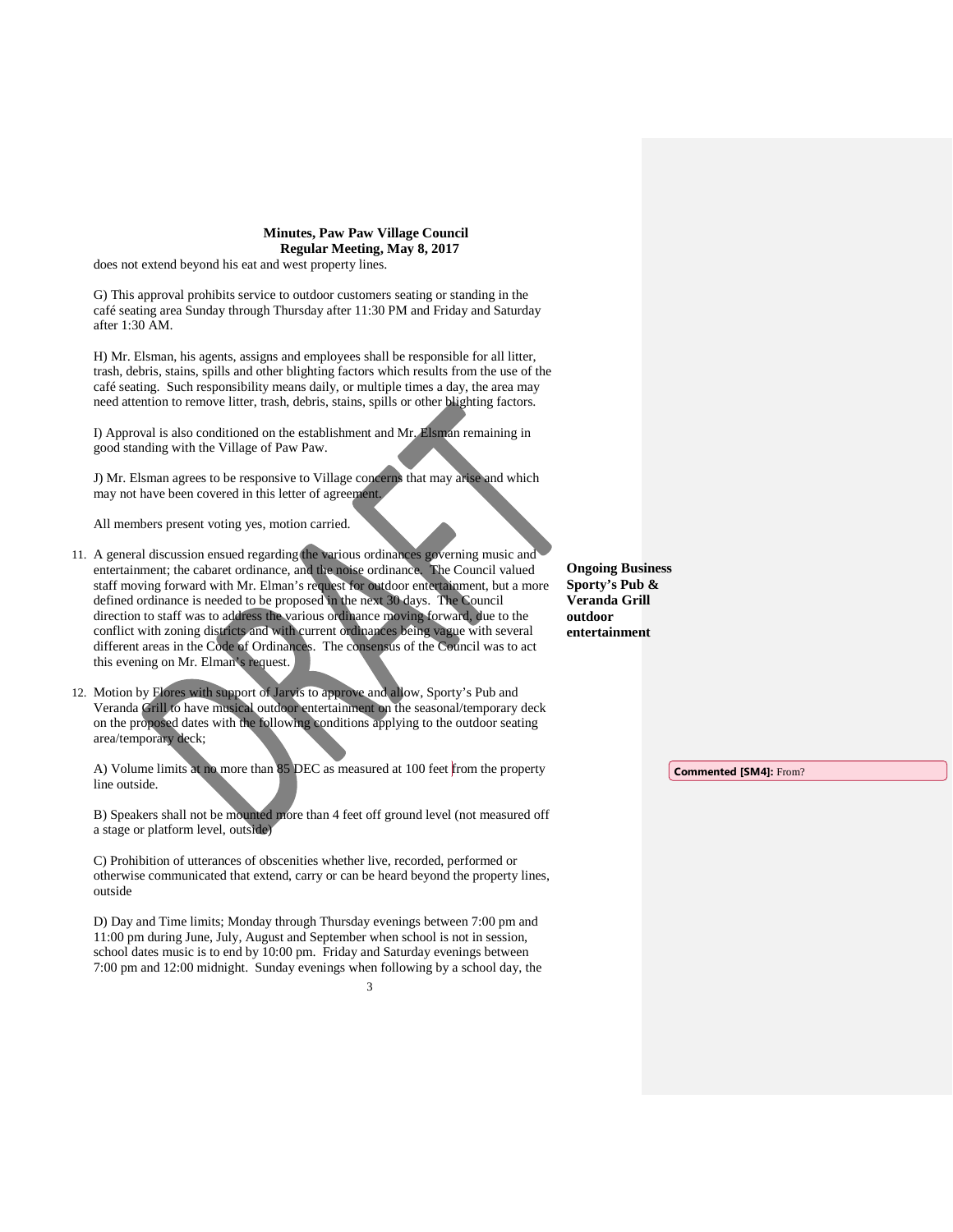music shall cease at 10:00 pm, outdoors.

E) At least one (1) easily identified person of the establishment shall be responsible for serving the outdoor seating area.

F) The permit may be revoked at any time for violations of above outdoors, suspension of licenses by the Michigan Liquor Control Commission or other State of Michigan agency, and based upon the recommendation of the Paw Paw Police Department following complaints of behavior, disturbances, and other illegal activities outdoors on the outdoor seating area/temporary deck.

All members present voting yes, motion carried.

- 13. Motion by Larcinese with support of Rohr to approve and adopt Ordinance 457 amending the zoning ordinance to allow governmental buildings in the R-1 Residential District by Special Land Use Permit. Roll call; Plaszczak, Jarvis, Craddock, Rohr and Larcinese voting yes, Flores no, motion carried.
- 14. Motion by Flores with support of Jarvis to approve and adopt Resolution 17-13 establishing a fee of \$108.00 for expenses associated with cross connections and back flow prevention inspections. All members present voting yes, motion carried.
- 15. Small updated the Council regarding sanitary sewer/water system upgrades.
- 16. Rohr reported the Finance & Administration Committee met. Items discussed included; balance budget options for fy 2017-2018.
- 17. No report.
- 18. No report
- 19. Jarvis reported the Parks and Recreation Committee met. Items discussed included positive remarks coming from Paw Paw Township about possible new working relationship with area parks

4

- 20. No report
- 21. No report
- 22. No report
- 23. No report
- 24. No report

**Ordinance 457 R-1 amending**

**New Business**

**Resolution 17-13 Cross Connection**

**SRLF update**

**Committee Reports Finance & Admin**

**DPS**

**Master Plan Steering**

**Parks & Recreation**

**Downtown Develop**

**Fire Board**

**Historical Board**

**Housing Board**

**Economic Develop**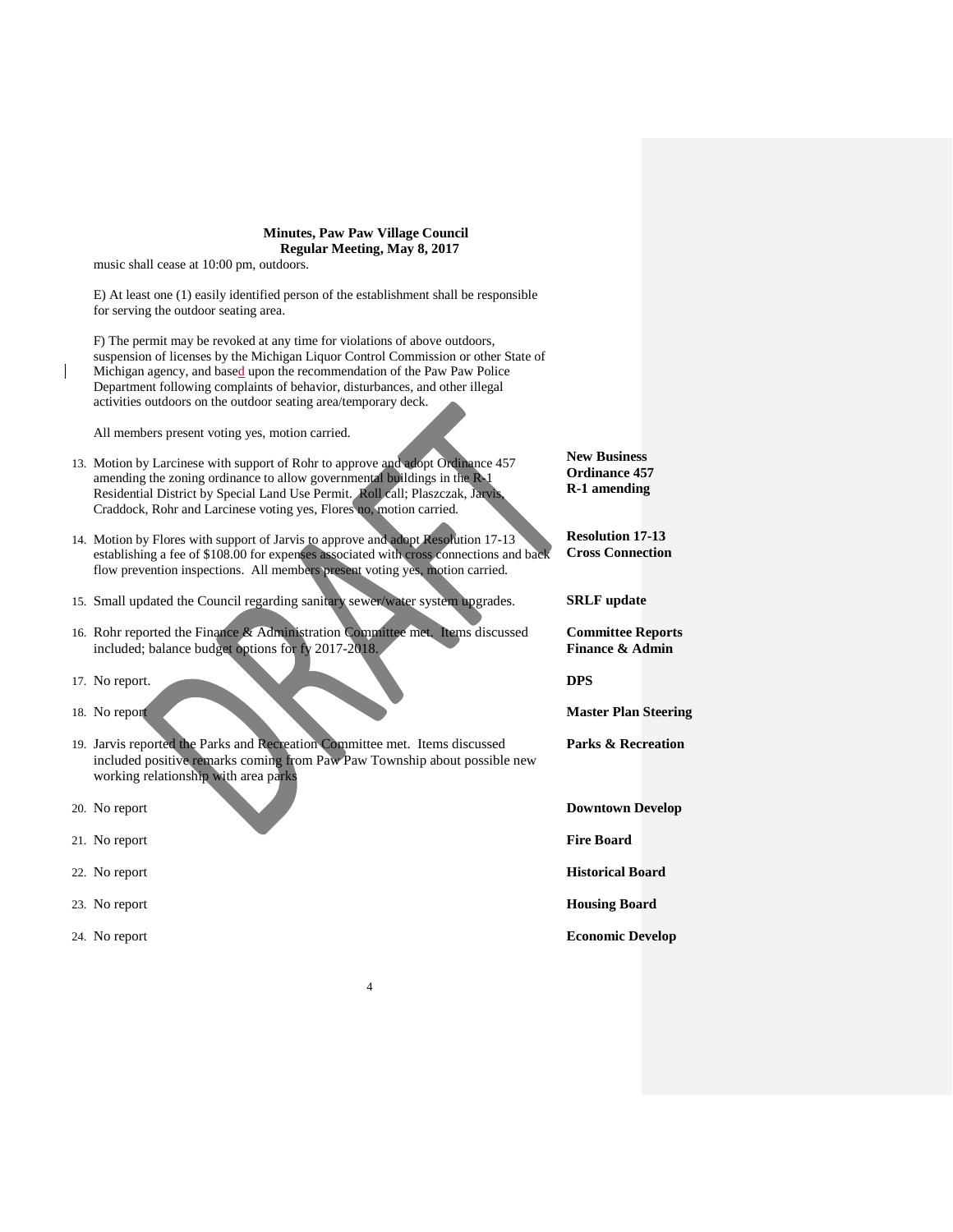| <b>Minutes, Paw Paw Village Council</b><br>Regular Meeting, May 8, 2017                                                                                                                                            |                                             |  |  |
|--------------------------------------------------------------------------------------------------------------------------------------------------------------------------------------------------------------------|---------------------------------------------|--|--|
| 25. No report                                                                                                                                                                                                      | <b>Planning Commission</b>                  |  |  |
| 26. No report                                                                                                                                                                                                      | <b>Wellhead Protection</b>                  |  |  |
| 27. No report                                                                                                                                                                                                      | Wine & Harvest                              |  |  |
| 28. Plaszczak noted of a meeting coming with Paw Paw Township this week.<br>Plaszczak commented on the new continued positive working relationship with Paw<br>Paw Township and looked forward to future progress. | <b>Council Comments</b><br><b>Plaszczak</b> |  |  |
| 29. Jarvis thanked Chief Marshall and the Police Department for their continued<br>growth and wonderful service.                                                                                                   | <b>Jarvis</b>                               |  |  |
| 30. Motion by Larcinese with support by Craddock to adjourn the meeting. All<br>members present voting yes, motion carried. Meeting adjourned at 9:57 p.m.                                                         | Adjournment                                 |  |  |
| Respectfully submitted:                                                                                                                                                                                            |                                             |  |  |
| Village Clerk,<br>Village President<br>Roman Plaszczak<br><b>Christopher Tapper</b>                                                                                                                                |                                             |  |  |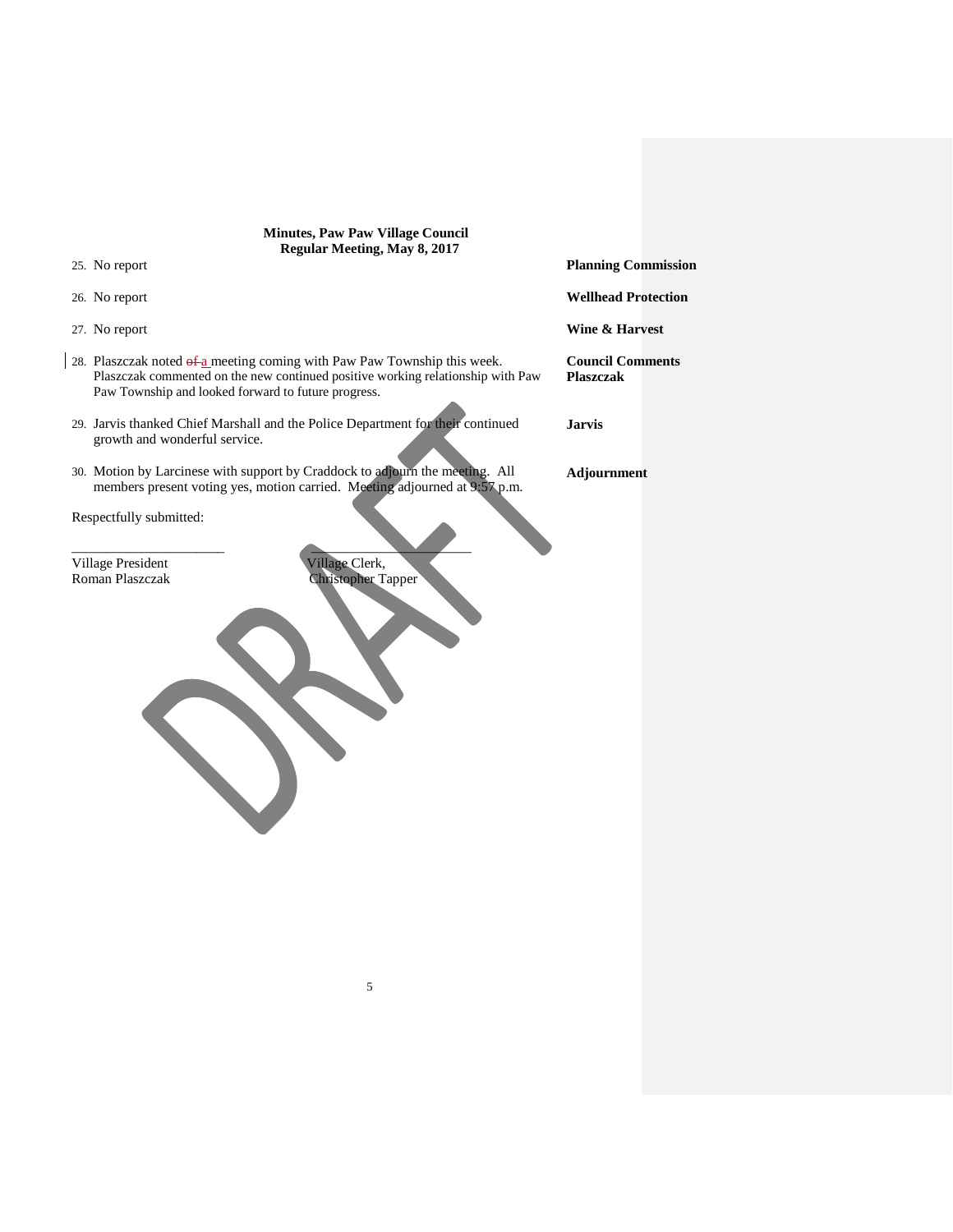| 1. | The regular Village Council meeting of Monday May 8, 2017 convened at 7:30<br>p.m. at the Paw Paw Community Library 609 West Michigan Avenue, Paw Paw,<br>Michigan. President Roman Plaszczak presiding.                                                                                                                                                                                                                                                                                                                                                                                                                                                                                                                                                                                                                                                           | <b>Meeting Convened</b>                                                  |
|----|--------------------------------------------------------------------------------------------------------------------------------------------------------------------------------------------------------------------------------------------------------------------------------------------------------------------------------------------------------------------------------------------------------------------------------------------------------------------------------------------------------------------------------------------------------------------------------------------------------------------------------------------------------------------------------------------------------------------------------------------------------------------------------------------------------------------------------------------------------------------|--------------------------------------------------------------------------|
|    | 2. Present: President Roman Plaszczak, President Pro-Tem Eric Larcinese, and<br>Trustees Douglas Craddock, Mary McIntosh, Marcos Flores, Nadine Jarvis, and<br>Donne Rohr. Also, present: Village Manager, Larry Nielsen, and (Assistant<br>Village Manager, Sarah Moyer-Cale, excused) Village Clerk, Christopher Tapper,<br>Director, Department of Public Services, John Small, Community Development<br>Coordinator, Leonard Lux, and (Chief of Police, Eric Marshall, excused).                                                                                                                                                                                                                                                                                                                                                                               | <b>Members Present</b>                                                   |
| 3. | Motion by Jarvis with support of Rohr to approve the Amended Agenda for<br>Monday, May 22, 2017. All members present voting yes, motion carried.                                                                                                                                                                                                                                                                                                                                                                                                                                                                                                                                                                                                                                                                                                                   | <b>Approval of Agenda</b>                                                |
| 4. | Motion by Craddock with support of McIntosh to approve the regular session<br>meeting minutes of May 8, 2017. All members present voting yes, motion<br>carried.                                                                                                                                                                                                                                                                                                                                                                                                                                                                                                                                                                                                                                                                                                   | <b>Approved Minutes</b>                                                  |
| 5. | Motion by McIntosh with support of Jarvis to approve accounts payable in the<br>amount of \$606,023.58. All members present voting yes, motion carried. Next<br>claims, Larcinese and Craddock.                                                                                                                                                                                                                                                                                                                                                                                                                                                                                                                                                                                                                                                                    | <b>Accounts Payable</b>                                                  |
|    | 6. Let the record show no public comment was received.                                                                                                                                                                                                                                                                                                                                                                                                                                                                                                                                                                                                                                                                                                                                                                                                             | <b>Audience</b><br>Participation                                         |
| 7. | A general discussion ensued regarding Nielsen's memorandum referencing; Noise,<br>Entertainment, Pease and Nuisances. Nielsen outlined the current ordinances in<br>Chapter 20 - Offenses, Article IV - Offenses Against the Public Peace,<br>Section 20-91 – Disturbing the peace. Suggestions included; repeal the cabaret<br>ordinance in totality, adopt a new Noise Ordinance that includes noise from<br>entertainment, music, construction and other sources, address the other mentions of<br>noise, entertainment, disturbances, peace, etc, in the other sections of the Village<br>Code of Ordinances. The Council discussion centered around; "It shall be unlawful,<br>unless otherwise determined by the Village Council." It was the noted staff would<br>continue researching amendments and corrections to the draft ordinance text<br>amendment. | <b>New Business</b><br><b>Ordinance Discussion</b>                       |
| 8. | Motion by McIntosh with support of Jarvis to approve the road closure on Michigan<br>Ave between Gremps Street and Main Street at 10:00am on Monday, May 29th 2017<br>for the annual Memorial Day Parade. All members present voting yes, motion carried                                                                                                                                                                                                                                                                                                                                                                                                                                                                                                                                                                                                           | <b>Memorial Day Parade</b><br>Permit 2017                                |
| 9. | Leonard Lux, Community Development Coordinator was in attendance to provide his<br>annual report to the Council. Lux noted he has been experiencing very good<br>cooperation over the past year, along with see differences with corrections to the past<br>year's inspections. Lux also noted of his continued corrections with locating utility                                                                                                                                                                                                                                                                                                                                                                                                                                                                                                                  | <b>Ongoing Business</b><br><b>Community Dev</b><br><b>Officer Report</b> |

accounts with the correct REU billing. Lux explained during the inspection process,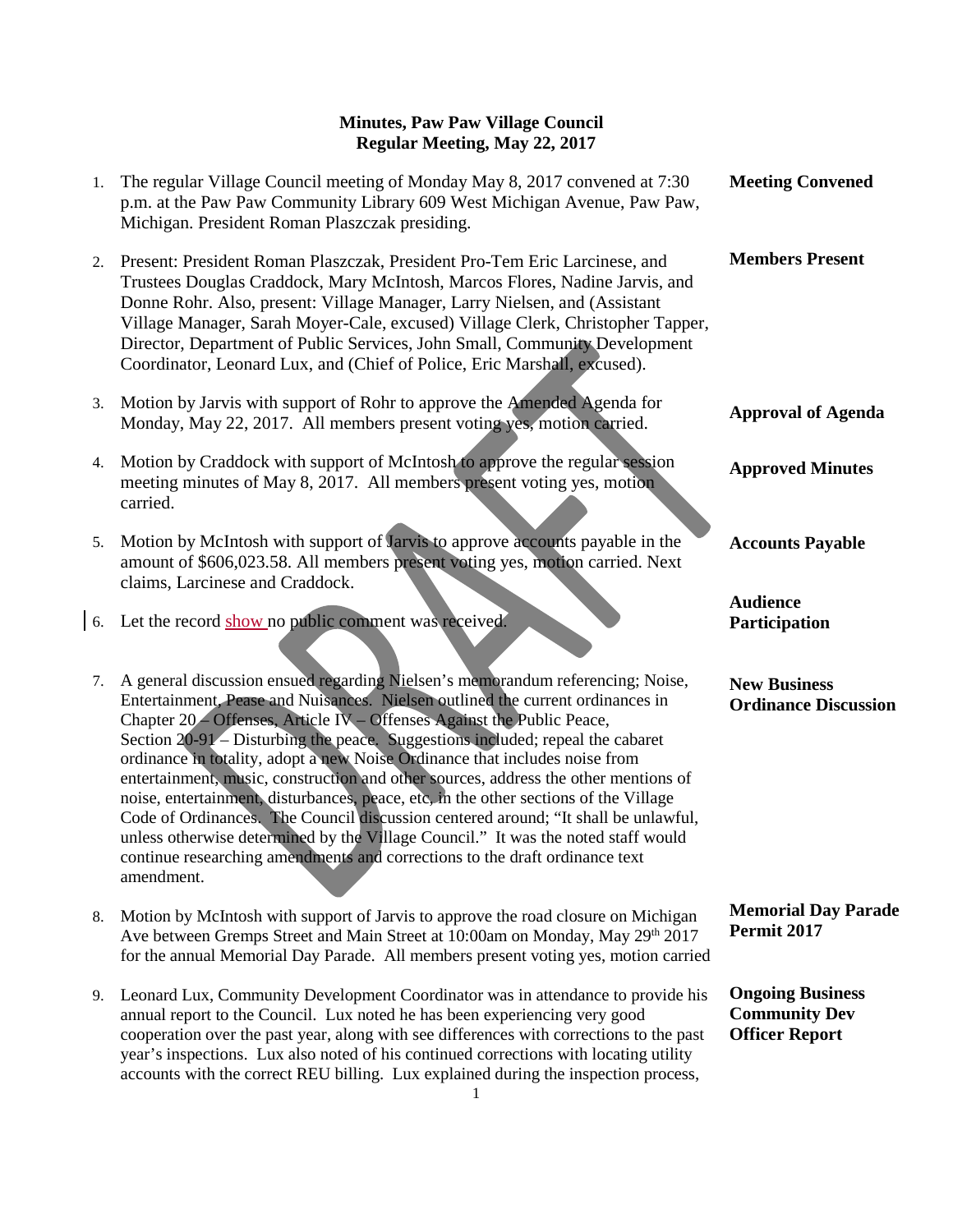many time he will find accounts that have been assigned the incorrected REU status. Some of the safety concerns found during inspections; rusted/failing chimney pipe, missing residential electrical panel cover, overheating incorrect wiring - plug was disconnected by owner, extension cord approx. 25 feet long – used for suppling power to Ice Machine and electric breaker panels – missing door, very dirty, missing breaker knock outs. In conclusion, the Village is seeing an increase in residential home sales becoming owner occupied.

- 10. Nielsen offered to the Council discussion regarding Right of Way Deck Approval procedure. It was noted Council wanted to establish a clear direction with a procedure when it comes to being approached. A general discussion ensued regarding the direction of the Council. It was the consensus of the Council to allow the Planning Commission to review and make recommendation back to the Council.
- 11. Motion by Flores with support of Jarvis to approve the request to hold a public hearing on the draft Ordinance 448 Solid waste for June 26, 2017 shortly after the start of the meeting. All members present voting yes, motion carried.
- 12. No report.
- 13. McIntosh reported the Department of Public Service Committee met. Items discussed departmental projects, SRLF progress and draft Ordinance 448
- 14. No report
- 15. No report
- 16. No report
- 17. No report
- 18. No report
- 19. No report
- 20. No report
- 21. No report
- 22. Larcinese asked to be replaced on the Committee. Plaszczak to make new appointment

#### **Right of Way Deck Procedure Review**

**Ordinance 448 Solid Waste** 

**Committee Reports Finance & Admin**

**DPS**

**Master Plan Steering**

**Parks & Recreation**

**Downtown Develop**

**Fire Board**

**Historical Board**

**Housing Board**

**Economic Develop**

**Planning Commission**

**Wellhead Protection**

**Wine & Harvest**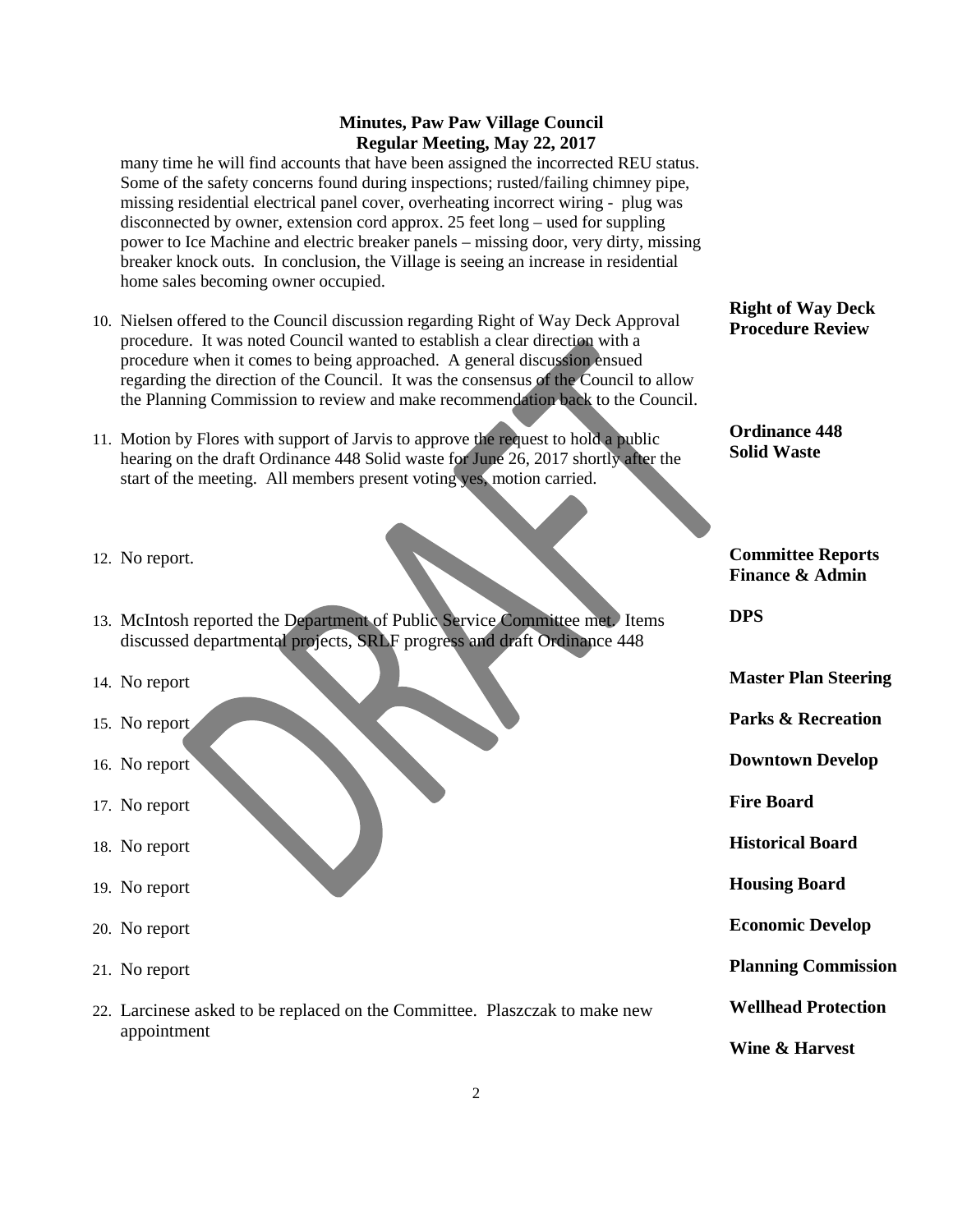| 23. No report                                                                                                                                                                                                                                                                   | <b>Council Comments</b><br><b>McIntosh</b> |
|---------------------------------------------------------------------------------------------------------------------------------------------------------------------------------------------------------------------------------------------------------------------------------|--------------------------------------------|
| 24. McIntosh continued to express the concerns of housing opportunities in the<br>Village for medium income along with ages 60-75 years old.                                                                                                                                    | <b>Jarvis</b>                              |
| 25. Jarvis asked the Council for a moment of silence for the Elsman family.                                                                                                                                                                                                     | <b>Flores</b>                              |
| 26. Flores reminded Council of Department of Public Service appreciation week,<br>staring May $22 - 24$ .                                                                                                                                                                       | <b>Larcinese</b>                           |
| 27. Larcinese asked staff if it would possible for an annual Department of Public<br>Services annual report, similar to the Police Department.                                                                                                                                  | <b>Nielsen</b>                             |
| 28. Nielsen noted of the work session schedule for Monday, June 12, 2017 at 6:30<br>to discussion budget amendments and scenarios. Nielsen noted the work<br>session was need to address several General Fund topics along with millage<br>rates needing to be adopted in June. | <b>Adjournment</b>                         |
| 29. Motion by Flores with support by Craddock to adjourn the meeting. All members<br>present voting yes, motion carried. Meeting adjourned at 9:12 p.m.                                                                                                                         |                                            |
| Respectfully submitted:                                                                                                                                                                                                                                                         |                                            |
| Village Clerk,<br>Village President<br>Roman Plaszczak<br>Christopher Tapper                                                                                                                                                                                                    |                                            |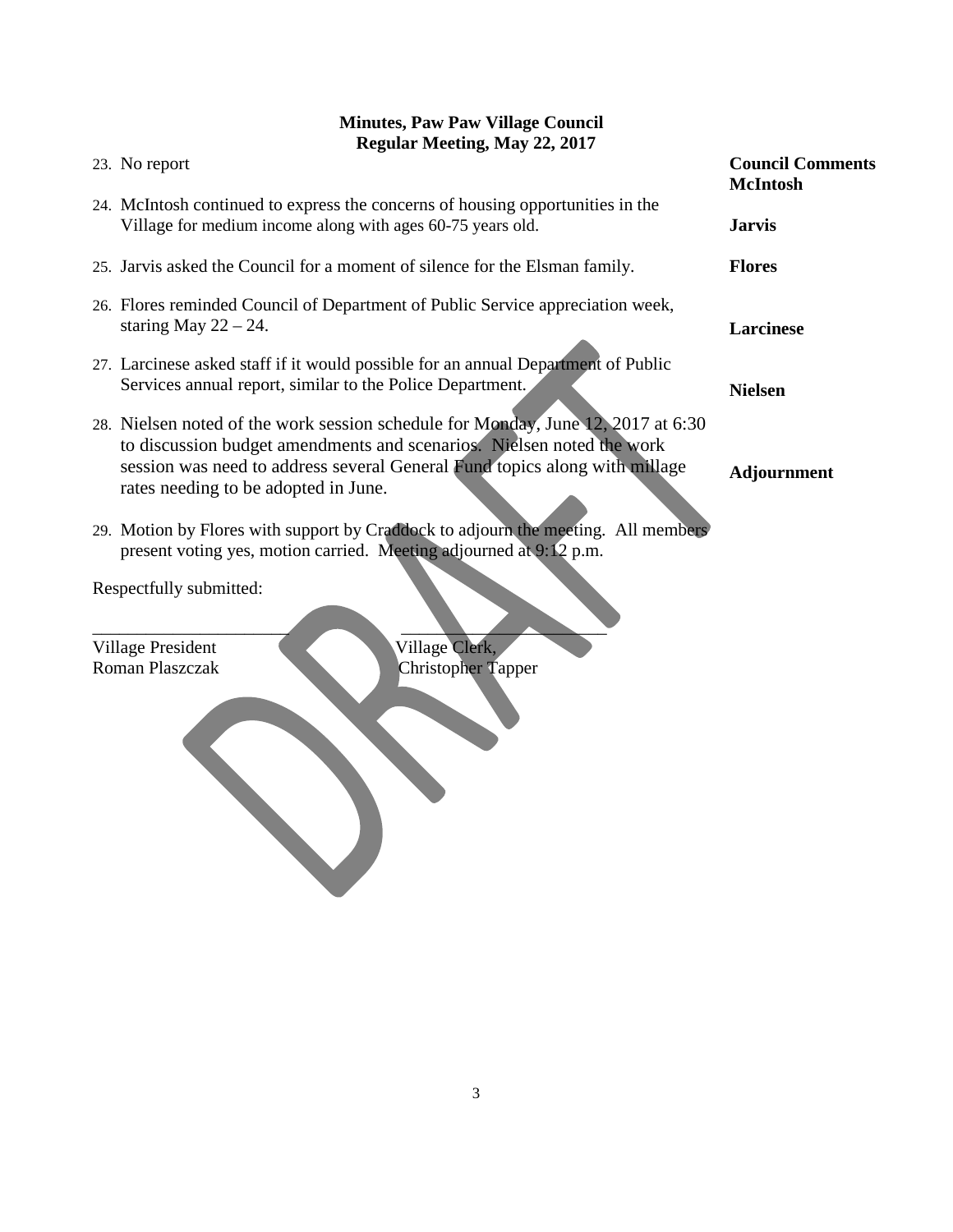| 1. | The regular Village Council meeting of Monday June 12, 2017 convened at 7:30<br>p.m. at the Paw Paw Community Library 609 West Michigan Avenue, Paw Paw,<br>Michigan. President Roman Plaszczak presiding.                                                                                                                                                                                                                                                                                                                                                                                                                                                                                                                                                                                                                                                                                      | <b>Meeting Convened</b>                                                   |
|----|-------------------------------------------------------------------------------------------------------------------------------------------------------------------------------------------------------------------------------------------------------------------------------------------------------------------------------------------------------------------------------------------------------------------------------------------------------------------------------------------------------------------------------------------------------------------------------------------------------------------------------------------------------------------------------------------------------------------------------------------------------------------------------------------------------------------------------------------------------------------------------------------------|---------------------------------------------------------------------------|
| 2. | Present: President Roman Plaszczak, President Pro-Tem Eric Larcinese, and<br>Trustees Douglas Craddock, Mary McIntosh, Marcos Flores, Nadine Jarvis, and<br>Donne Rohr. Also, present: Village Manager, Larry Nielsen, and Assistant<br>Village Manager, Sarah Moyer-Cale, Village Planning Consultant, Rebecca<br>Harvey, (Village Clerk, Christopher Tapper, excused) Director, Department of<br>Public Services, John Small, and Chief of Police, Eric Marshall.                                                                                                                                                                                                                                                                                                                                                                                                                             | <b>Members Present</b>                                                    |
| 3. | Motion by Rohr with support of Craddock to approve the Agenda for<br>Monday, June 12, 2017. All members present voting yes, motion carried.                                                                                                                                                                                                                                                                                                                                                                                                                                                                                                                                                                                                                                                                                                                                                     | <b>Approval of Agenda</b>                                                 |
| 4. | Motion by Jarvis with support of McIntosh to approve the regular session meeting<br>minutes of May 22, 2017. All members present voting yes, motion carried.                                                                                                                                                                                                                                                                                                                                                                                                                                                                                                                                                                                                                                                                                                                                    | <b>Approved Minutes</b>                                                   |
| 5. | Motion by Larcinese with support of Rohr to approve accounts payable in the<br>amount of \$1,154,307.14. All members present voting yes, motion carried. Next<br>claims, McIntosh and Flores.                                                                                                                                                                                                                                                                                                                                                                                                                                                                                                                                                                                                                                                                                                   | <b>Accounts Payable</b>                                                   |
| 6. | Let the record show no public comment was received.                                                                                                                                                                                                                                                                                                                                                                                                                                                                                                                                                                                                                                                                                                                                                                                                                                             | <b>Audience</b><br>Participation                                          |
| 7. | Joe Borgstorm, Principal, Place & Main Advisors, LLC was present to address the<br>Council regarding the Village's Economic Development and Communications Plan.<br>Borgstorm noted his group was working with Project Rising Tide. This strategy<br>builds off the work designed to be implemented with the capacity the Village already<br>has for economic development. Items discussed included; Overview summary of key<br>information demographic information; utilization of social media to market Paw Paw,<br>develop acreage of residential use, redevelopment of 210 East Michigan, creating<br>more upper floor housing in the downtown. Borgstorm commented regarding the<br>Village's strengths and weakness along with the opportunities the Village has to<br>redevelop. Borgstorm thanked the Council for the opportunity to present the plan and<br>provided copies to staff. | <b>Presentations and</b><br>Guest; Place & Main<br>Advisors, LLC          |
| 8. | Village Planning consultant Rebecca Harvey presented an overview of proposed sign<br>ordinance amendments to the council. A general discussed ensued regarding the<br>amendments that the Planning Commission recommended for approval. This task was<br>due to the US Supreme Court ruling in Reed v. Town of Gilbert requiring signs to be<br>content neutral. The text was also adjusted to reduce redundancies and eliminate<br>inconsistencies. Harvey discussed the time frame in which the PC has been working<br>on the amendments along with seeking input from staff to amend the Village's current<br>ordinance. Council comments included; the need to make the ordinance less<br>confusing for business and residents to understand the application process. Other<br>comments included, the need for more picture samples to help applicants address their                        | <b>New Business</b><br><b>PC</b> Recommendations<br><b>Sign Ordinance</b> |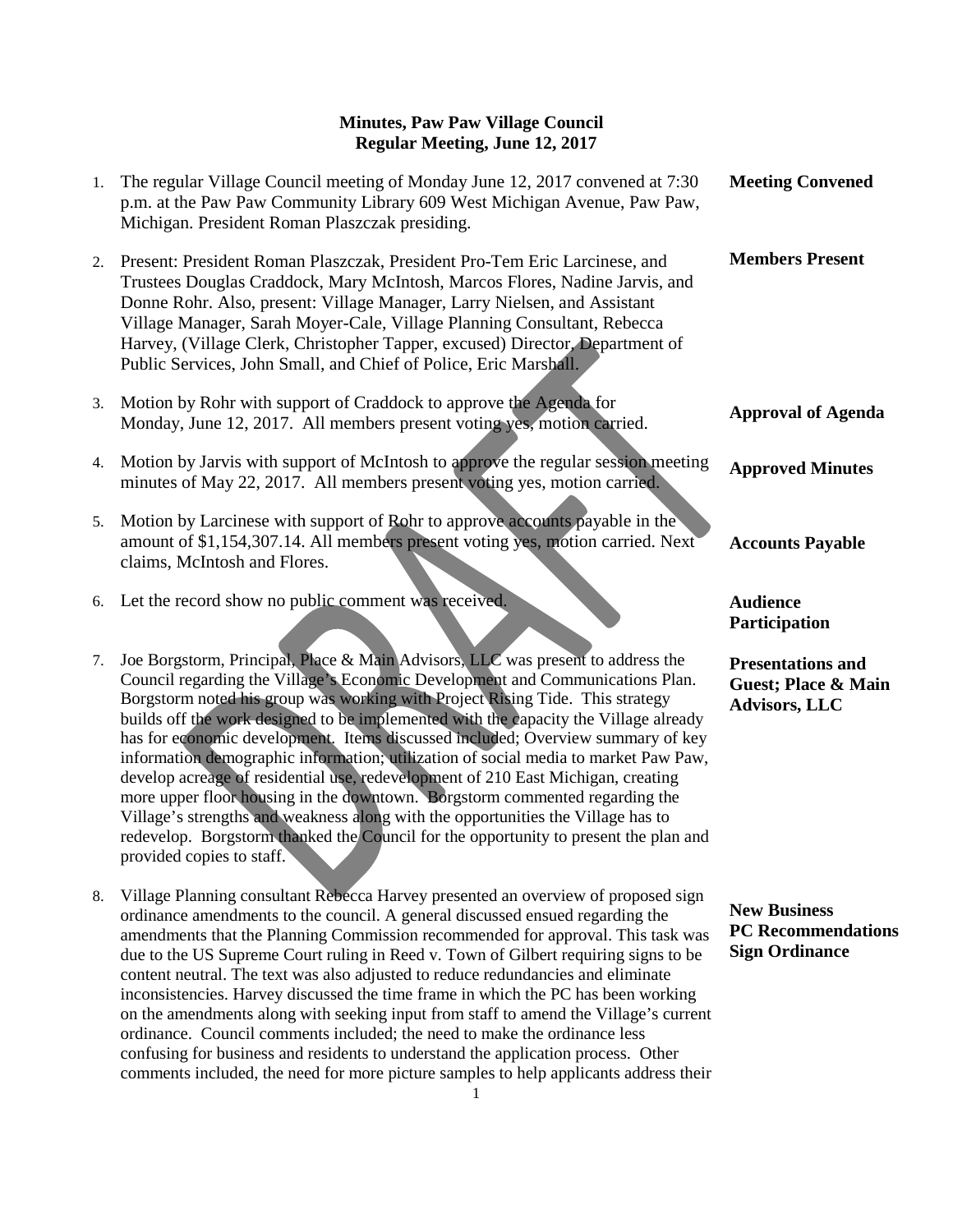sign needs, Staff to get back to Council with the text in draft ordinance format and to work on accessory documents to better help businesses understand the ordinance. Council thanked the Planning Commission and Harvey for all the hard work, knowing the sign ordinance is quite involved with all the different areas to cover.

- 9. A general discussion ensued regarding the information provided to Council from staff addressing amendments. It was the consensus of the Council to approve the request of the Village President to assign a sub-committee of Jarvis, McIntosh and Larcinese with staff of Moyer-Cale, Nielsen and Chief Marshall to report back to Council on proposed amendments.
- 10. Motion by Flores with support of Rohr to approve the request of Eric Cook, Taphouse 120 and grant permission of outdoor entertainment with the same volume, speakers, and time restrictions as have been used for similar requests including;

A) Volume limits at no more than 85 DEC as measured at 100 feet from the property line outside.

B) Speakers shall not be mounted more than 4 feet off ground level (not measured off a stage or platform level, outside)

C) Prohibition of utterances of obscenities whether live, recorded, performed or otherwise communicated that extend, carry or can be heard beyond the property lines, outside

D) Day and Time limits; Monday through Thursday evenings between 7:00 pm and 11:00 pm during June, July, August and September when school is not in session, school dates music is to end by 10:00 pm. Friday and Saturday evenings between 7:00 pm and 12:00 midnight. Sunday evenings when following by a school day, the music shall cease at 10:00 pm, outdoors.

All members present voting yes, motion carried.

- 11. Motion by McIntosh with support of Craddock to approve and grant permission to Valley Family Church of Kalamazoo to use Tyler Field grounds and pavilion between 6:00 and 7:30 PM on July 27, 2017. All members present voting yes, motion carried.
- 12. Staff discussed a day-long training session focused on bicycle infrastructure planning and development. The continuing education training to open to staff, residents and person from a wide variety of interests and profession. The training is Friday, July 21, 2017 from 8:30am to 4:30pm.
- 13. Nielsen reported to the Council on the Village of Paw Paw taxable values. It was noted the values have dropped from approximately 86 million to 84 million in the Village. The loss in taxable value is due to the Headlee Truth in Assessing. These provisions negate value of new construction and removal of the cap when property is sold. Nielsen commented these are example of the detrimental tax policies the State of Michigan has forced upon communities. The State Legislature and the Governor continue to grant exemptions from property taxes

**Noise, Nuisance and Disturbing the Peace Ordinance Amendments**

**Taphouse 120 Entertainment request 2017**

**Valley Family Church use of Tyler Field**

**Training Wheels MDOT**

**Village of Paw Paw L-4029 Tax Levy 2017**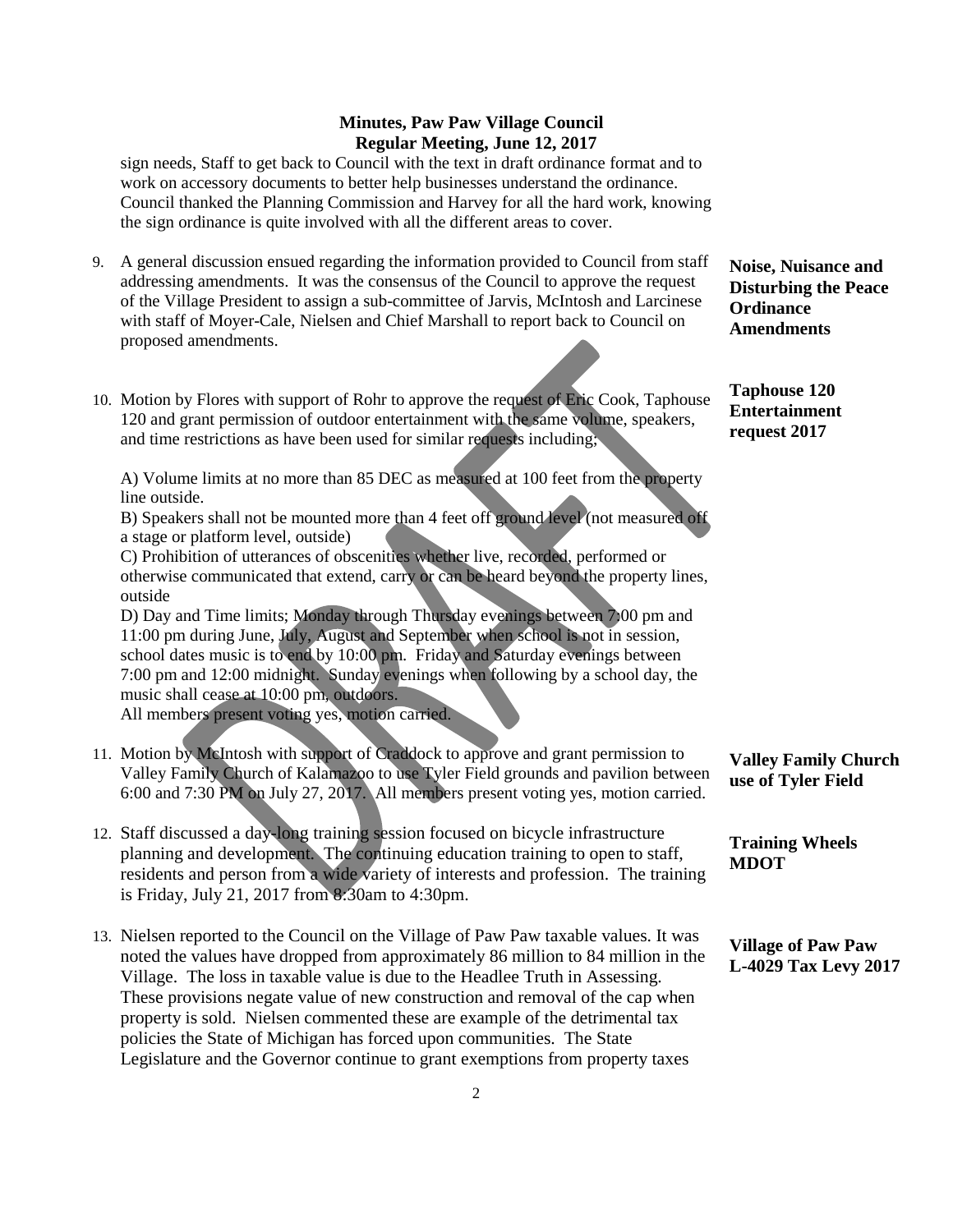continue while adding the State and its agencies continue to add costly mandates upon communities.

- 14. Motion by Flores with support of Rohr to approve and grant the permission to The Greater Paw Paw Area Chamber of Commerce the use of Industrial Street, Village Property at the SW corner of Commercial and South Gremps and the property on South Gremps near Department of Public Services on July 21 & 22, 2017 as presented in the amended request. All members present voting yes, motion carried.
- 15. Moyer-Cale presented to the Council an update of the proposed draft ordinance. Moyer-Cale indicated she has begun to receive feedback regarding the changes within the Central Business District. Staff will provide council with comments that affected businesses are making regarding the proposed changes.
- 16. Nielsen noted Frankenmuth officials will be visiting the Village of Paw Paw on Monday, July 17, 2017. Village officials will be visiting Frankenmuth on Thursday, July 20, 2017.
- 17. No report
- 18. No report
- 19. No report
- 20. Plaszczak reported the Parks and Recreation Committee met. Items discussed included; long-term solutions for Maple Lake, update on new weed cutting boat.
- 21. No report
- 22. Rohr reported the Fire Board met. Items discussed included; presentation to Fire Board, regarding differences between Fire Board versus Fire Authority.
- 23. Plaszczak reported the Historical Board met. Items discussed included; walking tour and the township's design for placemats at local restaurants.
- 24. Rohr reported the Housing Commission met. Items discussed included; in the final stages of the close out process.
- 25. No report

**Ongoing Business Chamber of Commerce amended Paw Paw Day request 2017**

**Solid Waste Ordinance 448 Amendments**

**Mayor/Presidents Exchange 2017**

**Committee Reports Finance & Admin**

**DPS**

**Master Plan Steering**

**Parks & Recreation**

**Downtown Develop**

**Fire Board**

**Historical Commission**

**Housing Board**

**Economic Develop**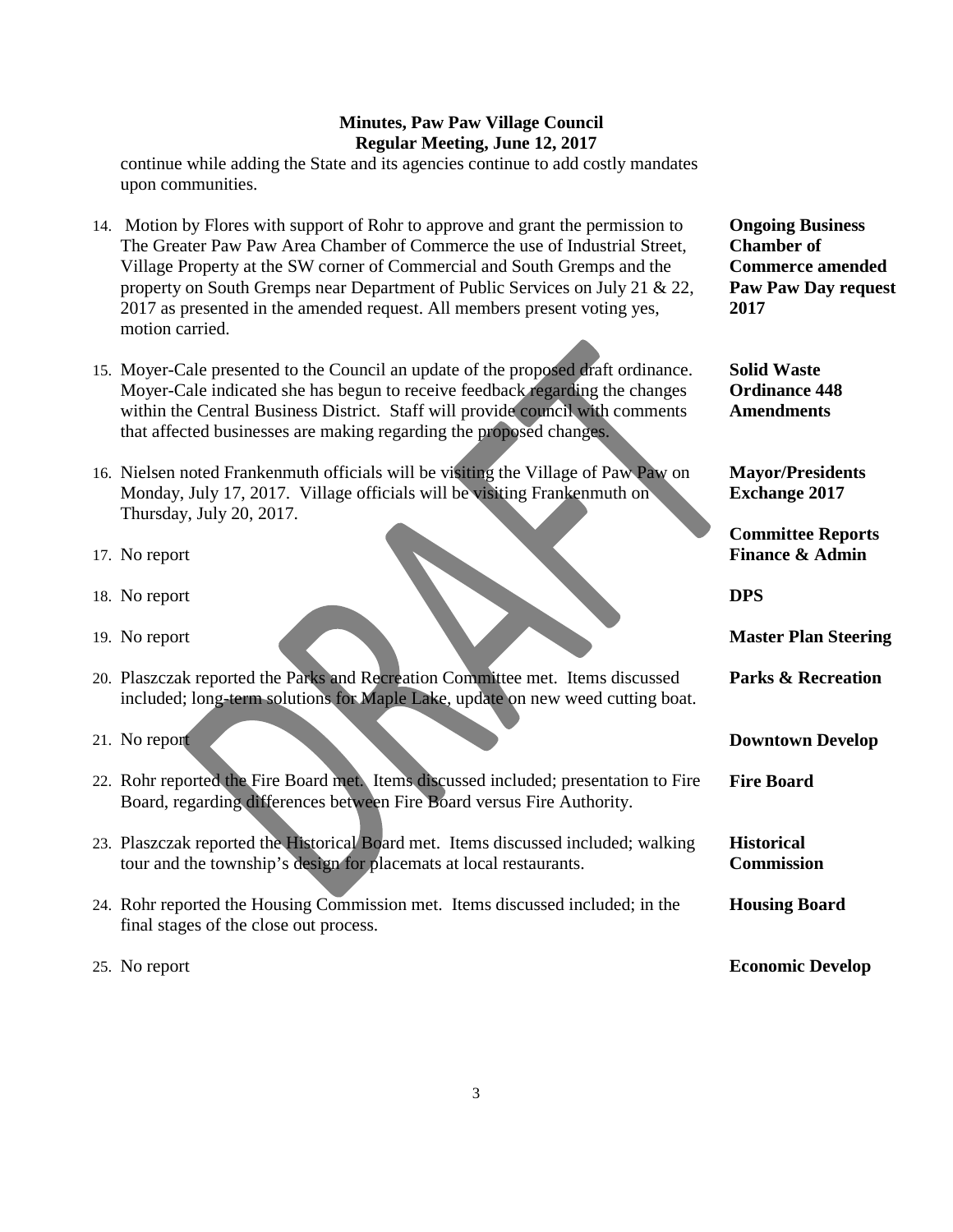| 26. Jarvis reported the Planning Commission met. Items discussed included; Sign<br>Ordinance and rezoning request.                                                                                                                                                  | <b>Planning Commission</b>                  |
|---------------------------------------------------------------------------------------------------------------------------------------------------------------------------------------------------------------------------------------------------------------------|---------------------------------------------|
| 27. Plaszczak noted that Larcinese would no longer be able to serve on the committee<br>due to work constraints on his time. It was determined that McIntosh will be<br>replacing Larcinese on the Committee.                                                       | <b>Wellhead Protection</b>                  |
|                                                                                                                                                                                                                                                                     | Wine & Harvest                              |
| 28. No report.                                                                                                                                                                                                                                                      |                                             |
| 29. Jarvis noted the Farmers Market was going well. Committee meeting to finish<br>bylaws.                                                                                                                                                                          | <b>Farmers Market</b>                       |
| 30. Small presented Council with a map and brief SRFL project update, highlighting<br>the effect the project has on local roads. Small will work closely with the Wine &<br>Harvest board to ensure that the road work will have minimal impact on the<br>festival. | <b>DPS</b> Update                           |
| 31. Plaszczak commented on the passing of former Village Clerk, Charles Cusumano.<br>Plaszczak noted no service arrangements have been made yet.                                                                                                                    | <b>Council Comments</b><br><b>Plaszczak</b> |
| 32. McIntosh noted the positive newspaper story regarding Paw Paw Police<br>Department, Sgt Allen Parcel. Sgt Parcel played a wonderful role in regards to<br>life saving with the fire on Niles Street.                                                            | <b>McIntosh</b>                             |
| 33. Motion by Jarvis with support by McIntosh to adjourn the meeting. All members<br>present voting yes, motion carried. Meeting adjourned at 9:45 p.m.                                                                                                             | <b>Adjournment</b>                          |
| Respectfully submitted:                                                                                                                                                                                                                                             |                                             |

Village President Assistant Village Manager, Roman Plaszczak Sarah Moyer-Cale

 $\qquad \qquad \blacksquare$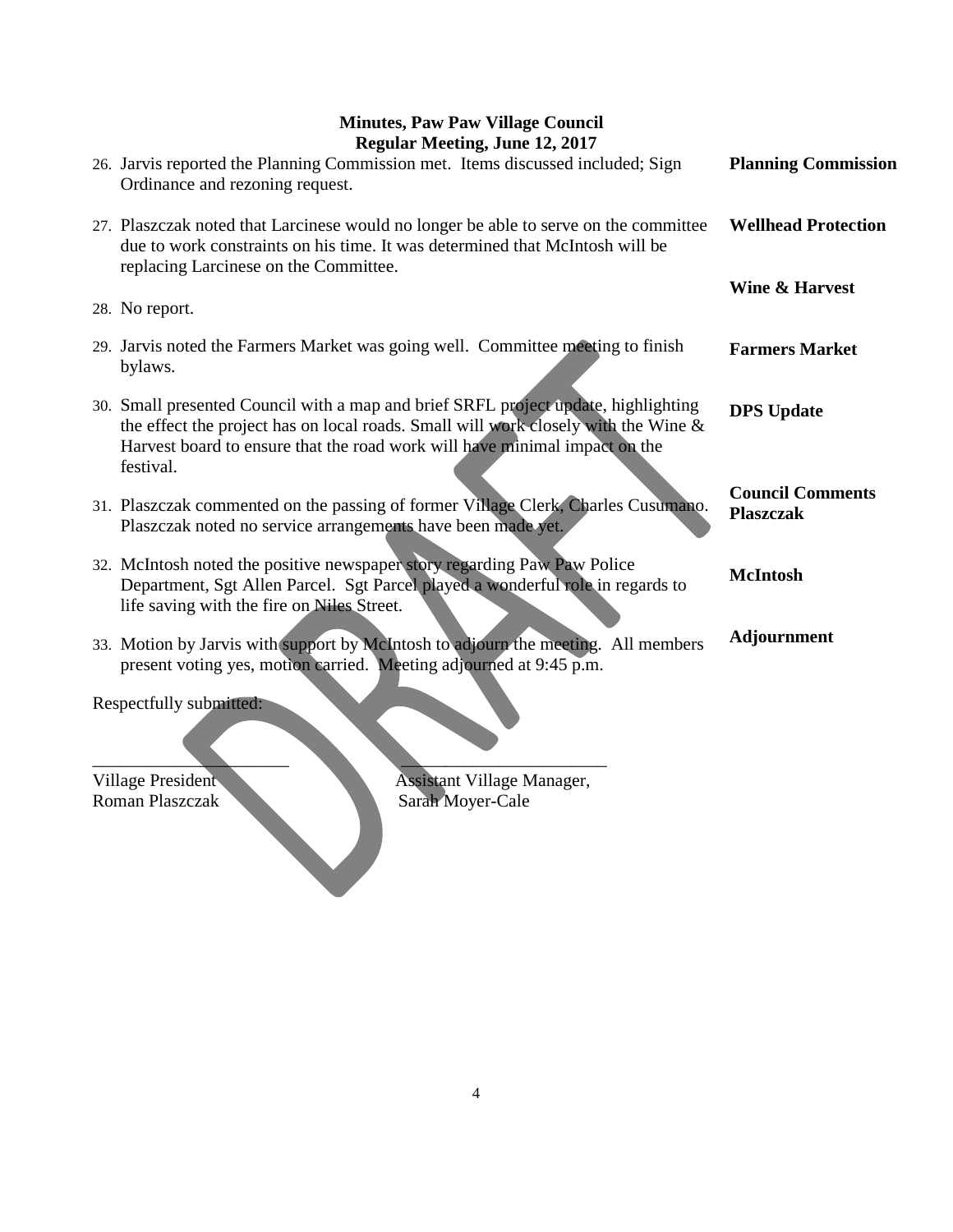|    | 1. The regular Village Council meeting of Monday June 26, 2017 convened at 7:32<br>p.m. at the Paw Paw Community Library 609 West Michigan Avenue, Paw Paw,<br>Michigan. President Roman Plaszczak presiding.                                                                                                                                                                                                                                                                             | <b>Meeting Convened</b>                                         |
|----|-------------------------------------------------------------------------------------------------------------------------------------------------------------------------------------------------------------------------------------------------------------------------------------------------------------------------------------------------------------------------------------------------------------------------------------------------------------------------------------------|-----------------------------------------------------------------|
| 2. | Present: President Roman Plaszczak, (President Pro-Tem Eric Larcinese, excused)<br>and Trustees Douglas Craddock, Mary McIntosh, Marcos Flores, Nadine Jarvis,<br>and (Donne Rohr, excused). Also, present: Village Manager, Larry Nielsen, and<br>Assistant Village Manager, Sarah Moyer-Cale, Village Planning Consultant,<br>Rebecca Harvey, Village Clerk, Christopher Tapper, Director, Department of<br>Public Services, John Small, and (Chief of Police, Eric Marshall, excused). | <b>Members Present</b>                                          |
| 3. | Motion by Craddock with support of Jarvis to approve the Agenda for<br>Monday, June 26, 2017. All members present voting yes, motion carried.                                                                                                                                                                                                                                                                                                                                             | <b>Approval of Agenda</b>                                       |
| 4. | Motion by Jarvis with support of Craddock to approve the regular session meeting<br>minutes of June 12, 2017. All members present voting yes, motion carried.                                                                                                                                                                                                                                                                                                                             | <b>Approved Minutes</b>                                         |
|    | 5. Motion by McIntosh with support of Flores to approve accounts payable in the<br>amount of \$1,183,804.89. All members present voting yes, motion carried. Next<br>claims, Rohr and Craddock.                                                                                                                                                                                                                                                                                           | <b>Accounts Payable</b>                                         |
|    | 6. Let the record show no public comment was received. Flores introduced, Boy<br>scout Caleb Taylor.                                                                                                                                                                                                                                                                                                                                                                                      | <b>Audience</b><br>Participation                                |
| 7. | Motion by McIntosh with support from Craddock to close the regular session and<br>enter into a public hearing to take comments regarding proposed Ordinance 448<br>Amending the Solid Waste Ordinance at 7:40. All members present voting yes,<br>motion carried.                                                                                                                                                                                                                         | <b>Public Hearing</b><br><b>Solid Waste</b><br><b>Ordinance</b> |
| 8. | Moyer-Cale presented to the Council proposed amendments to Ordinance 448. This<br>amendment address portions to Chapter 28 Solid Waste. Key points included; cost<br>and fee schedule for single waste hauler in the CBD District. Moyer-Cale thanked all                                                                                                                                                                                                                                 |                                                                 |
|    | the businesses who responded to the Village survey regarding the amendment.<br>Moyer-Cale also discussed the positive feedback received regarding the locations of<br>dumpster enclosures. Moyer-Cale noted the bids received for the single waste hauler<br>were incomplete with the bid specs sent out, and was waiting for more information to<br>come.                                                                                                                                |                                                                 |
| 9. | Ginger Smietana, Edgin Enterprise was in attendance to discuss the proposed<br>ordinance and how the changes would affect her business along with rental property.                                                                                                                                                                                                                                                                                                                        |                                                                 |

10. Eleanor LaRue, Eleanor Salon was in attendance to discuss the proposed ordinance and how the changes would affect her business along with rental property.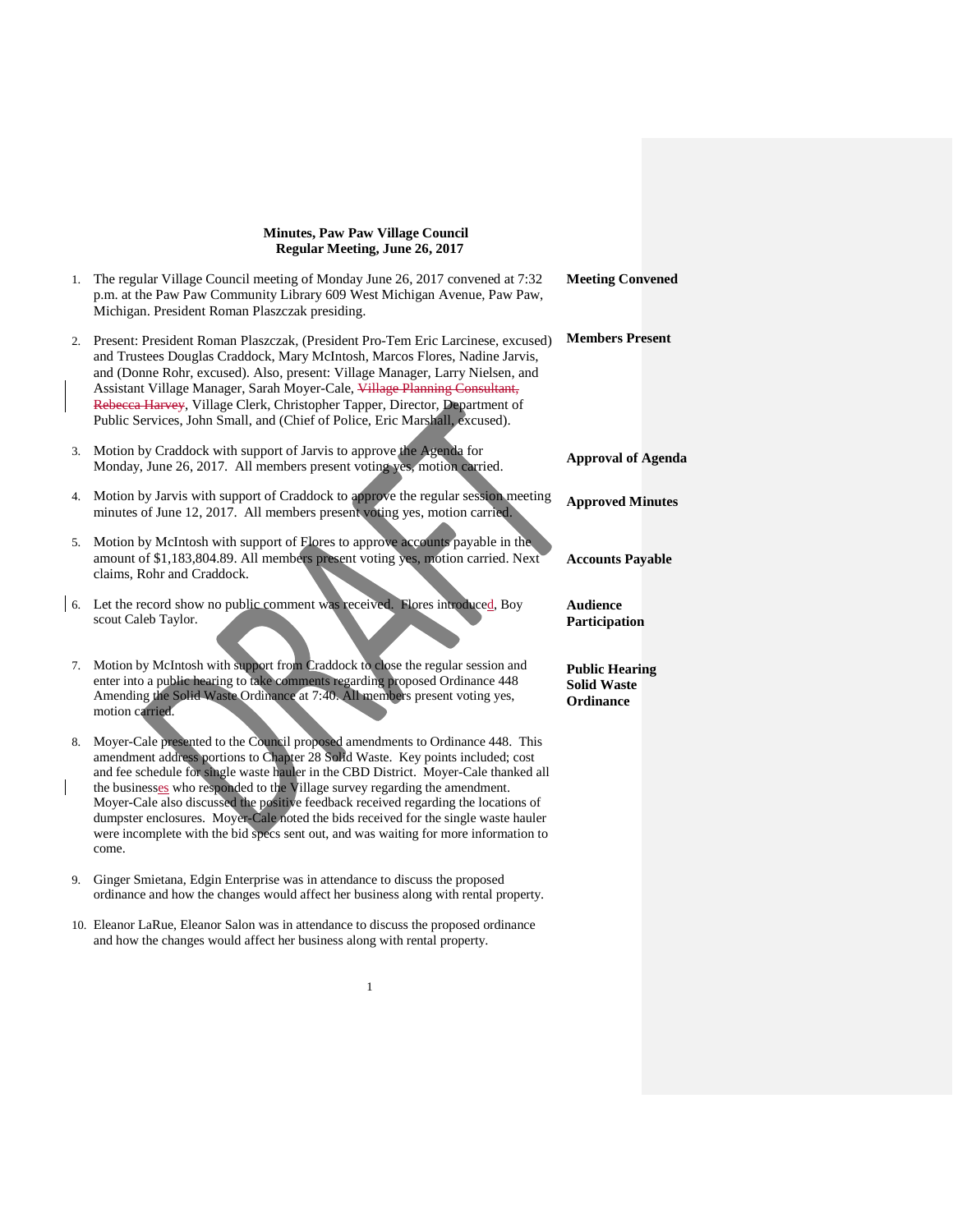| Cot Things in the collection and Hazen Home will to Things in the for-<br>annual Color Run on either September 30 or October $7th$ , 2017 between 9:00am<br>and 12:00 noon. All members present voting yes, motion carried.                                                                                                                                                                                                                                                                                                                                                  |                                                                                                                       |
|------------------------------------------------------------------------------------------------------------------------------------------------------------------------------------------------------------------------------------------------------------------------------------------------------------------------------------------------------------------------------------------------------------------------------------------------------------------------------------------------------------------------------------------------------------------------------|-----------------------------------------------------------------------------------------------------------------------|
| 16. Nielsen provided to the Council a second draft of existing and amended language<br>for the Council consideration regarding Noise, Nuisance and Disturbing the Peace<br>Ordinance. Edits and changes have been made per Council feedback. The<br>penalty options have been changes, along with cabaret sections have been<br>removed and amendment will become a separate action. The decibel limits posed<br>in Section 6, subsection A through G have been addressed. Nielsen noted the<br>subcommittee assigned to the amendments have not met to discuss the changes. | <b>Ongoing Business</b><br><b>Noise, Nuisance and</b><br><b>Disturbing the Peac</b><br>Ordinance<br><b>Amendments</b> |
| 17. Some of the proposed amendments may have been previously unconsidered<br>effecting the Downtown Overlay District and the Village Revitalization Area<br>PUD. Nielsen noted Planning Consultant, Rebecca Harvey will be proposing<br>some modifications in the text for Planning Commission consideration. No action<br>at this time.                                                                                                                                                                                                                                     | <b>Sign Ordinance</b>                                                                                                 |
| 18. No report                                                                                                                                                                                                                                                                                                                                                                                                                                                                                                                                                                | <b>Committee Reports</b><br><b>Finance &amp; Admin</b>                                                                |
| 19. No report                                                                                                                                                                                                                                                                                                                                                                                                                                                                                                                                                                | <b>DPS</b>                                                                                                            |
| 20. No report                                                                                                                                                                                                                                                                                                                                                                                                                                                                                                                                                                | <b>Master Plan Steerin</b>                                                                                            |
| 21. No report.                                                                                                                                                                                                                                                                                                                                                                                                                                                                                                                                                               | <b>Parks &amp; Recreation</b>                                                                                         |
| 22. No report. Moyer-Cale reported that the DDA met and discussed the proposed<br>solid waste amendment and new sign for the Carnegie Center. Chief Eric Marshall                                                                                                                                                                                                                                                                                                                                                                                                            | <b>Downtown Develop</b>                                                                                               |
|                                                                                                                                                                                                                                                                                                                                                                                                                                                                                                                                                                              |                                                                                                                       |

11. Glen Cowles, The UPS Store was in attendance to discuss the proposed ordinance and the changes would affect his business.

- 12. Motion by Flores with support from McIntosh to close the public hearing at 8:16. All members present voting yes, motion carried.
- 13. At the request of Moyer-Cale to gather the additional information from the bid proposals, it was the consensus of the Council to hold the discussion on the proposal to the following agenda.
- 14. Motion by McIntosh with support from Craddock to accept the recommendation of the Planning Commission and not rezone the parcels on Berrien Street as requested. All members present voting yes, motion carried.
- 15. Motion by McIntosh with support from Craddock to approve and accept the request from the Paw Paw Middle School the use of Village Streets (North from West Village limits to Hazen and Hazen from North to Village limits for the 3<sup>rd</sup>

**Closed public hearing**

**New Business Solid Waste Ordinance**

**Recommendation from PC East Berrien Street** 

**Color Run 2017**

**Noise, Nuisance and discription** 

ing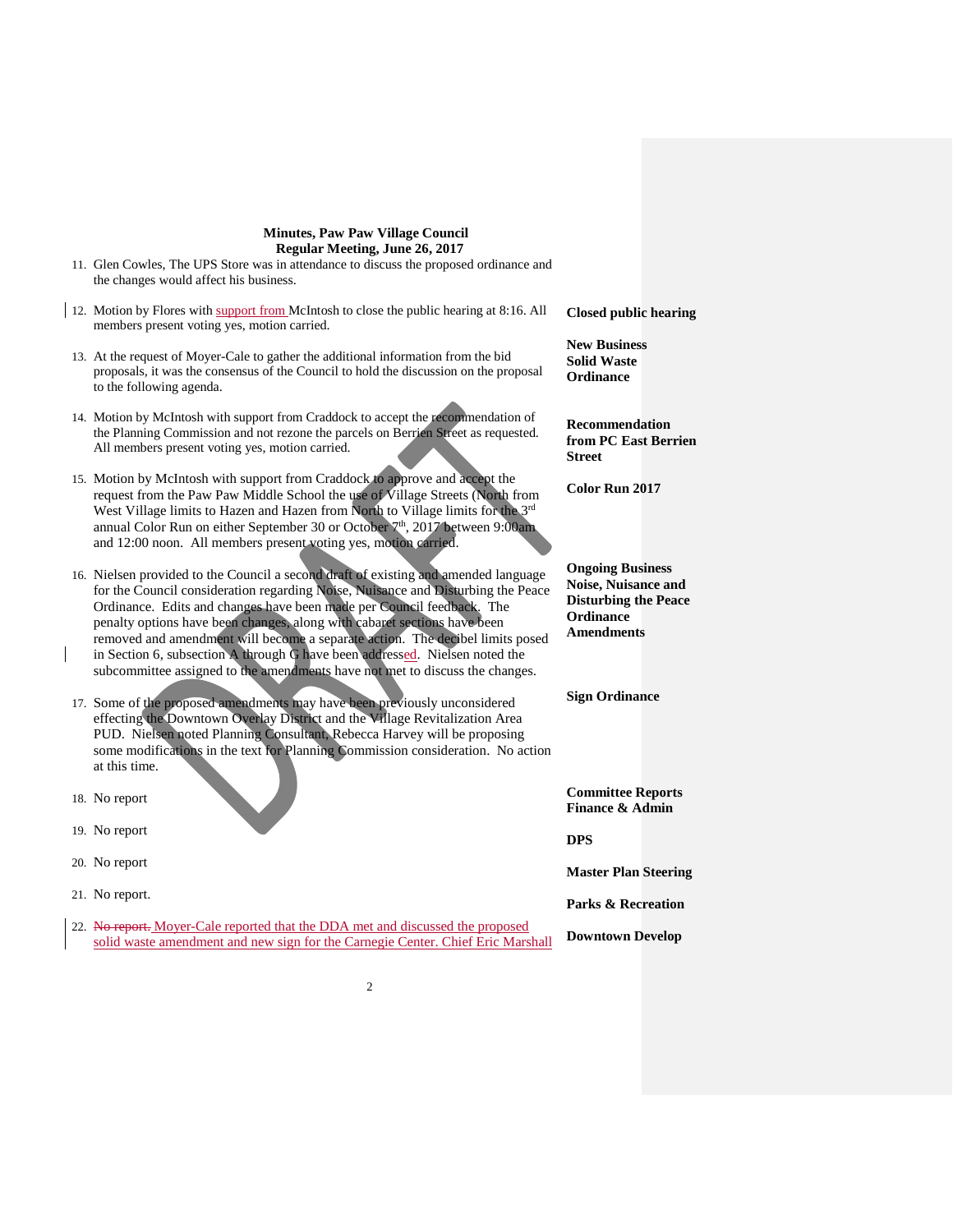| <b>Minutes, Paw Paw Village Council</b><br>Regular Meeting, June 26, 2017<br>also made a presentation.                                                  |                                                                   |
|---------------------------------------------------------------------------------------------------------------------------------------------------------|-------------------------------------------------------------------|
| 23. No report                                                                                                                                           | <b>Fire Board</b>                                                 |
| 24. No report.                                                                                                                                          | <b>Historical</b><br>Commission                                   |
| 25. No report.                                                                                                                                          | <b>Housing Board</b>                                              |
| 26. No report                                                                                                                                           | <b>Economic Develop</b>                                           |
| 27. No report                                                                                                                                           | <b>Planning Commission</b>                                        |
| 28. No report                                                                                                                                           | <b>Wellhead Protection</b>                                        |
| 29. No report                                                                                                                                           | Wine & Harvest                                                    |
| 30. No report                                                                                                                                           | <b>Farmers Market</b><br><b>Council Comments</b>                  |
| 31. Flores commented on the Flowers in the Downtown.                                                                                                    | <b>Flores</b><br><b>Commented [SM1]: I thought this was Mary?</b> |
| 32. Motion by McIntosh with support by Flores to adjourn the meeting. All members<br>present voting yes, motion carried. Meeting adjourned at 8:52 p.m. | Adjournment                                                       |
| Respectfully submitted:<br>Village President<br>Village Clerk,<br>Roman Plaszczak<br><b>Christopher Tapper</b>                                          |                                                                   |
|                                                                                                                                                         |                                                                   |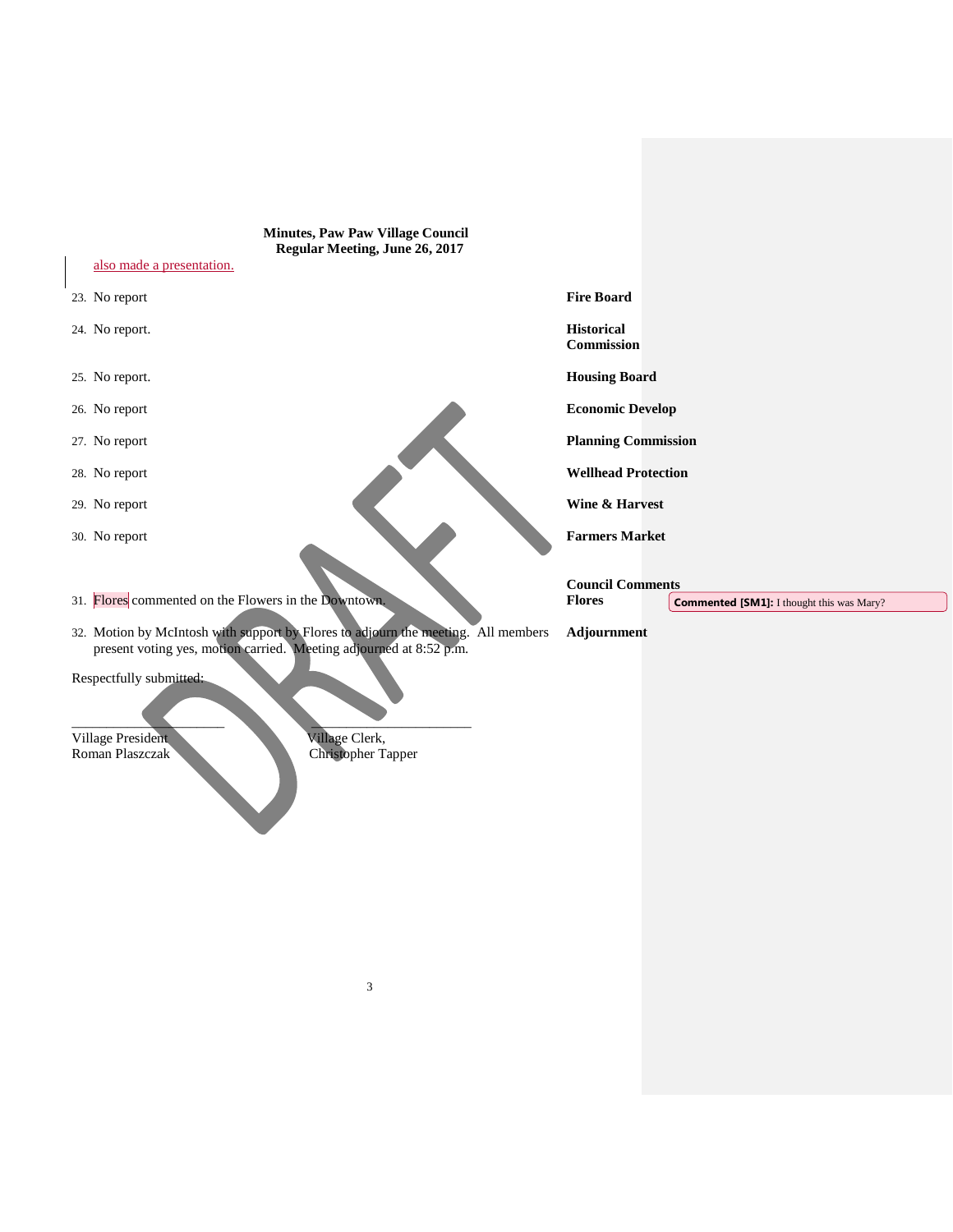| 1. | The regular Village Council meeting of Monday July 10, 2017 convened at 7:30<br>p.m. at the Paw Paw Community Library 609 West Michigan Avenue, Paw Paw,<br>Michigan. President Roman Plaszczak presiding.                                                                                                                                                                                                                       | <b>Meeting Convened</b>                                             |
|----|----------------------------------------------------------------------------------------------------------------------------------------------------------------------------------------------------------------------------------------------------------------------------------------------------------------------------------------------------------------------------------------------------------------------------------|---------------------------------------------------------------------|
| 2. | Present: President Roman Plaszczak, (President Pro-Tem Eric Larcinese, excused)<br>and Trustees Douglas Craddock, Mary McIntosh, (Marcos Flores, excused)<br>Nadine Jarvis, and Donne Rohr. Also, present: Village Manager, Larry Nielsen,<br>and Assistant Village Manager, Sarah Moyer-Cale, Village Clerk, Christopher<br>Tapper, Director, Department of Public Services, John Small, and Chief of Police,<br>Eric Marshall. | <b>Members Present</b>                                              |
| 3. | Motion by Jarvis with support of Craddock to approve the amended Agenda for<br>Monday, July 10, 2017. All members present voting yes, motion carried.                                                                                                                                                                                                                                                                            | <b>Approval of Agenda</b>                                           |
| 4. | Motion by McIntosh with support of Jarvis to approve the regular session meeting<br>minutes of June 26, 2017. All members present voting yes, motion carried.                                                                                                                                                                                                                                                                    | <b>Approved Minutes</b>                                             |
| 5. | Motion by McIntosh with support of Rohr to approve accounts payable in the<br>amount of \$590,758.97. All members present voting yes, motion carried. Next<br>claims, Jarvis and Craddock.                                                                                                                                                                                                                                       | <b>Accounts Payable</b>                                             |
| 6. | Let the record show no public comment was received.                                                                                                                                                                                                                                                                                                                                                                              | <b>Audience</b><br>Participation                                    |
| 7. | Motion by Jarvis with support from Craddock to approve and accept the<br>recommendation of the Planning Commission and grant site plan approval for<br>Freshwater Church at 600 East Michigan with the following contingencies;                                                                                                                                                                                                  | <b>New Business</b><br><b>Freshwater Church</b><br><b>Site Plan</b> |
|    | 1) Compliance with building height and setback requirements applicable to the<br>proposed building additions.                                                                                                                                                                                                                                                                                                                    |                                                                     |
|    | 2) Establishment of the proposed parking lot screening (fencing; existing vegetation)<br>along the east, west and south boundaries of the 0.7-acre site proposed for parking lot<br>development.                                                                                                                                                                                                                                 |                                                                     |
|    | 3) Demonstration of compliance with outdoor lighting requirements set forth in<br>Section 42-405                                                                                                                                                                                                                                                                                                                                 |                                                                     |
|    | 4) Fire Department review/approval                                                                                                                                                                                                                                                                                                                                                                                               |                                                                     |
|    | 5) Village Department of Public Works review/approval of utility<br>extension/connections and the proposed method of storm water disposal                                                                                                                                                                                                                                                                                        |                                                                     |
|    | 6) Proposed signage shall comply with the applicable provisions of Article VI and                                                                                                                                                                                                                                                                                                                                                |                                                                     |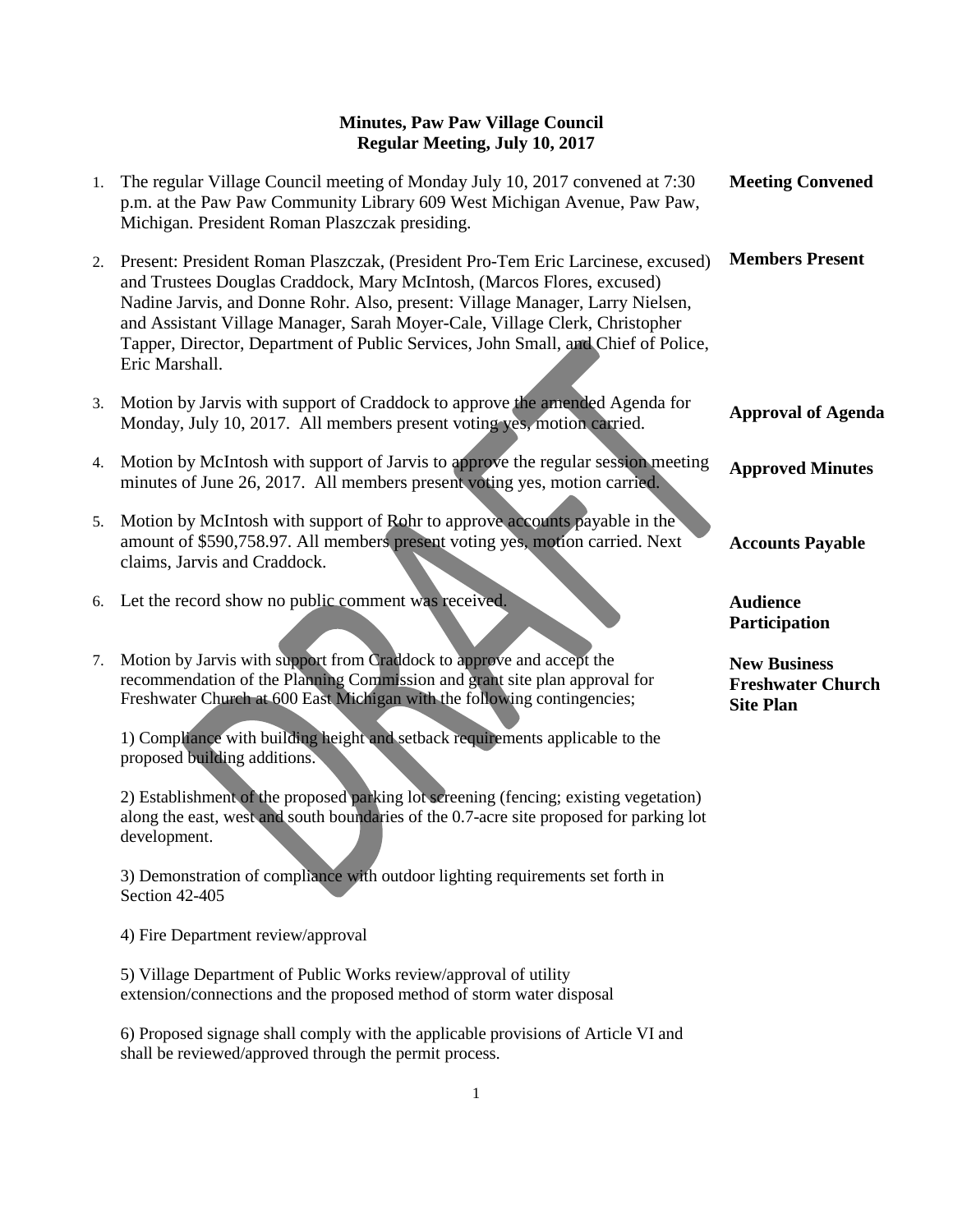7) Compliance with all applicable Federal, State and Local codes/ordinances. All members present voting yes, motion carried.

8. Motion by Craddock with support from McIntosh to approve and accept the recommendation of the Planning Commission and approve the site plan for 753 Hazen Street with the following conditions;

1) Compliance with applicable building height requirements.

2) Fencing along the south property line shall comply with Section 42-405 9 (c)

3) Establishment of screening in compliance with Section 42-405 (b) along the south property line, extending west from Hazen Street to the west end of the proposed storage building.

4) Any proposed outdoor lighting shall comply with Section 42-405 (a)

5) Extension of a sidewalk along Hazen Street, the width of the subject property, in compliance with the Village of Paw Paw Sidewalk Ordinance.

6) Village Fire Department review/approval

7) Village Department of Public Works review/approval of the proposed method of storm water disposal.

8) Compliance with all applicable Federal, State and Local codes/ordinances. All members present voting yes, motion carried.

- 9. Plaszczak reported on the Joint Session of the Finance & Administration, Department of Public Service Committee meeting. Plaszczak noted of the budget recommendations and a draft Resolution 17-14 to authorize a public safety millage. Plaszczak also noted of the proposed electric study which was completed **DPS**by GRP engineering, all corresponding documents were provided to Council along with electric rates in surrounding communities.
- 10. Plaszczak commented on his dissatisfaction with the State of Michigan. Over the past ten years the State has not been providing local communities their portions of Constitutional State Shared Revenue. This has caused a great hardship for the Village with budgeting the General Fund activities. Most importantly these declines in State Shared Revenues have given local governments many other choices with regards to increasing revenues to General Fund activities. The Village of Paw Paw is faced with a choice; cutting services or increasing millage rates to help offset the State of Michigan declines.

**VBC B&G 753 Hazen Street**

**Committee Reports Finance & Admin**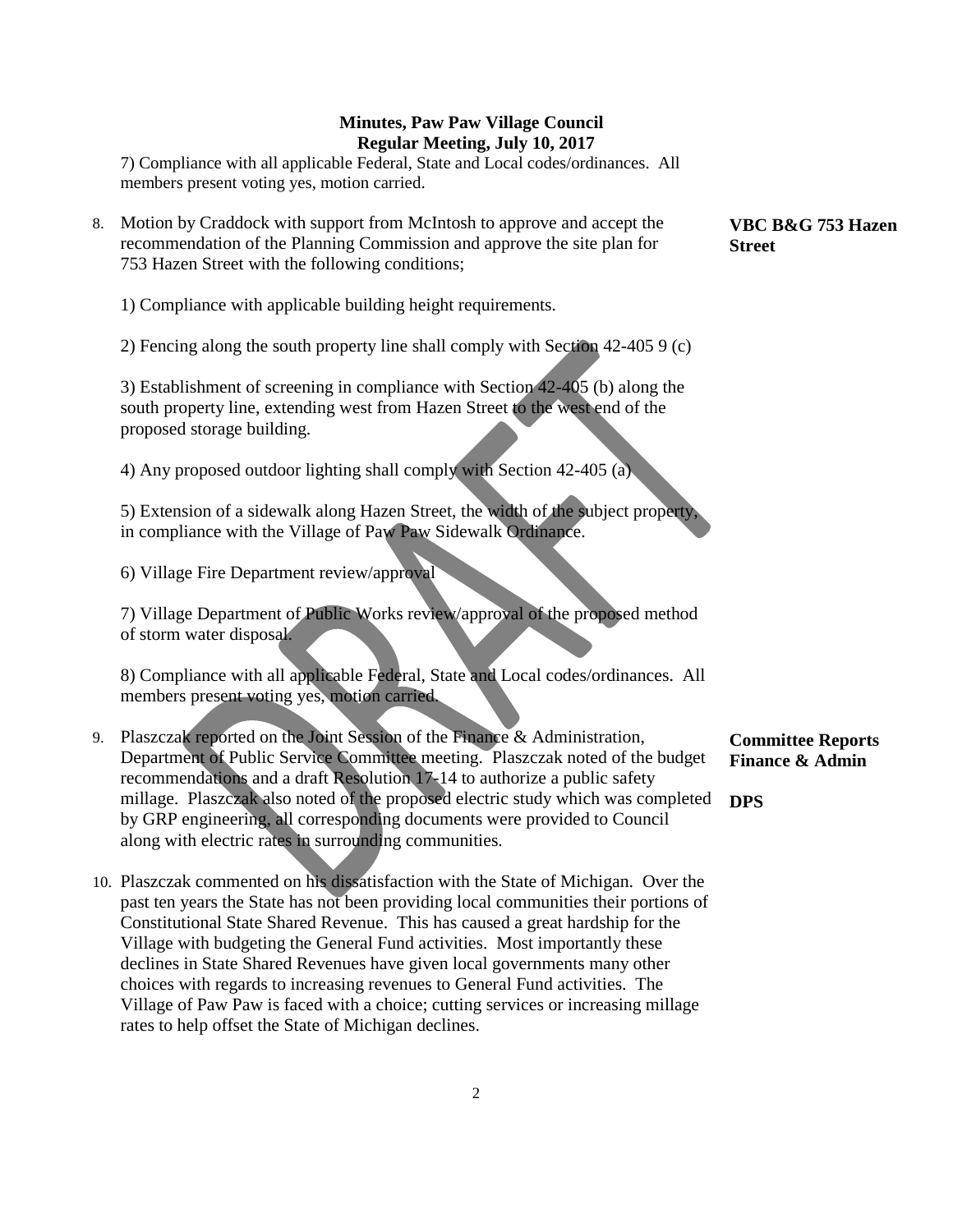- 11. Motion by Rohr with support from Jarvis to set a public hearing on August 14, 2017 to take public comment on proposed Resolution 17-14 Public Safety Millage. All members present voting yes, motion carried.
- 12. No report
- 13. No report
- 14. No report
- 15. No report.
- 16. No report.
- 17. No report
- 18. No report.
- 19. No report.
- 20. No report
- 21. No report
- 22. No report
- 23. Jarvis report the Farmers Market Board met. Items discussed; possible new board members.
- 24. Jarvis comments on the same frustrations regarding the declines in State Share Revenue.
- 25. Plaszczak noted of the Summer Concert Series started.
- 26. Chief Marshall noted of Sgt Goodrich surprise retirement gathering this evening went well. Marshall thanked Council members who attended. Marshall also noted of Andrea Walker joining the Department.
- 27. Small noted of timelines with the SRLF Sewer Project. The weather this past week has not help the construction timeline. **Small**

**Set Public Hearing Res 17-14 Public Safety Millage**

**Master Plan Steering**

**Parks & Recreation**

**Downtown Develop**

**Fire Board**

**Historical Commission**

**Housing Board**

**Economic Develop**

**Planning Commission**

**Wellhead Protection**

**Wine & Harvest**

**Farmers Market**

**Council Comments Jarvis**

**Plaszczak** 

**Chief Marshall**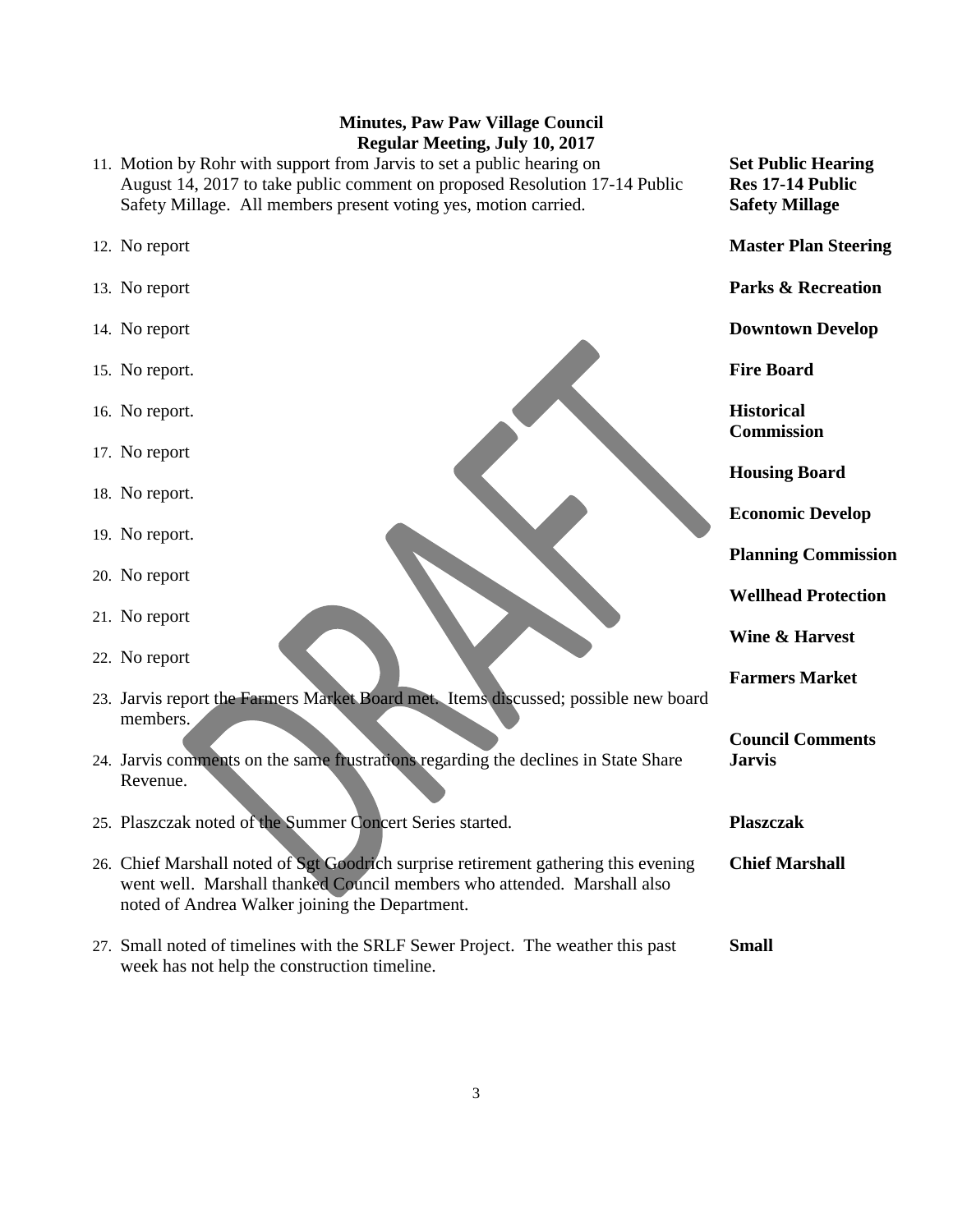28. Motion by McIntosh with support by Jarvis to adjourn the meeting. All members present voting yes, motion carried. Meeting adjourned at 8:22 p.m. **Adjournment**

Respectfully submitted:

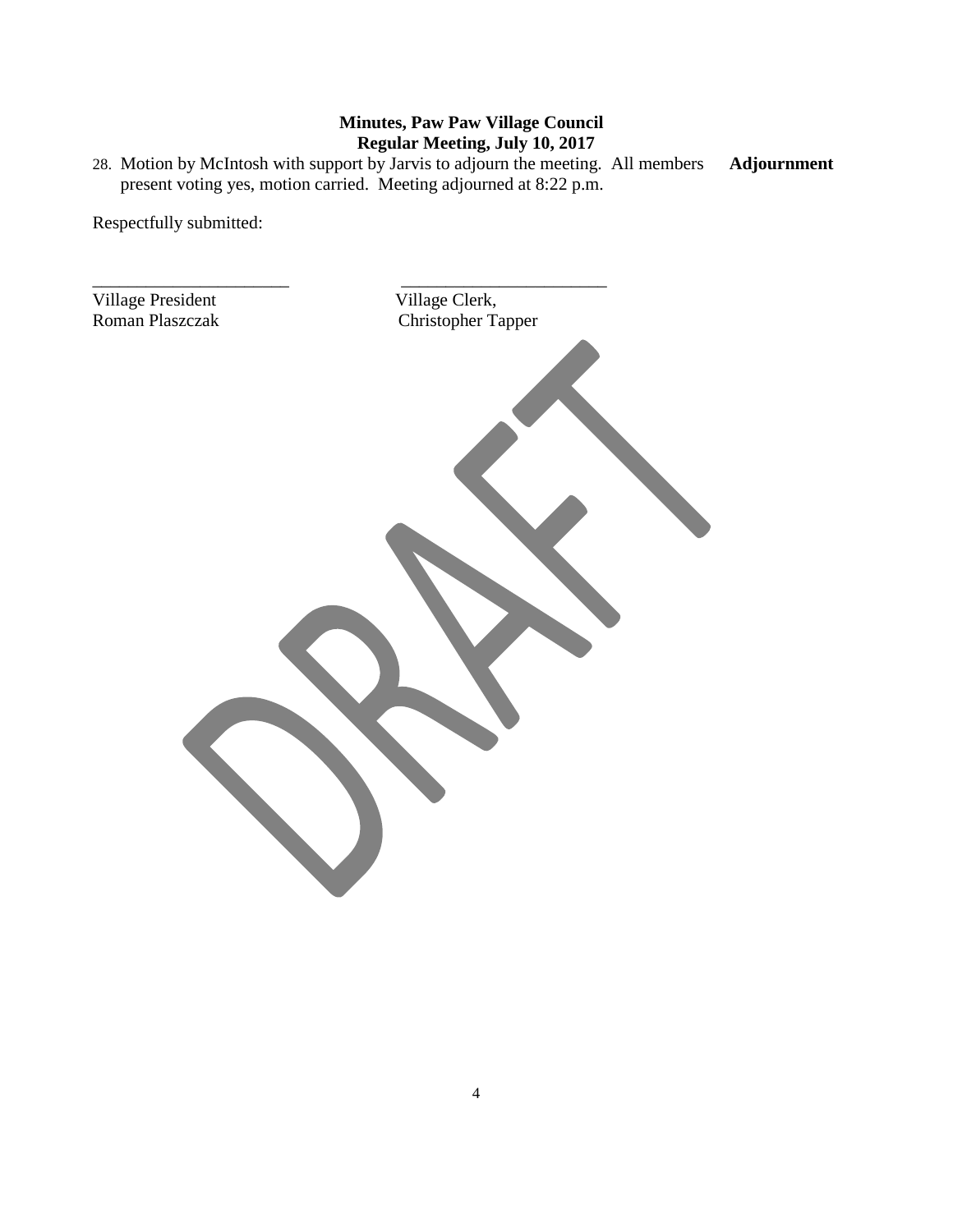| 1.       | The regular Village Council meeting of Monday July 24, 2017 convened at 7:32<br>p.m. at the Paw Paw Community Library 609 West Michigan Avenue, Paw Paw,<br>Michigan. President Roman Plaszczak presiding.                                                                                                                                                                                                                         | <b>Meeting Convened</b>                                                       |
|----------|------------------------------------------------------------------------------------------------------------------------------------------------------------------------------------------------------------------------------------------------------------------------------------------------------------------------------------------------------------------------------------------------------------------------------------|-------------------------------------------------------------------------------|
| 2.       | Present: President Roman Plaszczak, President Pro-Tem Eric Larcinese, and<br>Trustees Douglas Craddock, Mary McIntosh, Marcos Flores, Nadine Jarvis, and<br>(Donne Rohr, excused). Also, present: Village Manager, Larry Nielsen, and<br>Assistant Village Manager, Sarah Moyer-Cale, Village Clerk, Christopher Tapper,<br>Director, Department of Public Services, John Small, and (Chief of Police, Eric<br>Marshall, excused). | <b>Members Present</b>                                                        |
| 3.       | Motion by Jarvis with support of McIntosh to approve the amended Agenda for<br>Monday, July 10, 2017. All members present voting yes, motion carried.                                                                                                                                                                                                                                                                              | <b>Approval of Agenda</b>                                                     |
| 4.       | Motion by McIntosh with support of Jarvis to approve the corrected regular<br>session meeting minutes of July 10, 2017. All members present voting yes,<br>motion carried.                                                                                                                                                                                                                                                         | <b>Approved Minutes</b>                                                       |
| 5.       | Motion by Jarvis with support of Flores to approve accounts payable in the<br>amount of \$350,840.08. All members present voting yes, motion carried. Next<br>claims, Craddock and Larcinese.                                                                                                                                                                                                                                      | <b>Accounts Payable</b>                                                       |
|          | 6. Let the record show no public comment was received.                                                                                                                                                                                                                                                                                                                                                                             | <b>Audience</b><br>Participation                                              |
| 7.<br>8. | Matt Davis, Wightman & Associated, Michael McGeehan, GRP Engineering and<br>Dawn Lund, Utility Financial Solution were all in attendance to present to the<br>Council the 2017 Electric Study. Nielsen noted all would be addressing the study in<br>phases.<br>Davis, presentation included; Overview of Project and Asset Management Plan, GIS                                                                                   | <b>Presentation and</b><br><b>Guest Electric Study</b><br><b>Presentation</b> |

- 8. Davis, presentation included; Overview of Project and Asset Management Plan, GIS Geodatabase. McGeehan presentation included; Electric Study Overall System Condition and Capital Improvement Plan. Lund presentation included; Electric Financial Projection and Rate Design.
- 9. Davis included in his presentation; Asset Inventory involving meters, poles, transformers, street lights, conductors and others included reclose. Other information including; photographs, asset types and sizes, locations, electric phase, pole height and asset conditions.
- 10. McGeehan included in this presentation; distribution system study information involving, background, history, recloser & circuit loading, key customers reliability, criticality of assets and recommendation of projects.
- 11. Lund included in her presentation; financial projections & targets, debt coverage rations, minimum cash reserves, target operating incomes, projections without rate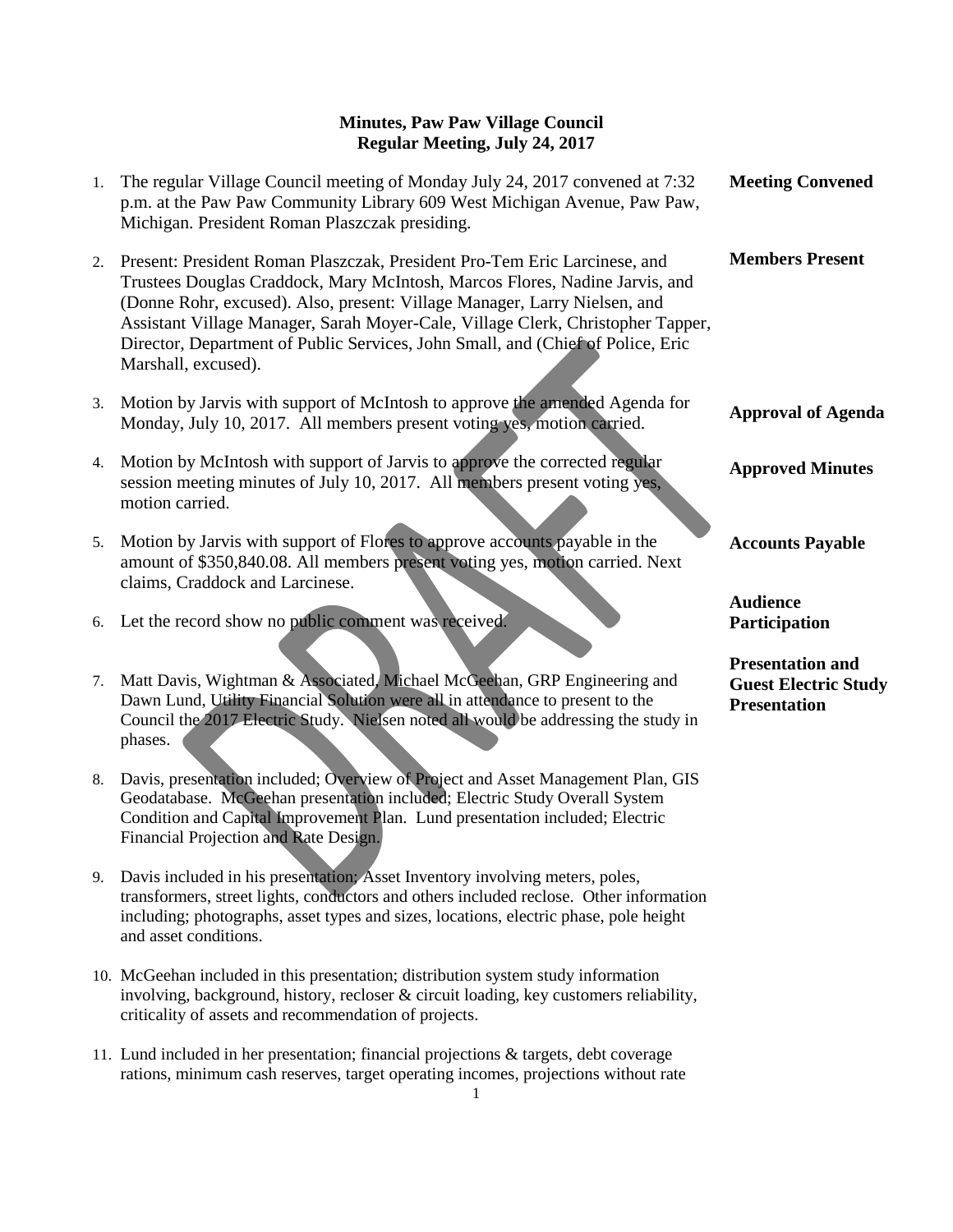changes, along with projections with rate changes.

- 12. A general discussion took place regarding the presentation. Nielsen noted of the importance to the Village residents  $&$  customers to have an Electric Fund that will provide quality electricity to the customers now and into the future. Nielsen commented the Electric System Asset Management Plan is a look into what is needed for the Village to continue providing outstanding service to residents, business and future growth throughout the Village.
- 13. McIntosh excused at 9:35.
- 14. Plaszczak thanked the presenters for the information and offered a short break at 9:40pm.
- 15. Plaszczak called the meeting back to order at 9:45pm
- 16. Motion by Jarvis with support from Flores to authorize the Village Manager to sign and submit the support letter on behalf of the Village Council in response to the pending closure of the Palisades Nuclear Power Plant, drafted by Van Buren County, Kinexus and the Southwest Michigan Planning Commission. All members present voting yes, motion carried.
- 17. Motion by Flores with support from Jarvis to accept with corrections Resolution 17-14 Adopting Various Administration Rates and Fees. Flores noting the fee schedule to begin October 1, 2017. All members present voting yes, motion carried.
- 18. No report.
- 19. Flores reported the Department of Public Services Committee met. Items discussed; water main breaks, Electric Study, SRLF and Training Wheels presentation from Michigan Department of Transportation.

20. No report

- 21. Small reported the Parks & Recreation Committee met. Items discussed included; updated regarding lake conditions on Maple Lake
- 22. Plaszczak reported the Downtown Development Authority met. Items discussed included; grant updated regarding old Ben Franklin building.
- 23. Larcinese reported the Fire Board met. Items discussed included; approval of the bids of the Phase II site study, and an updated from presentation regarding direction regarding Fire Board versus Fire Authority.

**New Business Letter of Support VBC/Palisades**

**Resolution 17-14 adopting various Rates & Fees**

**Committee Reports Finance & Admin**

**DPS**

**Master Plan Steering**

**Parks & Recreation**

**Downtown Develop**

**Fire Board**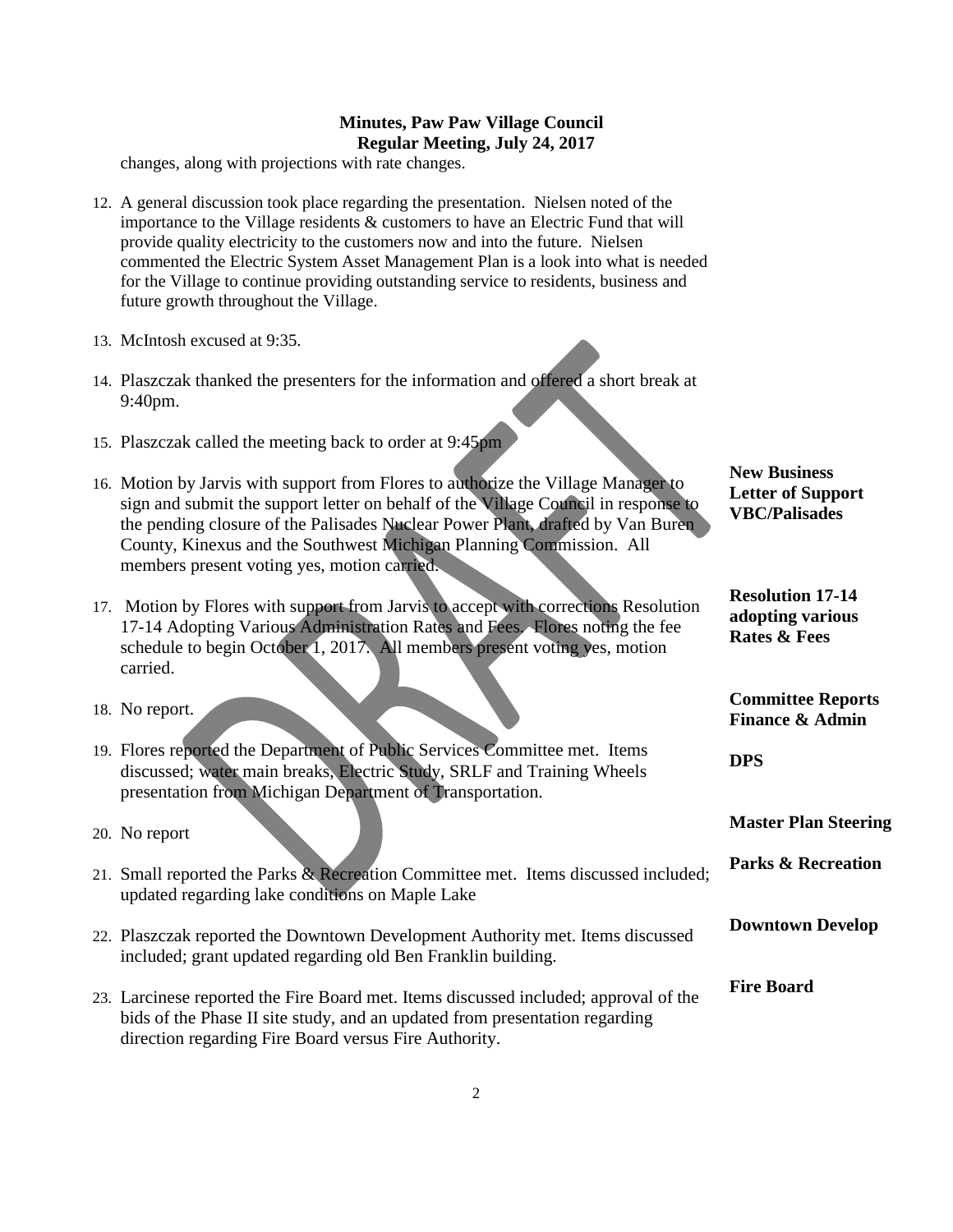**Minutes, Paw Paw Village Council Regular Meeting, July 24, 2017** 24. No report 25. No report. 26. No report. 27. No report 28. No report 29. No report 30. No report 31. Plaszczak noted of the Major Exchange activities from last week with the City of Frankenmuth. Nielsen wanted to thanked the presentation of the Paw Paw Fire Department. Nielsen noted Officer Trent DeGroff did a wonderful job. 32. Motion by Flores with support by Larcinese to adjourn the meeting. All members present voting yes, motion carried. Meeting adjourned at 10:22 p.m. Respectfully submitted: **Historical Commission Housing Board Economic Develop Planning Commission Wellhead Protection Wine & Harvest Farmers Market Council Comments Plaszczak Adjournment**

Village President Village Clerk,

\_\_\_\_\_\_\_\_\_\_\_\_\_\_\_\_\_\_\_\_\_\_ \_\_\_\_\_\_\_\_\_\_\_\_\_\_\_\_\_\_\_\_\_\_\_ Roman Plaszczak Christopher Tapper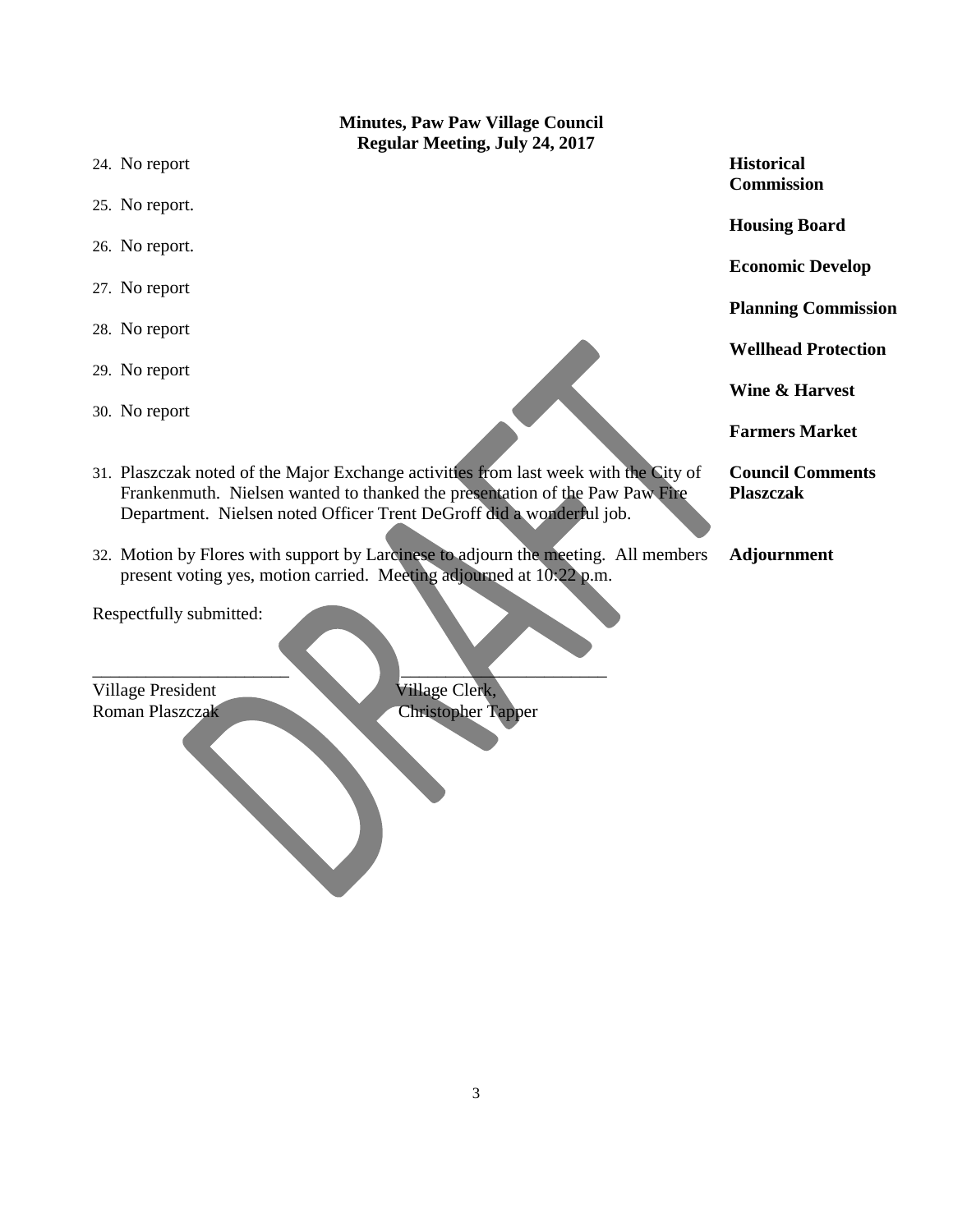| 1. | The regular Village Council meeting of Monday August 14, 2017 convened at<br>7:30 p.m. at the Paw Paw Community Library 609 West Michigan Avenue, Paw<br>Paw, Michigan. President Roman Plaszczak presiding.                                                                                                                                                                                                                                         | <b>Meeting Convened</b>                          |
|----|------------------------------------------------------------------------------------------------------------------------------------------------------------------------------------------------------------------------------------------------------------------------------------------------------------------------------------------------------------------------------------------------------------------------------------------------------|--------------------------------------------------|
| 2. | Present: President Roman Plaszczak, President Pro-Tem Eric Larcinese, and<br>Trustees (Douglas Craddock, excused) Mary McIntosh, Marcos Flores, Nadine<br>Jarvis, and Donne Rohr. Also, present: Village Manager, Larry Nielsen, and<br>Assistant Village Manager, Sarah Moyer-Cale, Village Clerk, Christopher Tapper,<br>Director, Department of Public Services, John Small, and Chief of Police, Eric<br>Marshall.                               | <b>Members Present</b>                           |
| 3. | Motion by Jarvis with support of McIntosh to approve the amended Agenda for<br>Monday, August 14, 2017. Larcinese asked staff to make sure to have<br>Moyer-Cale contact discussion on the next agenda. All members present voting<br>yes, motion carried.                                                                                                                                                                                           | <b>Approval of Agenda</b>                        |
| 4. | Motion by McIntosh with support of Jarvis to approve the regular session meeting<br>minutes of July 14, 2017. All members present voting yes, Rohr abstaining,<br>motion carried.                                                                                                                                                                                                                                                                    | <b>Approved Minutes</b>                          |
| 5. | Motion by Larcinese with support of Rohr to approve accounts payable in the<br>amount of \$1,384,263.41. All members present voting yes, motion carried. Next<br>claims, McIntosh and Flores.                                                                                                                                                                                                                                                        | <b>Accounts Payable</b>                          |
|    | 6. Let the record show no public comment was received.                                                                                                                                                                                                                                                                                                                                                                                               | <b>Audience</b><br>Participation                 |
| 7. | Motion by Flores with support of Jarvis to recess the regular meeting at 7:35 and open<br>a public hearing to take comments regarding Resolution 17-15 Special Assessment<br>Millage of Police Services. All members present voting yes, motion carried.                                                                                                                                                                                             | <b>Public Hearing</b><br><b>Resolution 17-15</b> |
| 8. | Nielsen presented to the Council drafted Resolution 17-15 Police Special Assessment<br>Millage. Nielsen noted in compliance with PA 33 of 1951, the Village is able to hold<br>this public hearing to address a Millage of Police Services. The information has been<br>provided containing the impact of decreased revenue sharing from the state and the<br>etate? a continued north otion on the Village? a chility to concente necessary thugush |                                                  |

state's continued restriction on the Village's ability to generate revenue through property taxes have caused the General Fund stress. Cities and Village's throughout Michigan have suffered considerable losses in revenues that negatively affected budget.

9. Nielsen continued his presenting. Michigan has been a common place for the State to divert Statutory State Shared Revenue dollars away from local communities to shore up State budget gaps. Since 2002, this diversion has totaled over \$7 billion dollars State-wide. For the Village of Paw Paw, the shortage has now amounted to \$1.5 million dollars. In the past 12 years the Village General Fund Revenues have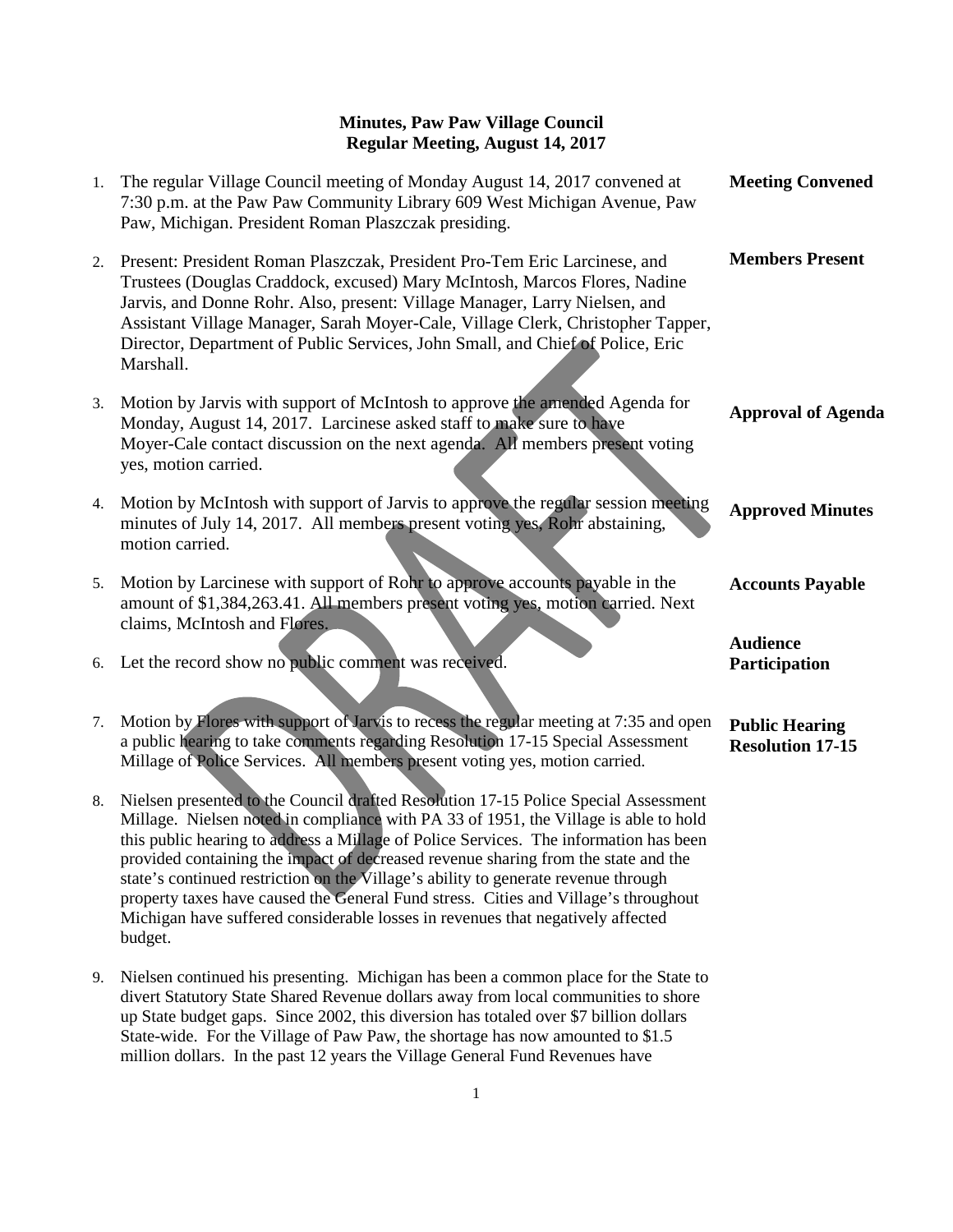decreased 21.7%. In the past 12 years the Village General Fund Expenditures have decreased 16.9%. Over those past 12 years the Village has had to dip into its fund balance to balance budgets. The Village has made cuts, to personnel in all departments effected by the General Fund. The Village Council is able by Resolution to authorize assessment for public safety through PA 33 of 1951. The Village Council is being asked to consider the adoption of Resolution 17-15 for mills from 1.0 to the possibility of 2.0 for Police Services.

- 10. Wayne Wilhelmi was present to ask questions regarding Resolution 17-15 and thanked the Council for the opportunity to speak.
- 11. Motion by Flores with support from Larcinese to close the public hearing at 8:45 and re-enter regular session. All members present voting yes, motion carried.
- 12. A lengthy general discussion ensued regarding the Resolution 17-15 Police Special Assessment Millage. Comments included; frustration with the State of Michigan tax structure, disappointment with State of Michigan leadership, concern of assessment being the correct answer to fix the General Fund revenue concerns.
- 13. Motion by Rohr with support from Jarvis to approve millage assessment for Police Operation at a 1.75 mill levied against property owners in the Village of Paw Paw. Roll Call vote; Larcinese, Jarvis and Rohr voting yes, Plaszczak, McIntosh and Flores voting no. Motion defeated.
- 14. Motion by Rohr with support from Larcinese to approve millage assessment of Police Operation at a 1.50 mill levied against property owners in the Village of Paw Paw. Roll Call vote; Larcinese, Plaszczak, Jarvis, Flores, Rohr voting yes, McIntosh voting no. Motion carried.
- 15. Plaszczak thanked the presenters for the information and offered a short break at 9:06pm.
- 16. Plaszczak called the meeting back to order at 9:12pm
- 17. Motion by Larcinese with support from Rohr to approve the amended Resolution 17-15 Fiscal Year 2017-2018 Police Special Assessment Millage to be levied with this year 2017 water tax for the Village of Paw Paw. Roll Call vote; Plaszczak, Jarvis, Flores, Rohr voting yes, McIntosh voting no. Motion carried.
- 18. Nielsen noted from last Council meeting, the Council heard a presentation on the Village of Paw Paw Electric study. Included in the study was information regarding Village Electric rates. The proposed electric rates based upon a 4.15% annual increase in the Electric Department revenue requirements for the next five years. Nielsen commented the Resolution 17-16 would outline the increase rates for the next five years.

**Wilhelmi**

**Close Public Hearing**

**Ongoing Business Res 17-15 Police Spc Assessment Millage**

**Res 17-15 Police Spc Assessment Millage**

**Res 17-16 Electric Rates & Fees**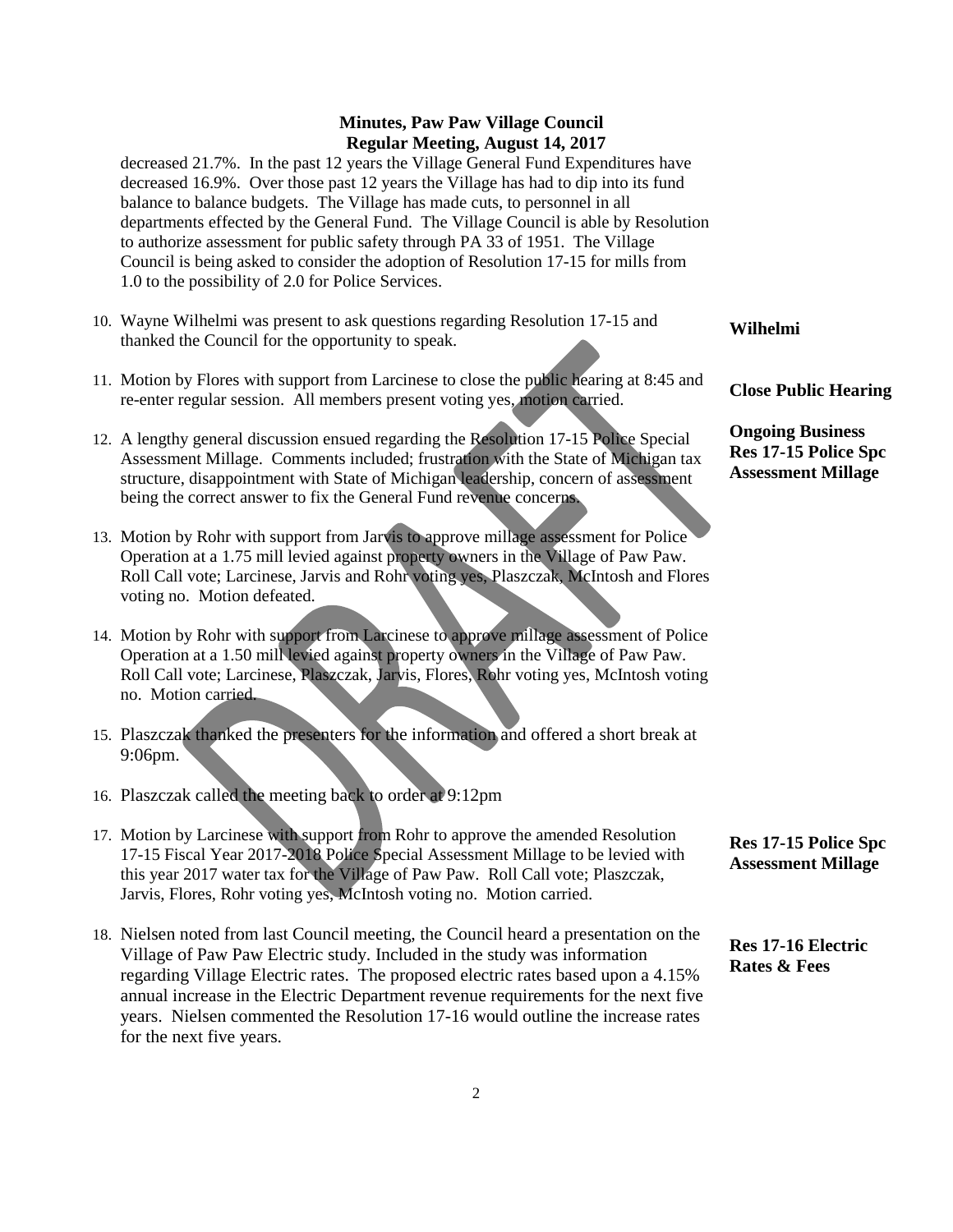**New Business Res 17-17 Grant Admin Services**

**Council Comments**

**Plaszczak** 

- 19. A lengthy general discussion ensued regarding the Resolution 17-16. Comments and concerns listed around the project list provided in the resolution. Nielsen note he would schedule presenters to re-schedule a follow up meeting with the Council to discuss the list of projects included in Resolution 17-16.
- 20. Motion by Rohr with support of Jarvis to approve and accept Resolution 17-17 to contract with Revitalize, LLC for Grant Administration Services for the Village of Paw Paw to seek CDBG funds for blight elimination at 210 East Michigan Ave. Roll Call vote; Plaszczak, Jarvis, Flores, Rohr and McIntosh voting yes, Motion carried.



34. Plaszczak noted of meetings with State Representative, Beth Griffin, then with State Senator, Tonya Schuitmaker, then with Representatives, from the DNR last week with staff. Plaszczak noted these were informal meetings and topics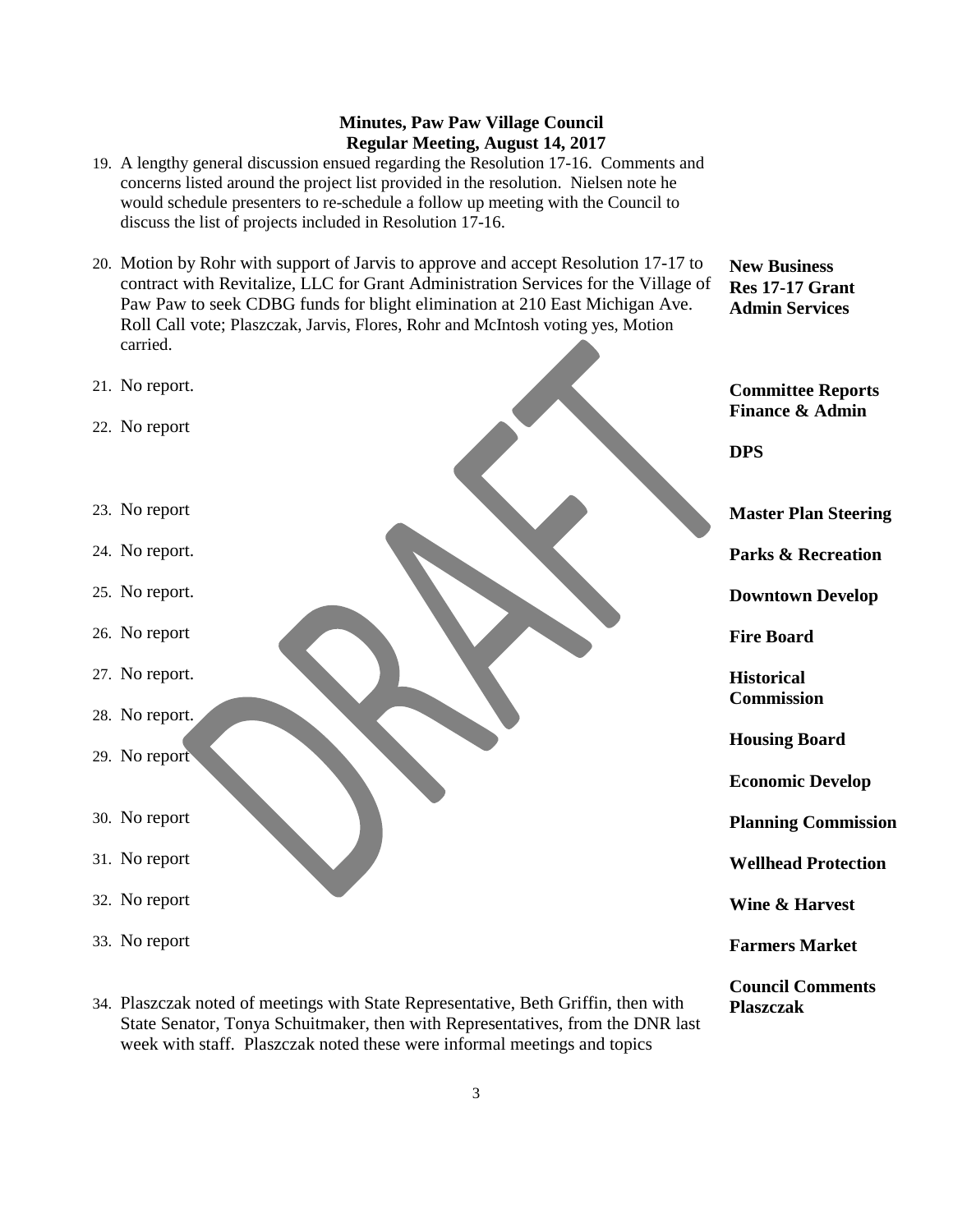included updates with the Village of Paw Paw.

- 35. McIntosh noted of the telephone books thrown all over town and was wondering if something could be noted not to allow this in the future when delivering telephone books. **McIntosh**
- 36. Larcinese asked if staff could address the overnight parking concerns of the Farmers Market Committee with vehicles being left overnight in the municipal lot.

 $\overline{\phantom{a}}$  , and the contract of the contract of the contract of the contract of the contract of the contract of the contract of the contract of the contract of the contract of the contract of the contract of the contrac

37. Motion by Flores with support by Jarvis to adjourn the meeting. All members present voting yes, motion carried. Meeting adjourned at 10:07 p.m. **Adjournment**

Respectfully submitted:

Village President Village Clerk,

Roman Plaszczak Christopher Tapper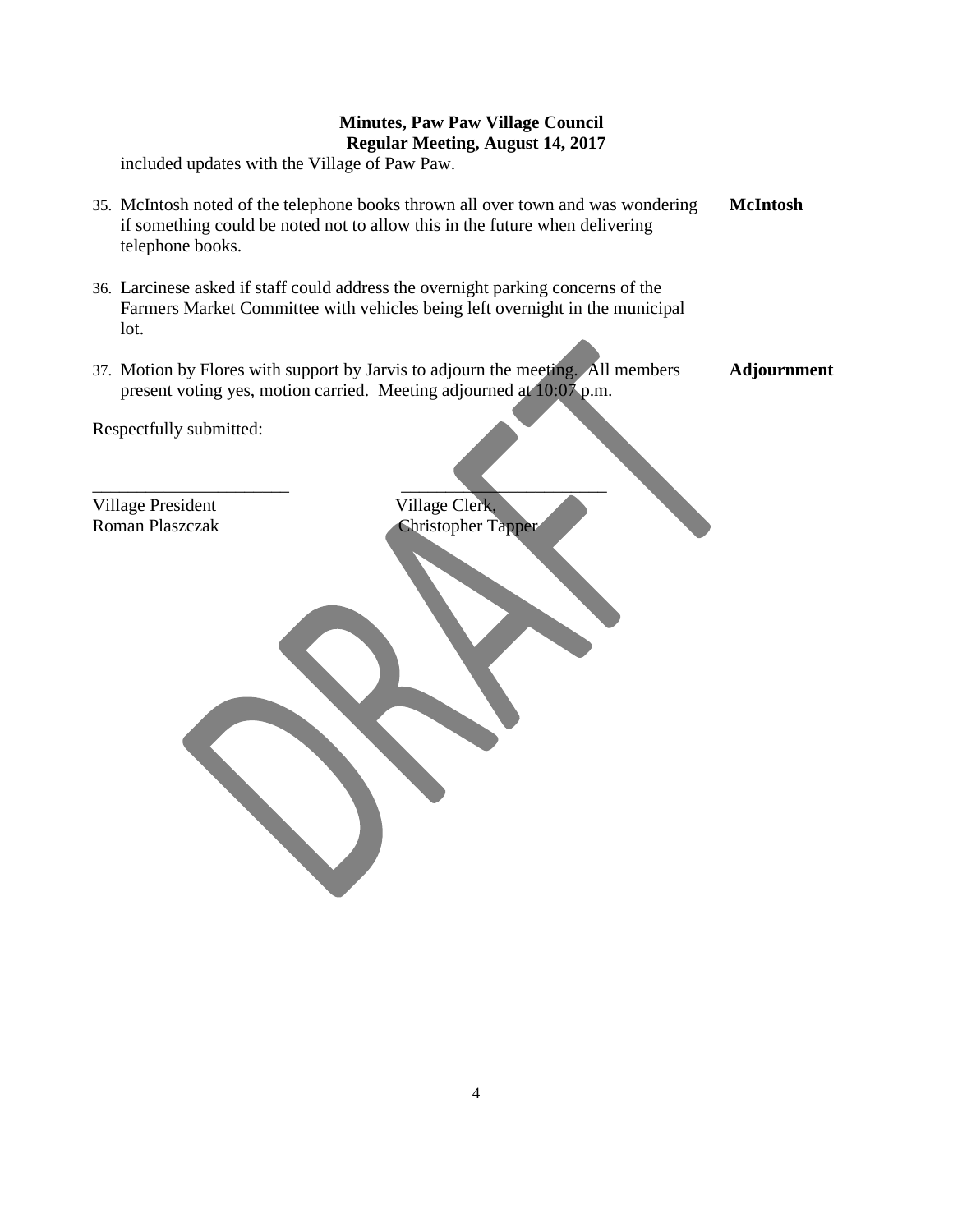| 1. | The regular Village Council meeting of Monday August 28, 2017 convened at<br>7:30 p.m. at the Paw Paw Community Library 609 West Michigan Avenue, Paw<br>Paw, Michigan. President Roman Plaszczak presiding.                                                                                                                                                                                                                                                                                                                                                                                                                                                             | <b>Meeting Convened</b>                                             |
|----|--------------------------------------------------------------------------------------------------------------------------------------------------------------------------------------------------------------------------------------------------------------------------------------------------------------------------------------------------------------------------------------------------------------------------------------------------------------------------------------------------------------------------------------------------------------------------------------------------------------------------------------------------------------------------|---------------------------------------------------------------------|
| 2. | Present: President Roman Plaszczak, President Pro-Tem Eric Larcinese, and<br>Trustees Douglas Craddock, Mary McIntosh, Marcos Flores, Nadine Jarvis, and<br>Donne Rohr. Also, present: Village Manager, Larry Nielsen, and Assistant<br>Village Manager, Sarah Moyer-Cale, Village Clerk, Christopher Tapper, Director,<br>Department of Public Services, John Small, and Chief of Police, Eric Marshall.                                                                                                                                                                                                                                                                | <b>Members Present</b>                                              |
| 3. | Motion by Flores with support of Jarvis to approve the amended Agenda for<br>Monday, August 28, 2017. All members present voting yes, motion carried.                                                                                                                                                                                                                                                                                                                                                                                                                                                                                                                    | <b>Approval of Agenda</b>                                           |
| 4. | Motion by Jarvis with support of Rohr to approve the regular session meeting<br>minutes of August 14, 2017. All members present voting yes, motion carried.                                                                                                                                                                                                                                                                                                                                                                                                                                                                                                              | <b>Approved Minutes</b>                                             |
| 5. | Motion by McIntosh with support of Flores to approve accounts payable in the<br>amount of \$822,609.86. All members present voting yes, motion carried. Next<br>claims, Rohr and Craddock.                                                                                                                                                                                                                                                                                                                                                                                                                                                                               | <b>Accounts Payable</b>                                             |
|    | 6. Let the record show no public comment was received.                                                                                                                                                                                                                                                                                                                                                                                                                                                                                                                                                                                                                   | <b>Audience</b><br>Participation                                    |
| 7. | Matt Davis, Wightman & Associates, Michael McGeehan, GRP Engineering were in<br>attendance to take questions and comments from the Council regarding Resolution<br>17-16 Electric Rates & Fees along with discussion regarding the Electric Study. A<br>general discussion ensued regarding the Electric Study. Questions and comments<br>centered around the list of projects needed to update the Electric System. Having a<br>reliable Electric System for the Village Electric customer was the methodology for<br>the prioritization of the projects. Plaszczak also noted for the record, a letter from<br>Wayne Wilhelmi was received regarding Resolution 17-16. | <b>Presentation and</b><br>Guest; Wightman &<br><b>GRP</b> Electric |
| 8. | Motion by Jarvis with support of Larcinese to accept and approve Resolution 17-16<br>Adopting Various Electric Rates and Fees, with an effective date of October 1, 2017.<br>All members present voting yes, motion carried.                                                                                                                                                                                                                                                                                                                                                                                                                                             | <b>Ongoing Business</b><br><b>Res 17-16</b>                         |
| 9. | Motion by Rohr with support from Larcinese to approve and accept the employment<br>contract for Sarah Moyer-Cale to be the new Village Manager of the Village of Paw<br>Paw effective August 31, 2017 through August 31, 2019. Roll call vote; Larcinese,<br>Plaszczak, McIntosh, Jarvis, Flores, Craddock and Rohr all voting yes, motion<br>carried.                                                                                                                                                                                                                                                                                                                   | <b>New Business</b><br>Moyer-Cale, VM<br>contract                   |
|    | 10. Motion by Larcinese with support from Jarvis to approve Resolution 17-18<br>authorizing change in signer for the SRF project to Village Manager Sarah Moyer-<br>Cale on the required documents for the MDEQ. All members present voting yes,                                                                                                                                                                                                                                                                                                                                                                                                                         | <b>Res 17-18</b>                                                    |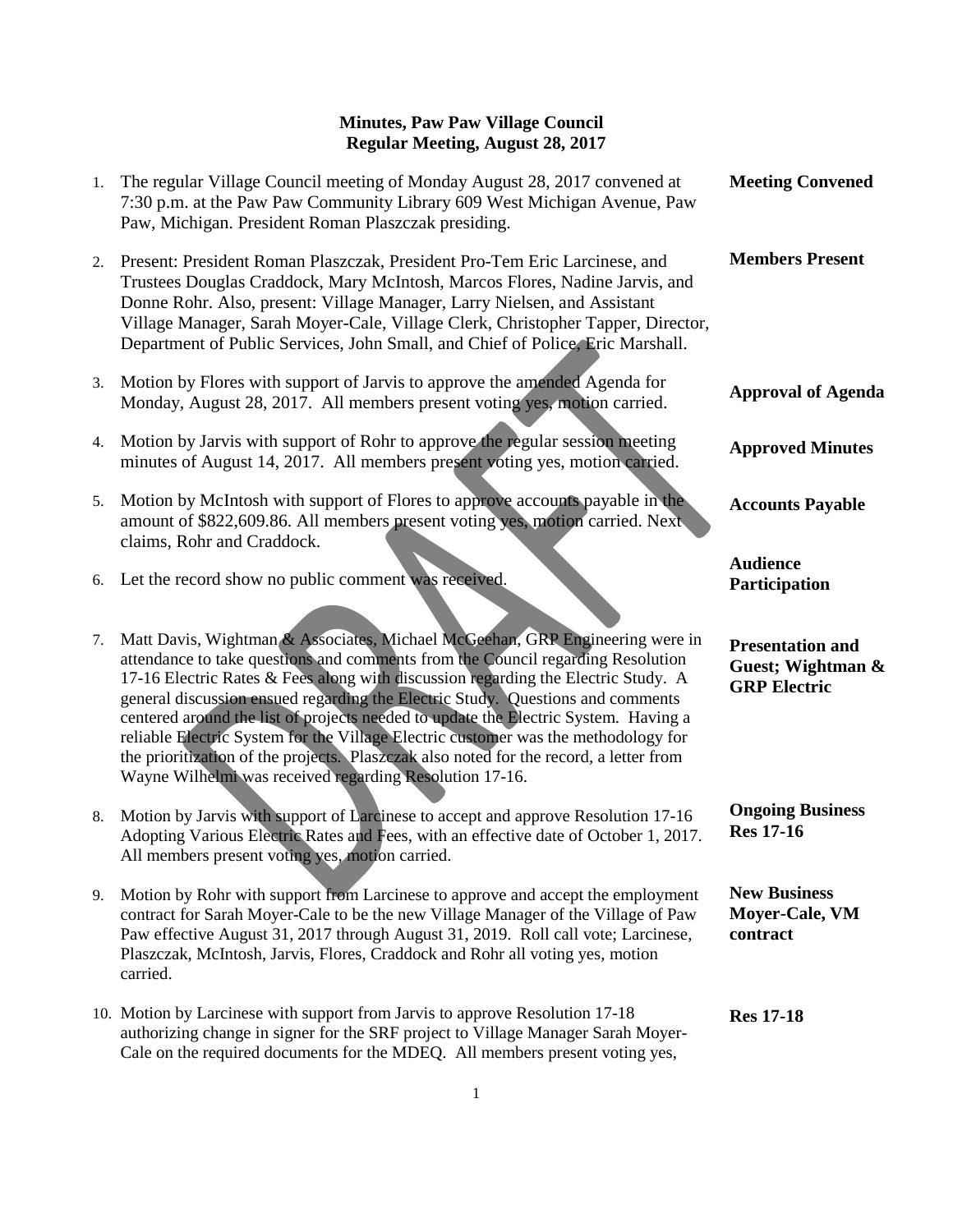motion carried.

- 11. Motion by Rohr with support from Craddock to approve the recommendation of the Village President and appoint Susan Metzger to the DDA Board for the vacant term ending in 2020. All members present voting yes, motion carried.
- 12. Motion by Flores with support from Rohr to approve the request from The Paw Paw High School Student Council and grant the use of Village Streets on Friday, September  $22<sup>nd</sup>$ , 2017 for the annual Homecoming Parade. The request also includes the services of traffic control for the event. All members present voting yes, motion carried.
- 13. Motion by Flores with support from Jarvis to approve Resolution 17-19 Fees for Solid Waste Removal. Roll call vote; Craddock, Rohr, Larcinese, Plaszczak, McIntosh, Jarvis and Flores voting yes, motion carried.
- 14. Motion by Jarvis with support from Craddock to approve Ordinance 448 Solid Waste Disposal in the CDB. Roll call vote; Craddock, Rohr, Larcinese, Plaszczak, McIntosh, Jarvis and Flores voting yes, motion carried.
- 15. No report
- 16. Flores reported the Department of Public Service Committee met. Items discussed include; Electric Study, Asset Management Program, Road Projects and update on the SRF project.
- 17. No report
- 18. No report
- 19. No report.
- 20. No report.
- 21. No report
- 22. No report.
- 23. No report.
- 24. No report
- 25. No report
- 26. No report

**DDA Appointments Susan Metzger**

**2017 Homecoming Parade PPPS**

**Ongoing Business Res 17-19 Solid Waste Fees**

**Ordinance 448 Solid Waste CBD**

**Committee Reports Finance & Admin**

**DPS**

**Master Plan Steering**

**Parks & Recreation**

**Downtown Develop**

**Fire Board**

**Historical Commission**

**Housing Board**

**Economic Develop**

**Planning Commission**

**Wellhead Protection**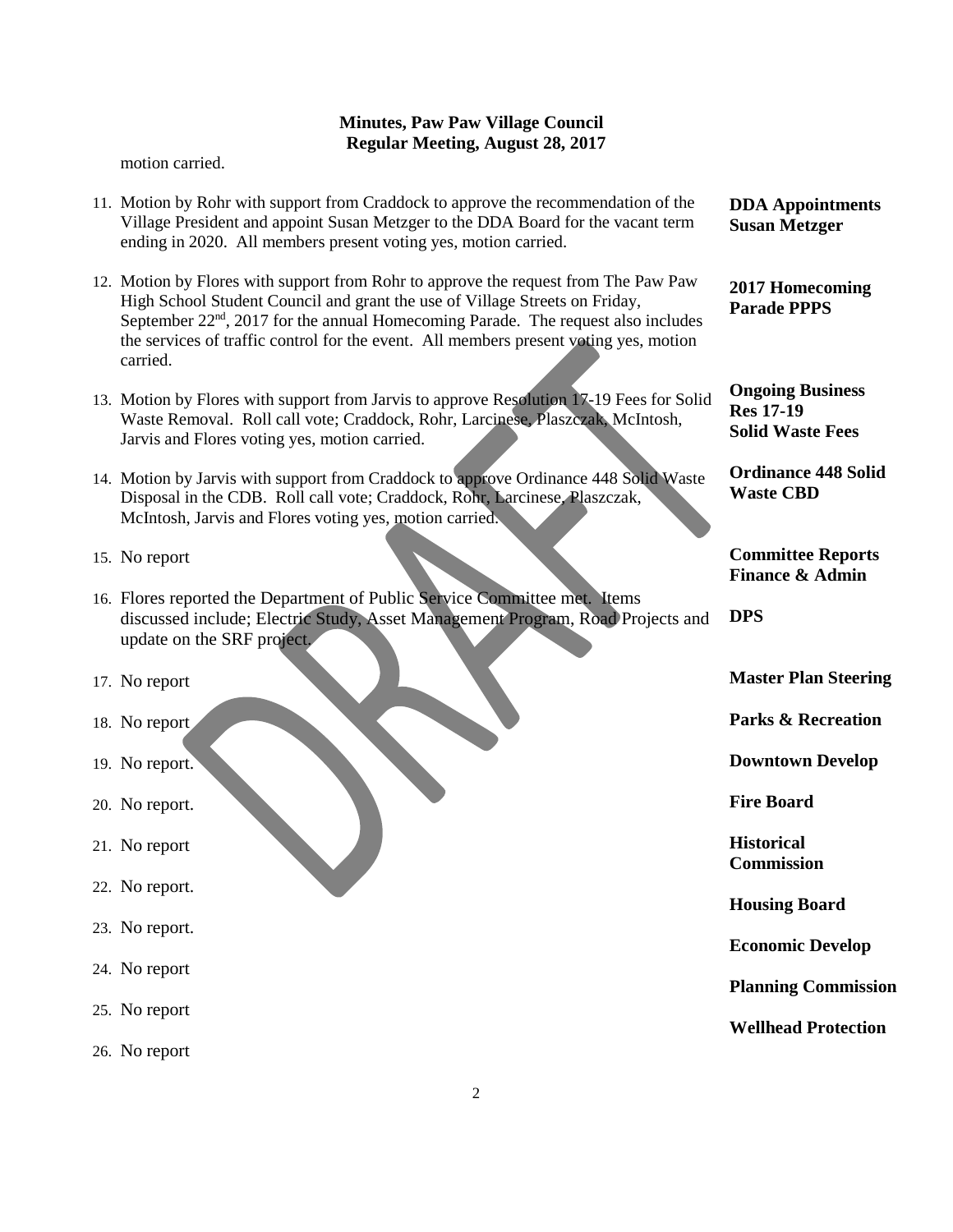# **Minutes, Paw Paw Village Council Regular Meeting, August 28, 2017** 27. No report 28. No report 29. Motion by Jarvis with support from McIntosh to approve Resolution 17-20 to Commemorate the Distinguished Efforts of Village Manager, Larry Nielsen. Roll Call vote; Craddock, Rohr, Larcinese, Plaszczak, McIntosh, Jarvis and Flores voting yes, motion carried. 30. Council members and staff shared memories of Nielsen from the past 10 years of employment with the Village of Paw Paw as Village Manager. 31. Motion by Larcinese with support by Jarvis to adjourn the meeting. All members present voting yes, motion carried. Meeting adjourned at 9:32p.m. Respectfully submitted:  $\overline{\phantom{a}}$  , and the contract of the contract of the contract of the contract of the contract of the contract of the contract of the contract of the contract of the contract of the contract of the contract of the contrac Village President Village Clerk, Roman Plaszczak Christopher Tapper **Wine & Harvest Farmers Market Council Comments Res 17-20 Adjournment**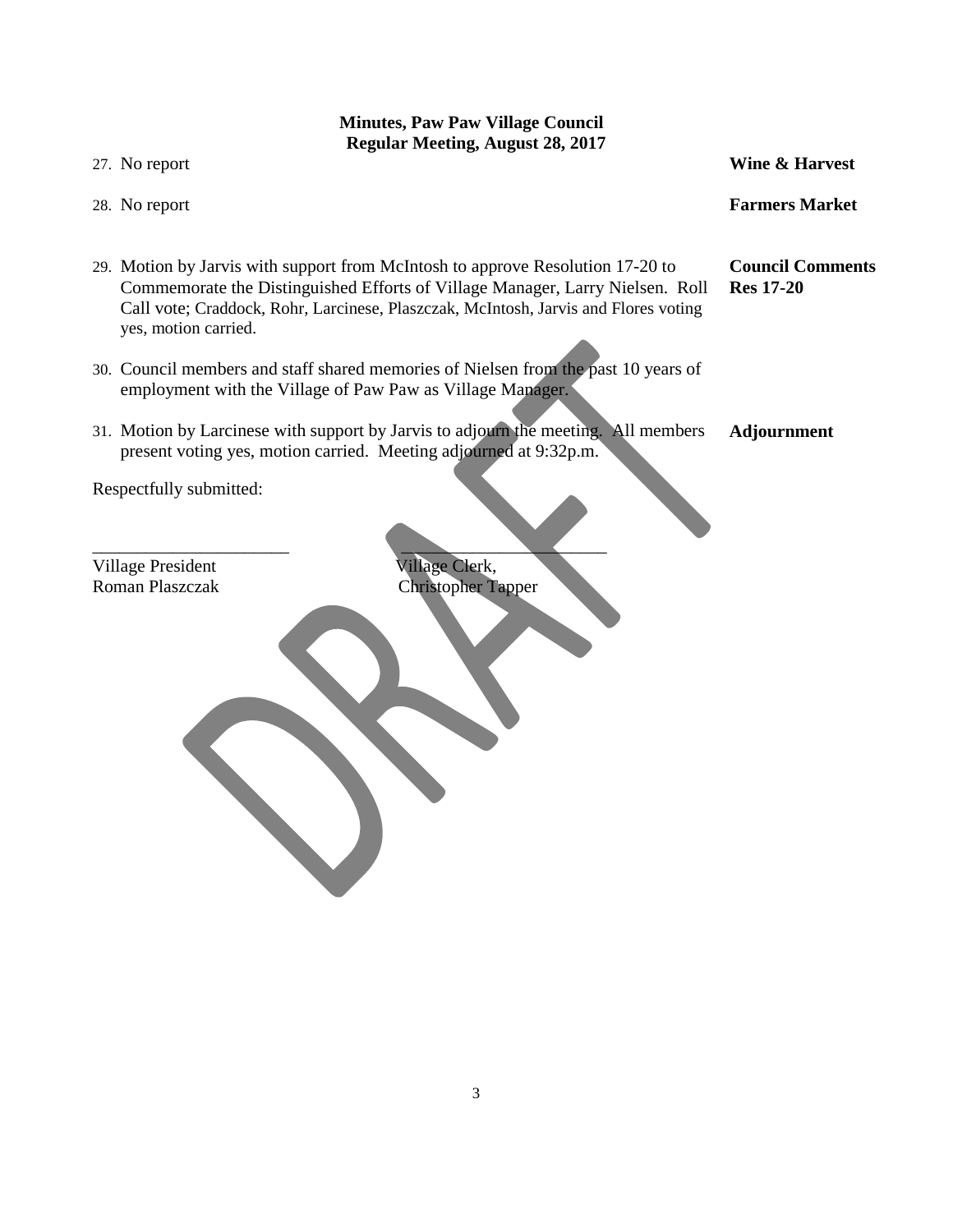| 1. | The regular Village Council meeting of Monday September 11, 2017 convened at<br>7:31 p.m. at the Paw Paw Community Library 609 West Michigan Avenue, Paw<br>Paw, Michigan. President Roman Plaszczak presiding.                                                                                                                                                                                                                                                                                                                                                                                                                                                                           | <b>Meeting Convened</b>                                                                      |
|----|-------------------------------------------------------------------------------------------------------------------------------------------------------------------------------------------------------------------------------------------------------------------------------------------------------------------------------------------------------------------------------------------------------------------------------------------------------------------------------------------------------------------------------------------------------------------------------------------------------------------------------------------------------------------------------------------|----------------------------------------------------------------------------------------------|
| 2. | Present: President Roman Plaszczak, (President Pro-Tem Eric Larcinese, excused)<br>and Trustees Douglas Craddock, Mary McIntosh, (Marcos Flores, excused)<br>Nadine Jarvis, and Donne Rohr. Also, present: Village Manager,<br>Sarah Moyer-Cale, Village Clerk, Christopher Tapper, (Director, Department of<br>Public Services, John Small, excused) and Chief of Police, Eric Marshall.                                                                                                                                                                                                                                                                                                 | <b>Members Present</b>                                                                       |
| 3. | Motion by Rohr with support of Craddock to approve the Agenda for<br>Monday, September 11, 2017. All members present voting yes, motion carried.                                                                                                                                                                                                                                                                                                                                                                                                                                                                                                                                          | <b>Approval of Agenda</b>                                                                    |
| 4. | Motion by Jarvis with support of McIntosh to approve the regular session meeting<br>minutes of August 28, 2017. All members present voting yes, motion carried.                                                                                                                                                                                                                                                                                                                                                                                                                                                                                                                           | <b>Approved Minutes</b>                                                                      |
| 5. | Motion by Craddock with support of Rohr to approve accounts payable in the<br>amount of \$754,944.66. All members present voting yes, motion carried. Next<br>claims, Jarvis and McIntosh.                                                                                                                                                                                                                                                                                                                                                                                                                                                                                                | <b>Accounts Payable</b>                                                                      |
| 6. | Sharon Rice, Felica Smith and Nancy Kolosar were in attendance to discuss the<br>Village of Paw Paw, Code of Ordinances regarding Dog Laws. Rice discussed an<br>event that had taken place regarding her dog and another dog while she was<br>walking in the park. Rice spoke of the positive experience with Officer Carlsen<br>regarding the event. Rice would like the Council to review the current ordinance<br>with reference to dogs that are not leashed.                                                                                                                                                                                                                        | <b>Audience</b><br>Participation                                                             |
| 7. | Paul Lippens of McKenna and Associates was in attendance to present to the Village<br>Council the Village of Paw Paw Master Plan update. McKenna thanked the Council<br>for the opportunity to present the findings along with the opportunity to work on the<br>updated project. Lippens has met with the Planning Commission, taken public<br>comments, met with local leadership and is now ready for the Council to make final<br>preparation to adopt Resolution 17-21 Master Plan Updates. A general discussion<br>ensued regarding the presentation. It was the consensus of the Council to table the<br>continued discussion and actions for Resolution 17-21 until next meeting. | <b>Presentation &amp; Guest</b><br><b>Paul Lippens of</b><br><b>McKenna</b> - Master<br>Plan |
| 8. | Motion by Rohr with support of Jarvis to grant and approve the request from the Paw<br>Paw Area Rotary the use of Village Streets and support staff on December 9, 2017<br>from 9:00am to 11:00am for the annual Santa Run. All members present voting yes,<br>motion carried.                                                                                                                                                                                                                                                                                                                                                                                                            | <b>New Business</b><br>Santa Run 2017                                                        |
| 9. | Rohr reported the Finance and Administration Committee met. Items discussed<br>included; updated budget review of FY 2017-2018.                                                                                                                                                                                                                                                                                                                                                                                                                                                                                                                                                           | <b>Committee Reports</b><br><b>Finance &amp; Admin</b>                                       |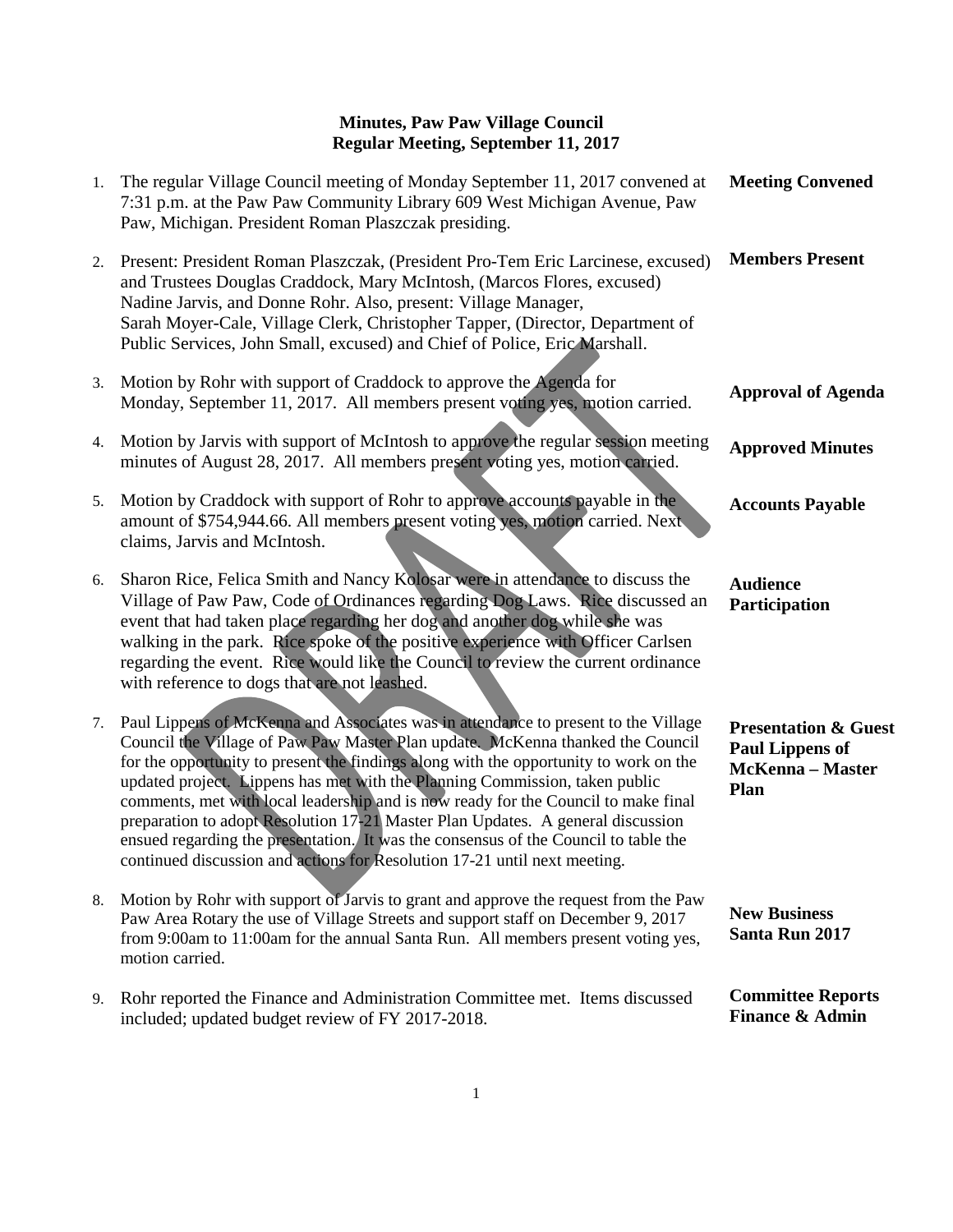| <b>Minutes, Paw Paw Village Council</b> |                                                                                                                                                                                                                                                        |                                        |
|-----------------------------------------|--------------------------------------------------------------------------------------------------------------------------------------------------------------------------------------------------------------------------------------------------------|----------------------------------------|
|                                         | <b>Regular Meeting, September 11, 2017</b><br>10. No report                                                                                                                                                                                            | <b>DPS</b>                             |
|                                         | 11. No report                                                                                                                                                                                                                                          | <b>Master Plan Steering</b>            |
|                                         | 12. No report                                                                                                                                                                                                                                          | <b>Parks &amp; Recreation</b>          |
|                                         | 13. No report.                                                                                                                                                                                                                                         | <b>Downtown Develop</b>                |
|                                         | 14. No report.                                                                                                                                                                                                                                         | <b>Fire Board</b>                      |
|                                         | 15. No report                                                                                                                                                                                                                                          | <b>Historical</b><br><b>Commission</b> |
|                                         | 16. No report.                                                                                                                                                                                                                                         | <b>Housing Board</b>                   |
|                                         | 17. No report.                                                                                                                                                                                                                                         | <b>Economic Develop</b>                |
|                                         | 18. Jarvis reported the Planning Commission met. Items discussed included; Master<br>Plan updates and Water Front Overlay District review.                                                                                                             | <b>Planning Commission</b>             |
|                                         | 19. No report                                                                                                                                                                                                                                          | <b>Wellhead Protection</b>             |
|                                         | 20. No report                                                                                                                                                                                                                                          | <b>Wine &amp; Harvest</b>              |
|                                         | 21. Jarvis reported the Farmers Market Committee met. Items discussed included;<br>new meeting location discussion.                                                                                                                                    | <b>Farmers Market</b>                  |
|                                         | 22. Plaszczak thanked all volunteers and those persons who helped make this year's<br>Wine and Harvest Festival a success. Plaszczak noted the wonderful efforts of the<br>Police Department and the Department of Public Services.                    | <b>Comments</b><br><b>Plaszczak</b>    |
|                                         | 23. McIntosh thanked the WHF Committee and those who volunteered. The fireworks<br>again were wonderful, and was glad to see such a wonderful turn out from the public.                                                                                | <b>McIntosh</b>                        |
|                                         | 24. Jarvis commented on the positivity and effort from all volunteers and Village Staff for<br>making the Festival a success for the community.                                                                                                        | <b>Jarvis</b>                          |
|                                         | 25. Craddock thanked the Police Department for the continued efforts to make this year's<br>Festival a safe and enjoyable event for all those who attended.                                                                                            | <b>Craddock</b>                        |
|                                         | 26. Moyer-Cale thanked the efforts of all who help the Festival be a success. Moyer-<br>Cale noted this year's festival was her first experience at the event and was<br>excited to see how the community comes out to support such a wonderful event. | <b>Moyer-Cale</b>                      |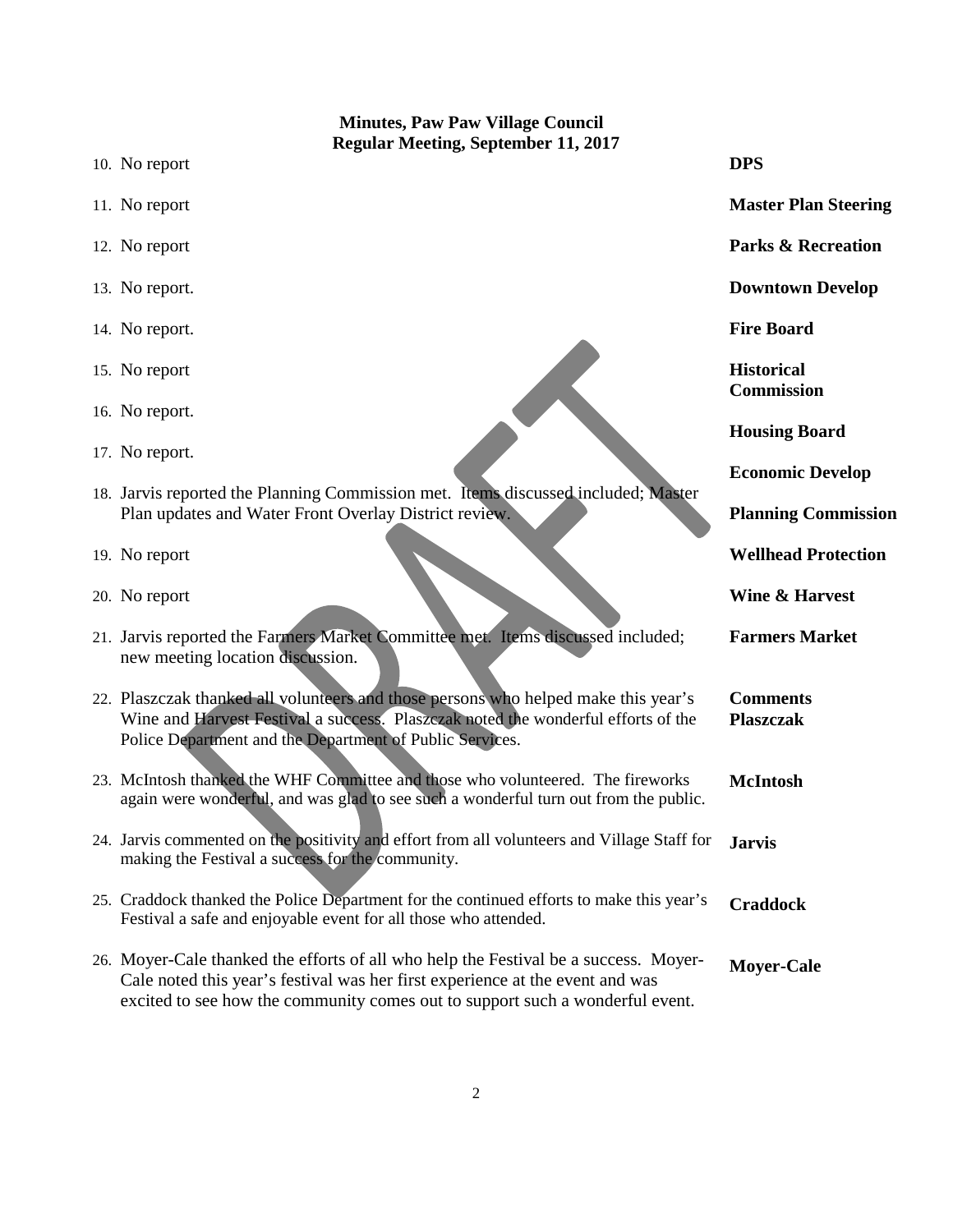27. Moyer-Cale also reminded Council that Tony Minghine from MML would be at the Paw Paw Township Hall on September 19<sup>th</sup> for a presentation on municipal finance reform.

28. Chief Marshall thanked the Council for the positive comments of his department and would pass along the feedback to staff. **Chief Marshall**

29. Motion by McIntosh with support by Jarvis to adjourn the meeting. All members present voting yes, motion carried. Meeting adjourned at 8:48p.m. **Adjournment**

Respectfully submitted:

Village President Village Clerk,<br>
Roman Plaszczak Christopher T

 $\overline{\phantom{a}}$  , and the contract of the contract of the contract of the contract of the contract of the contract of the contract of the contract of the contract of the contract of the contract of the contract of the contrac Christopher Tapper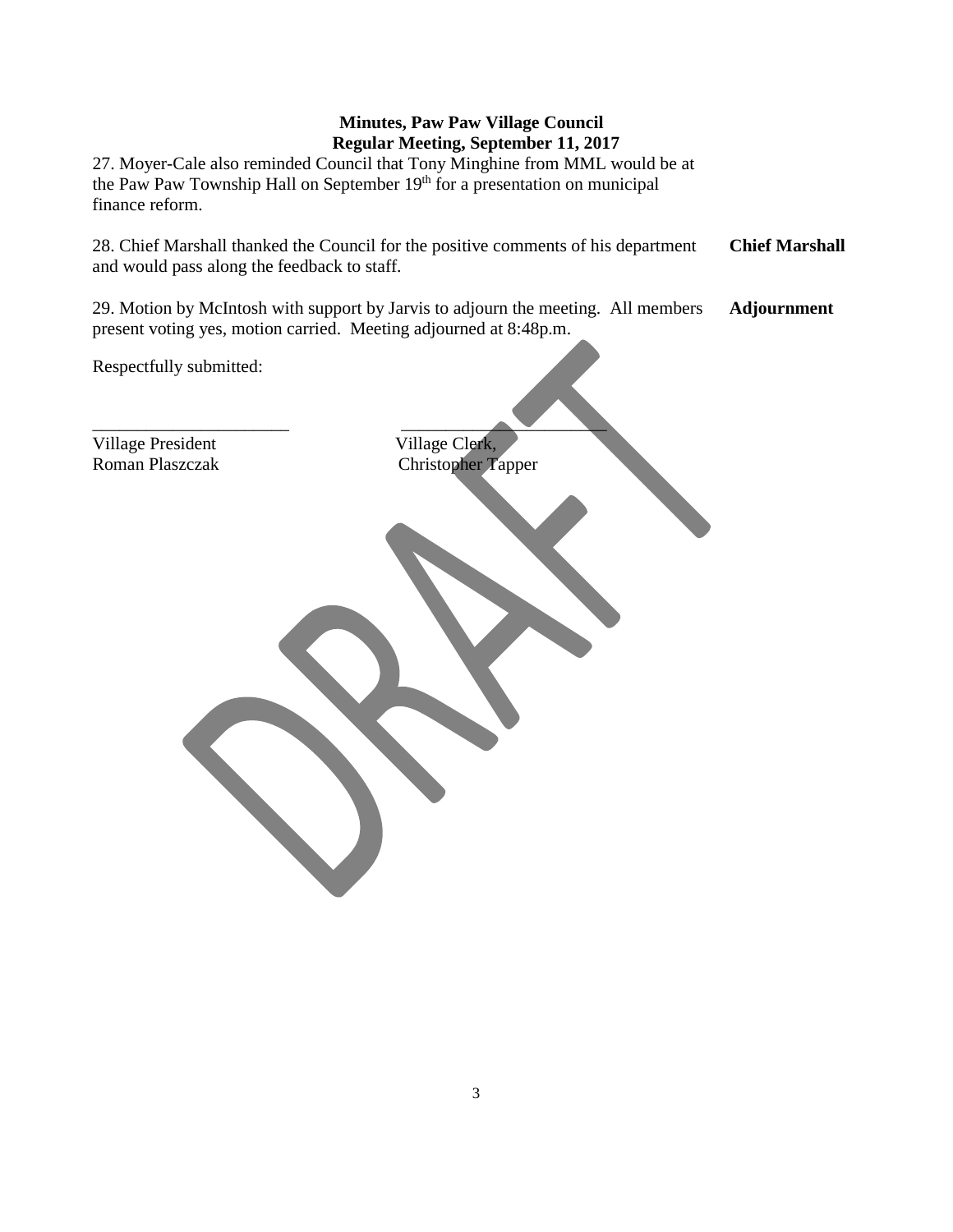| 1. | The regular Village Council meeting of Monday September 11, 2017 convened at<br>7:31 p.m. at the Paw Paw Community Library 609 West Michigan Avenue, Paw<br>Paw, Michigan. President Roman Plaszczak presiding.                                                                                                                                                                                                  | <b>Meeting Convened</b>                         |
|----|------------------------------------------------------------------------------------------------------------------------------------------------------------------------------------------------------------------------------------------------------------------------------------------------------------------------------------------------------------------------------------------------------------------|-------------------------------------------------|
| 2. | Present: President Roman Plaszczak, President Pro-Tem Eric Larcinese, and<br>Trustees Douglas Craddock, Mary McIntosh, Marcos Flores, Nadine Jarvis, and<br>Donne Rohr. Also, present: Village Manager,<br>Sarah Moyer-Cale, Village Clerk, Christopher Tapper, Director, Department of<br>Public Services, John Small and Chief of Police, Eric Marshall,                                                       | <b>Members Present</b>                          |
| 3. | Motion by Larcinese with support of McIntosh to approve the Agenda for<br>Monday, September 25, 2017. All members present voting yes, motion carried.                                                                                                                                                                                                                                                            | <b>Approval of Agenda</b>                       |
| 4. | Motion by Rohr with support of Craddock to approve the regular session meeting<br>minutes of September 11, 2017. All members present voting yes, motion carried.                                                                                                                                                                                                                                                 | <b>Approved Minutes</b>                         |
| 5. | Motion by McIntosh with support of Jarvis to approve accounts payable in the<br>amount of \$765,339.09. All members present voting yes, motion carried. Next<br>claims, Larcinese and Rohr.                                                                                                                                                                                                                      | <b>Accounts Payable</b>                         |
| 6. | Let the record show no public comment was offered.                                                                                                                                                                                                                                                                                                                                                               | <b>Audience</b><br>Participation                |
| 7. | Motion by Flores with support from Jarvis to approve the recommendation of the<br>Planning Commission and adopt Resolution 17-21 the 2017 Master Plan. All<br>members present voting yes, motion carried.                                                                                                                                                                                                        | <b>New Business</b><br>Res 17-21 Master<br>Plan |
| 8. | Motion by McIntosh with support from Jarvis to authorize the Village Manager to<br>submit ballot affirmative votes on behalf of the Village of Paw Paw to serve as<br>Directors of the Michigan Municipal League Liability & Property Pool. All members<br>present voting yes, motion carried.                                                                                                                   | <b>MML Directors</b><br><b>Election</b>         |
| 9. | A general discussion took place regarding drafted Ordinance 460 - Dogs.<br>Moyer-Cale indicate from the discussion from last meeting, were concerns regarding<br>the current language of the Village of Paw Paw Ordinance with referencing Dogs in<br>the Village. Moyer-Cale provided a draft to Council for discussion.<br>Moyer-Cale<br>also indicated the Village Attorney also reviewed the draft language. | <b>Draft Ordinance 460</b><br>Dogs              |
|    | 10. Motion by McIntosh with support from Rohr to set a public hearing date for<br>October 9, 2017 to take comments regarding drafted Ordinance $460 -$ Dog.<br>Moyer-Cale indicated she would make amendments to the draft from this evenings                                                                                                                                                                    |                                                 |

discussion to reflect the changes. All members present voting yes, motion carried.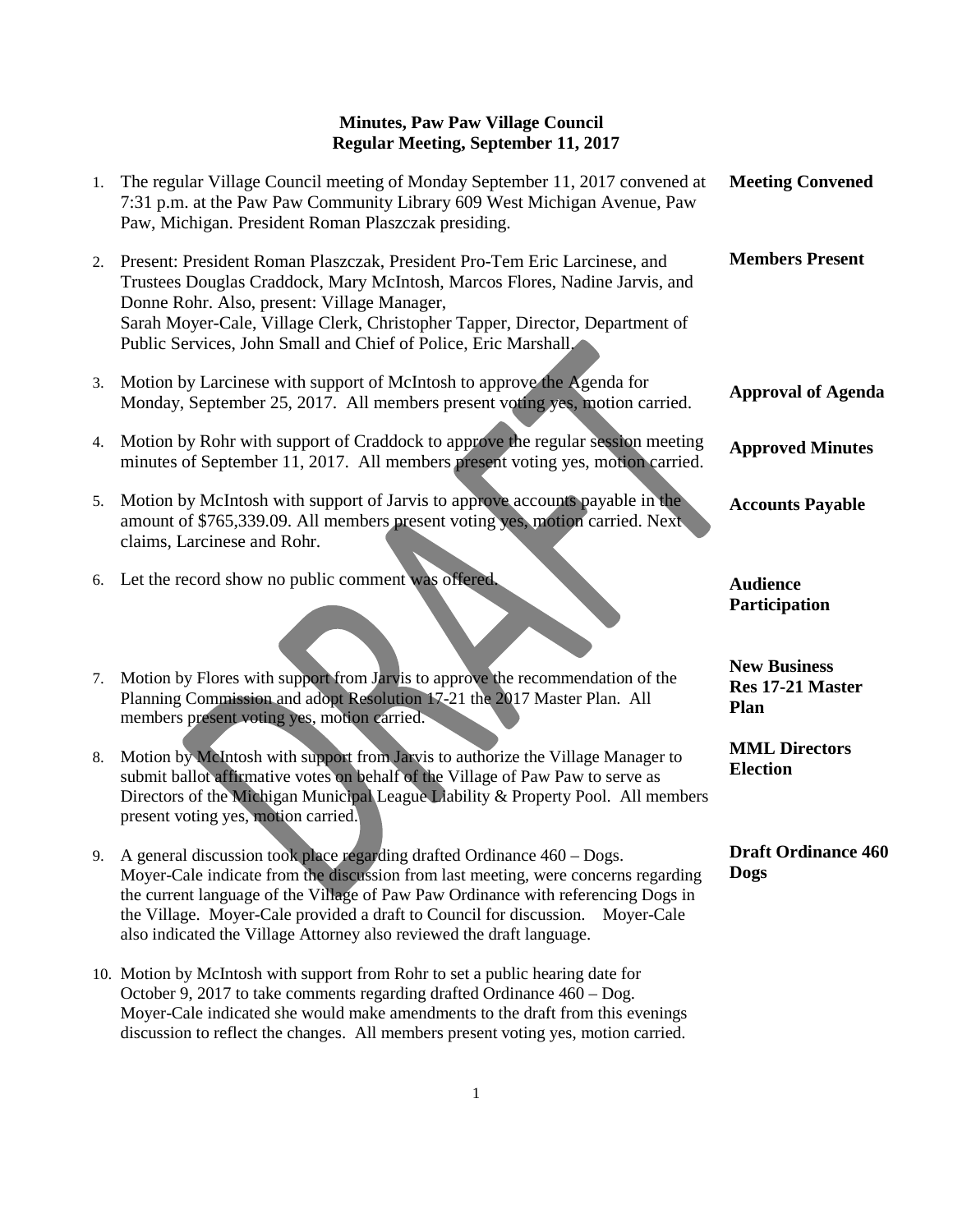- 11. Motion by McIntosh with support of Craddock to approve Resolution 17-22 Support Mute Swan Management and authorize the Village Manager to communicate the Village's interest to the Maple Lake Association along with Paw Paw Township in mute swan management. All members present voting yes, motion carried.
- 12. Moyer-Cale provided to the Council some examples and concerns the Farmers Market was experiencing with parking overnight in the municipal lot where the market took place. A general discussion ensued regarding the suggested text for Ordinance change regarding overnight parking. The direction the Council provided to staff was to allow the continue parking to take place. The Farmer Market Board to discuss possible changes for next year.
- 13. No report
- 14. Flores reported the Department of Public Services Committee met. Items discussed included; Asset Management Plan, Tyler Field updates, downtown dumpsters programs, SRF updates and 2017 road projects.
- 15. Small provided to the Council a list of Heavy Road Maintenance that will begin in the next few weeks. Small noted the roads receiving crack filling, milling  $\&$ reshaping. Small commented the project list was included in the adoption of the fiscal year 2017-2018 budget approval. Small noted the bids all came in under budget.

16. Motion by Flores with support from Larcinese to accept the recommendation from the Village President and dissolve the Master Plan Steering Committee. All members present voting yes, motion carried.

- 17. No report.
- 18. Plaszczak reported the Downtown Development Authority met. Items discussed included; grant approved for roof repairs.

19. No report

- 20. No report.
- 21. No report.
- 22. No report
- 23. No report
- 24. No report

**Res 17-22 Mute Swan Management**

**Ongoing Business Farmers Market/Parking**

**Committee Reports Finance & Admin**

**DPS**

**Master Plan Steering**

**Parks & Recreation**

**Downtown Develop**

**Fire Board**

**Historical Commission**

**Housing Board**

**Economic Develop**

**Planning Commission**

**Wellhead Protection**